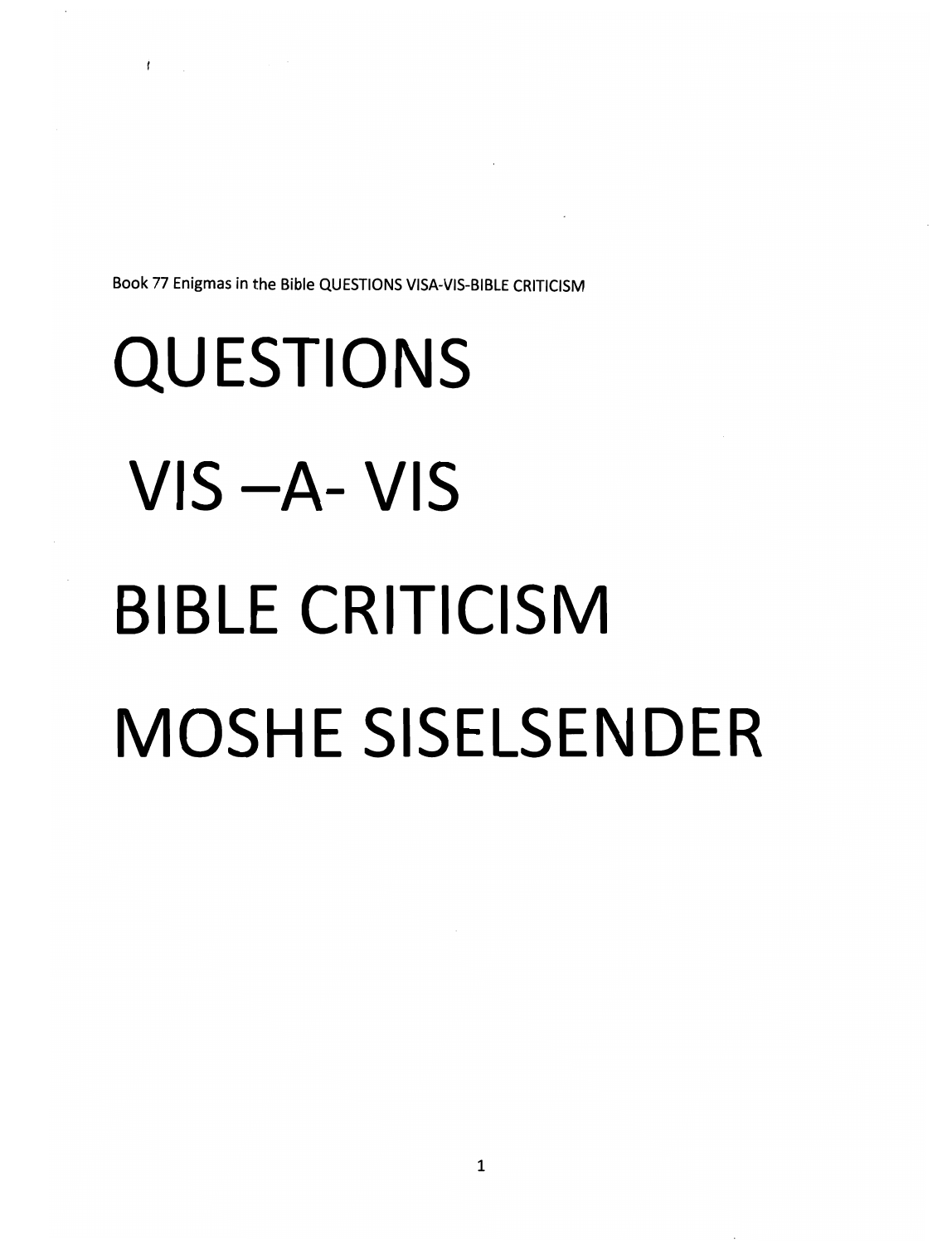*3400 YEARS AGO AT MOUNT SINAI THE CREATOR SHARED WITH THE CREATED SECRETS OF THE CREATION. GOD SHARED*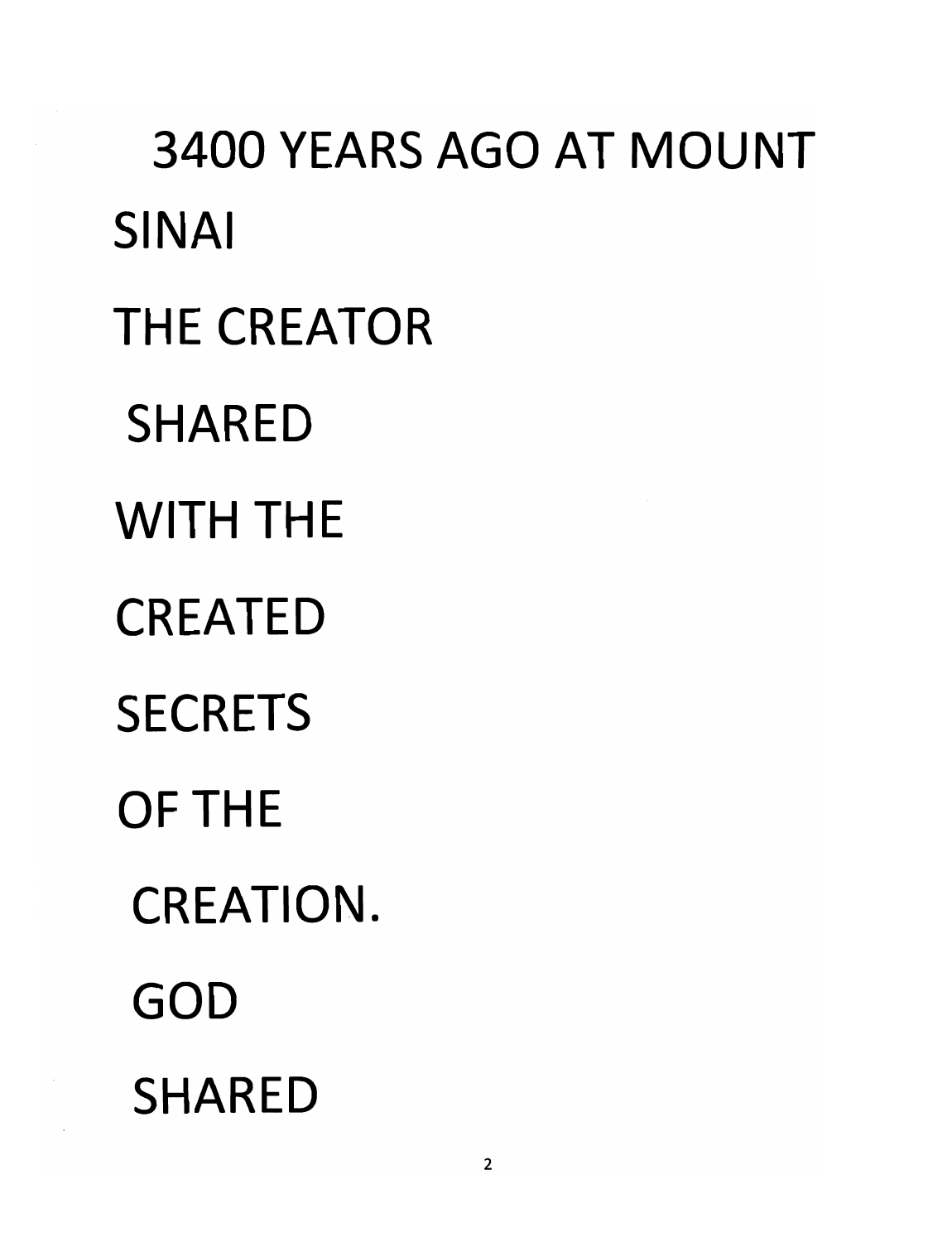*SECRETS ABOUT THE SUBSTANCE OF THE CREATED SOUL THAT IS A PART OF THE SOUL OF THE*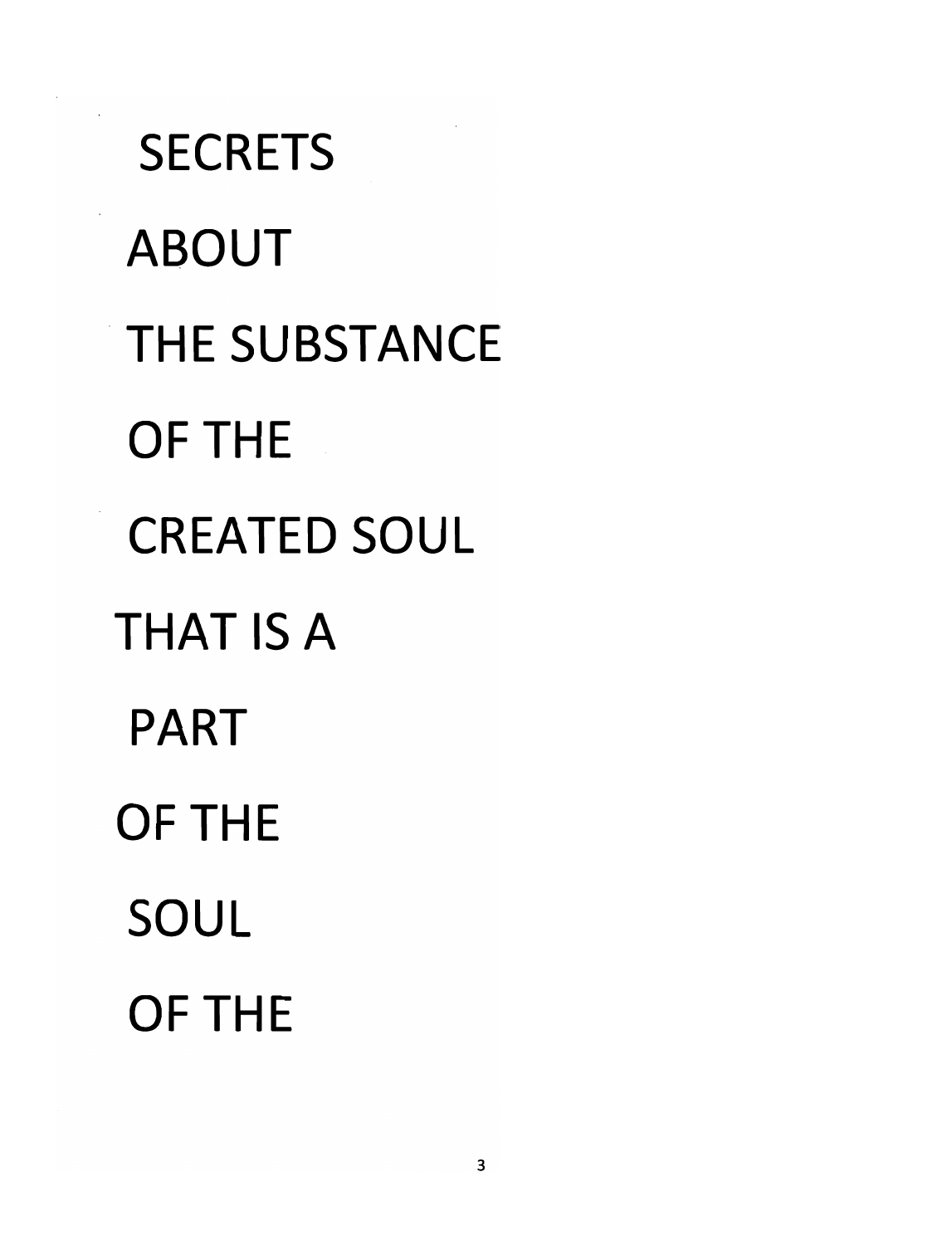# *CREATOR BUT OF A LESSER DEGREE OF SANCTITY. THE ACT BY GOD*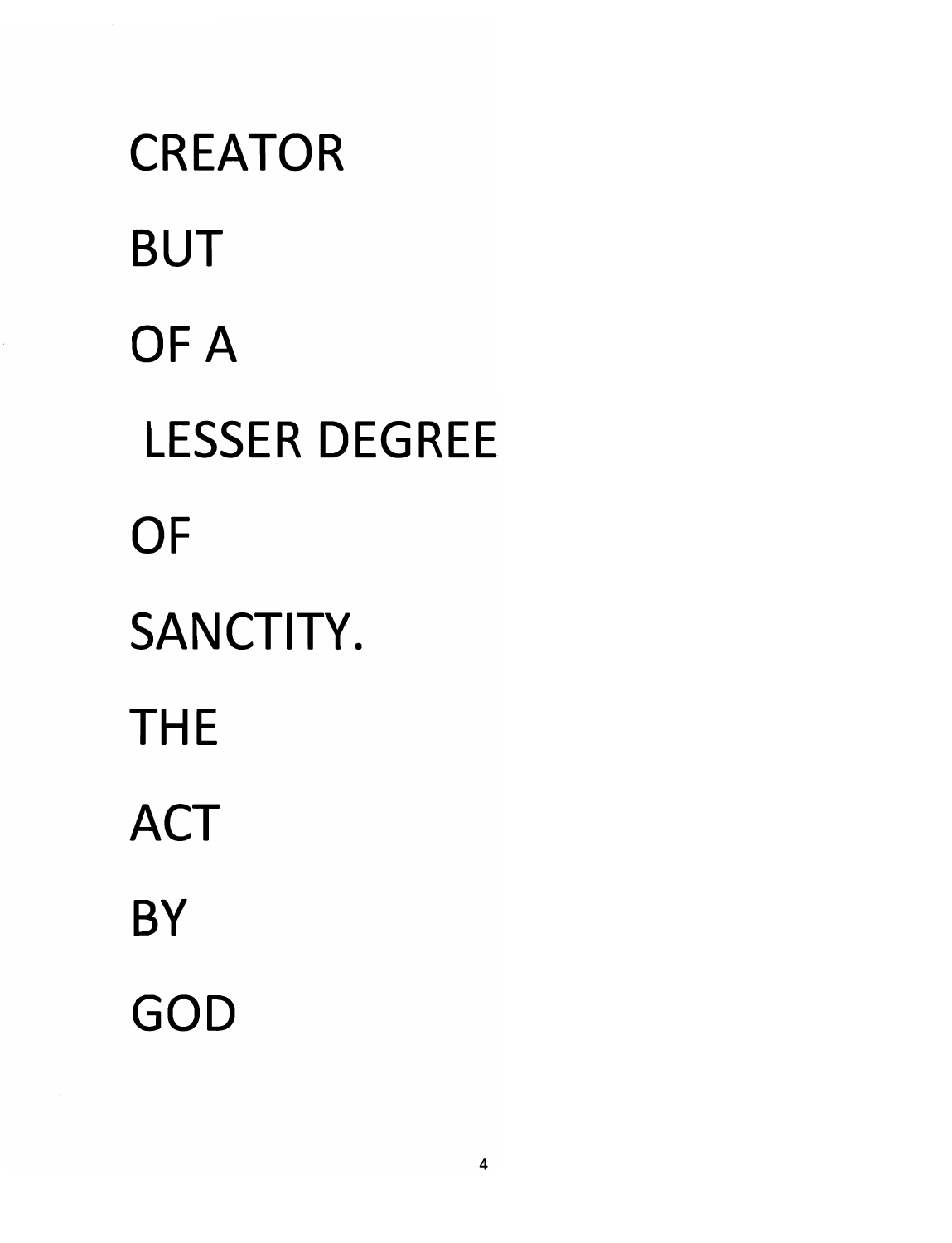*OF PUTTING INTO OPERATION LESSER DEGREES OF SANCTITY IS CALLED CREATION. GOD ALWAYS HAD IN MIND OF THE POTENTIAL OF CREATION. THE*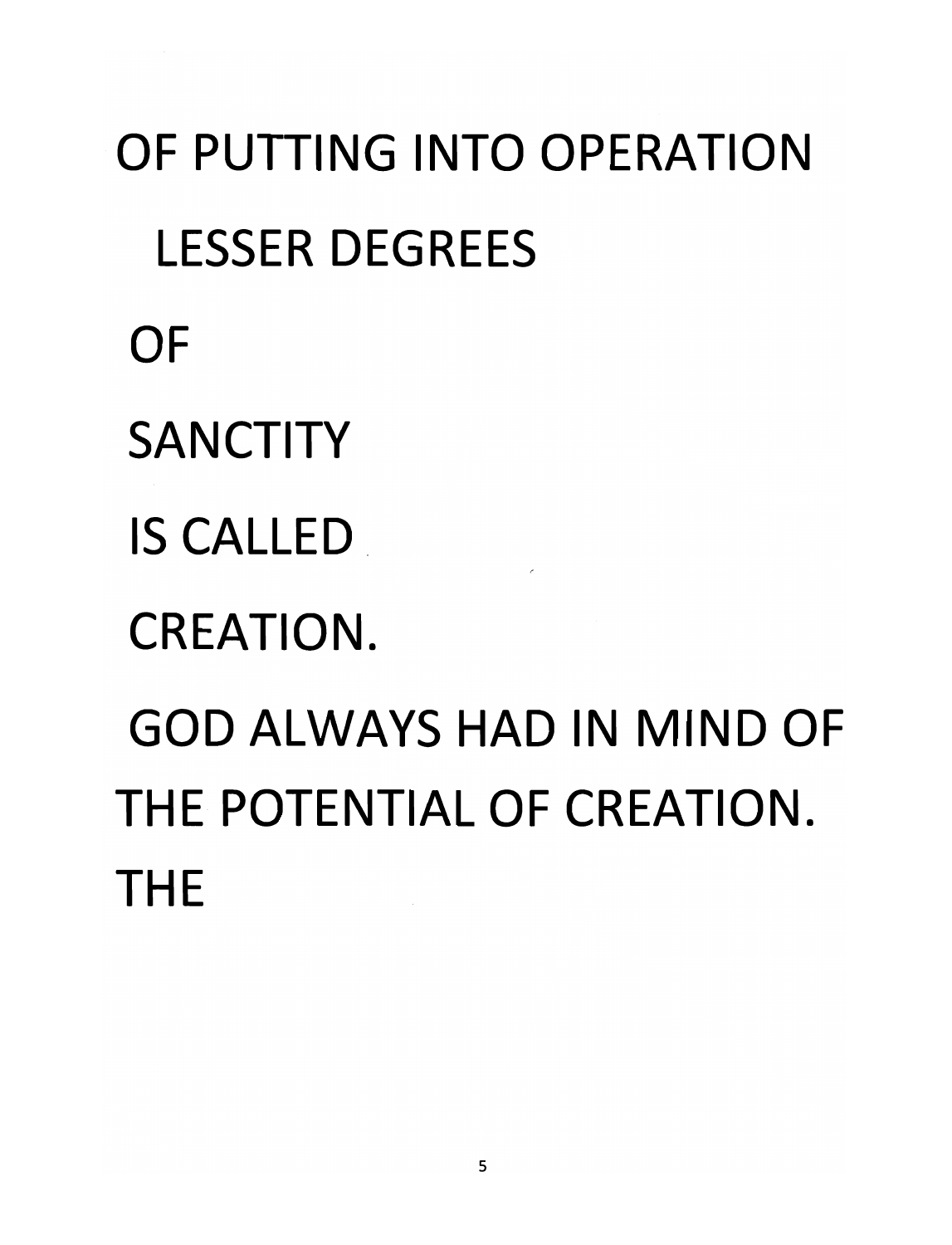# *MIND AND THOUGHTS OF GOD FALL INTO THE CATEGORY OF CREATOR*

*THE ACTUALIZATION PUTTING THE THOUGHTS INTO PHYSICAL FORM -THE LOWER DEGREE OF SANCTITY IS CALLED CREATIION. THE ENTITIES CREATED ARE CALLED*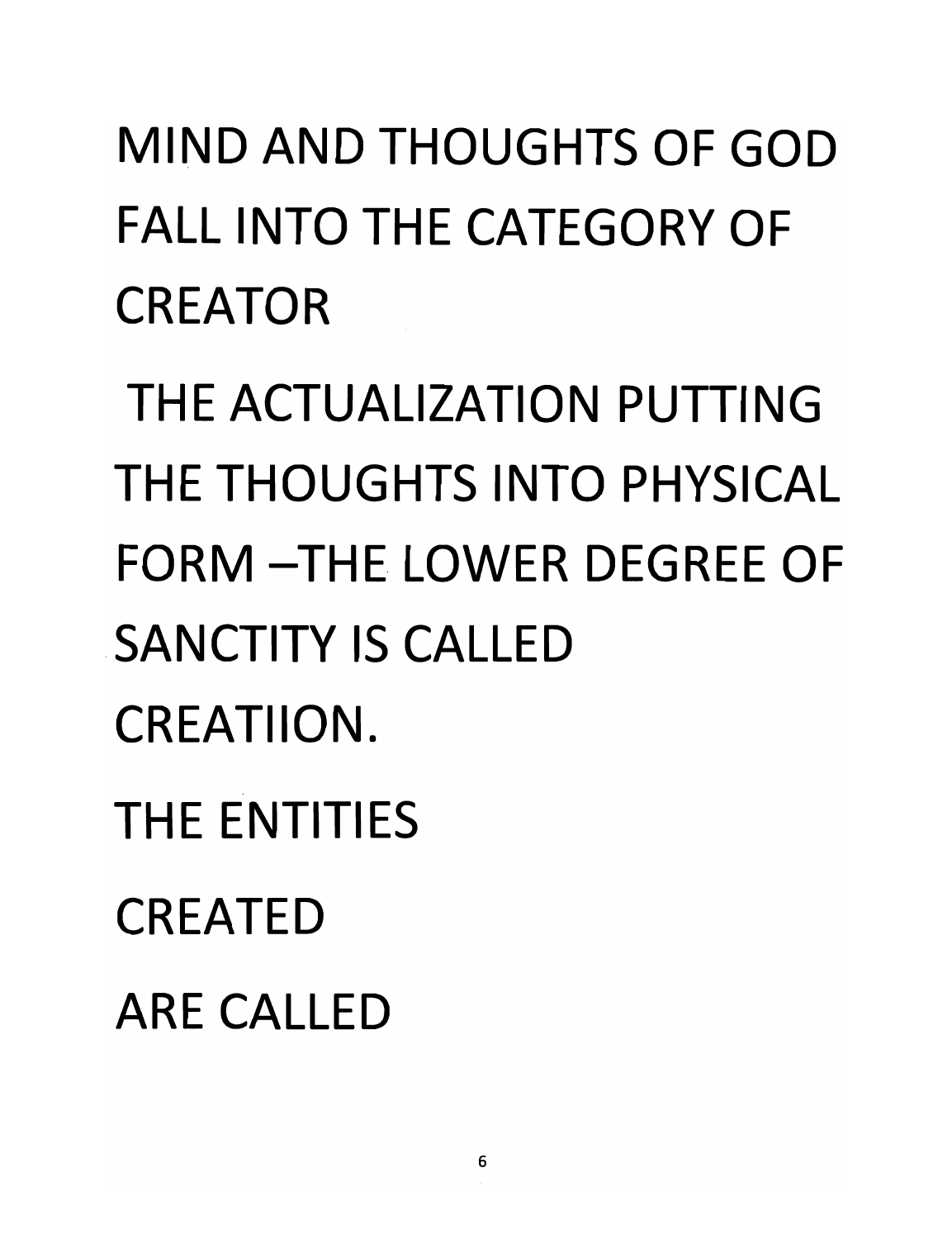*THE CREATED.*

*AT SINAI GOD SHARED THESE SECRETS WITH THE JEWISH PEOPLE AND NON JEWS.*

*GOD SPOKE AND TOLD THEM* WHAT THEY MUST DO IN *ORDER TO REACH ACHIEVE PERFECTION*

*BY*

*COMMUNION*

*WITH*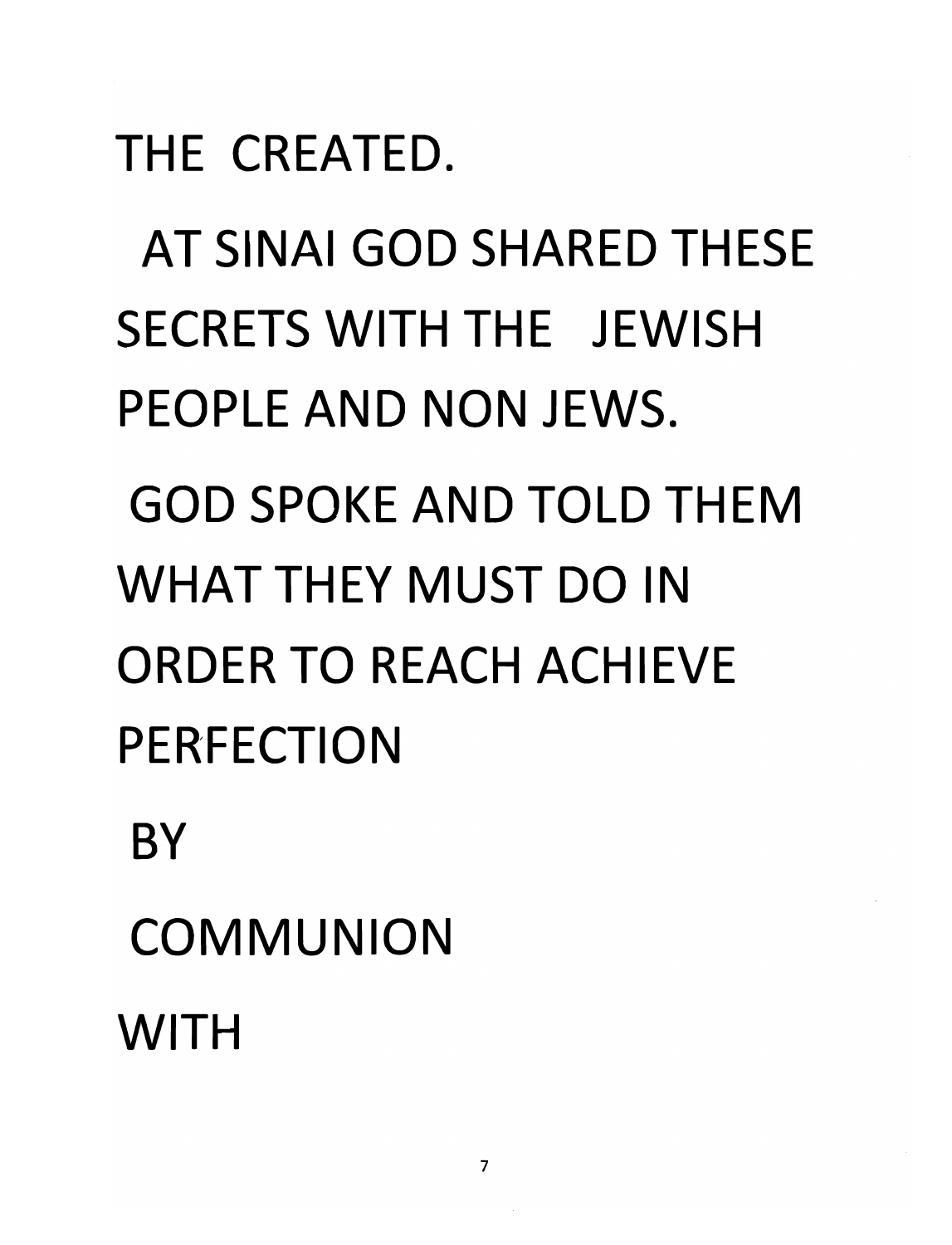*GOD. ALL*  $\mathcal{A}^{\mathcal{A}}$ *THIS GOD TAUGHT IN THE TEN COMMANDMENTS AND IN THE PENTATEUCH THE FIVE BOOKS OF MOSES THE BIBLE*

 $\frac{1}{2}$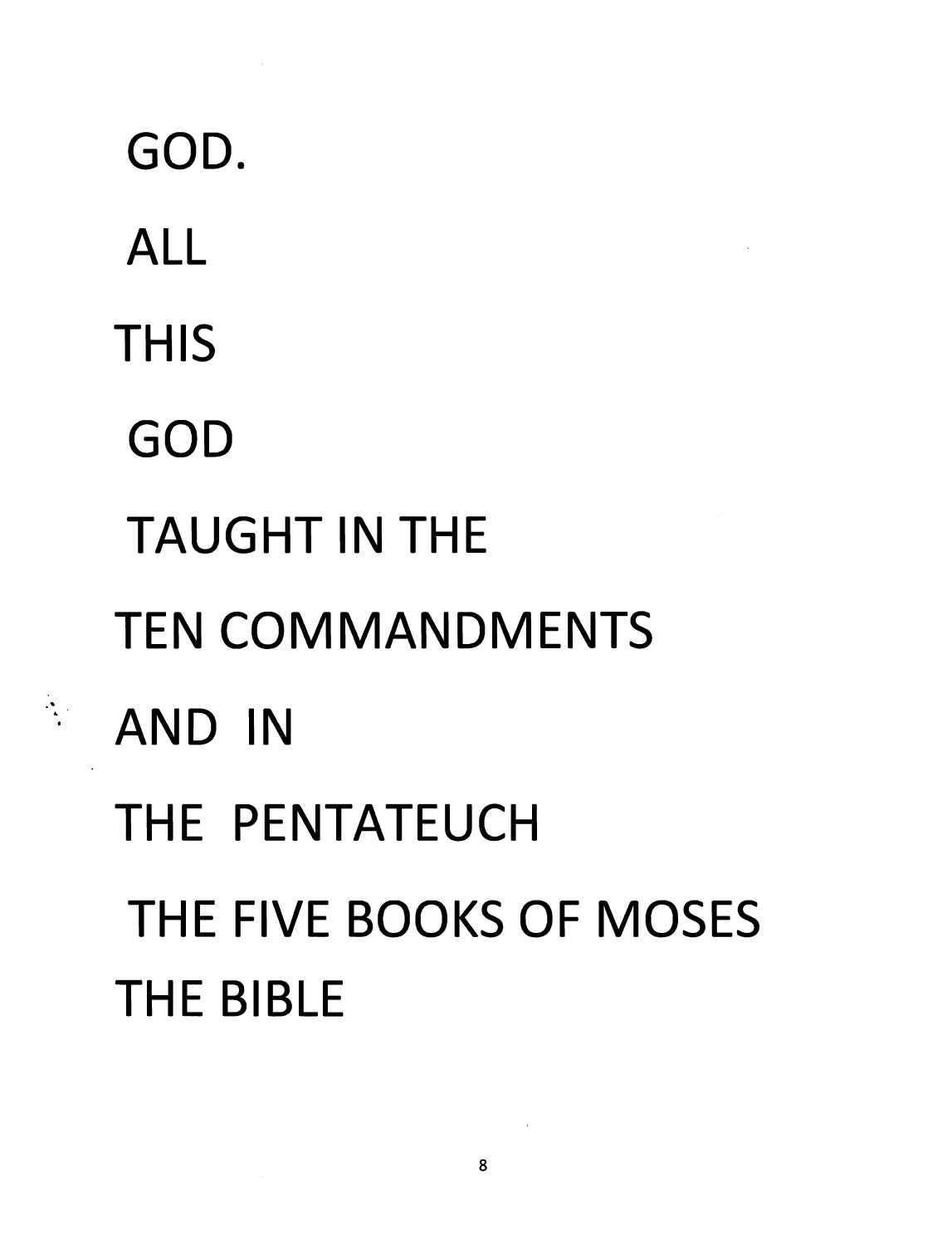*- ALSO CALLED THE WRITTEN LAW BECAUSE MOSES RECORDED LITERALLY EVERY WORD GOD TOLD HIM.*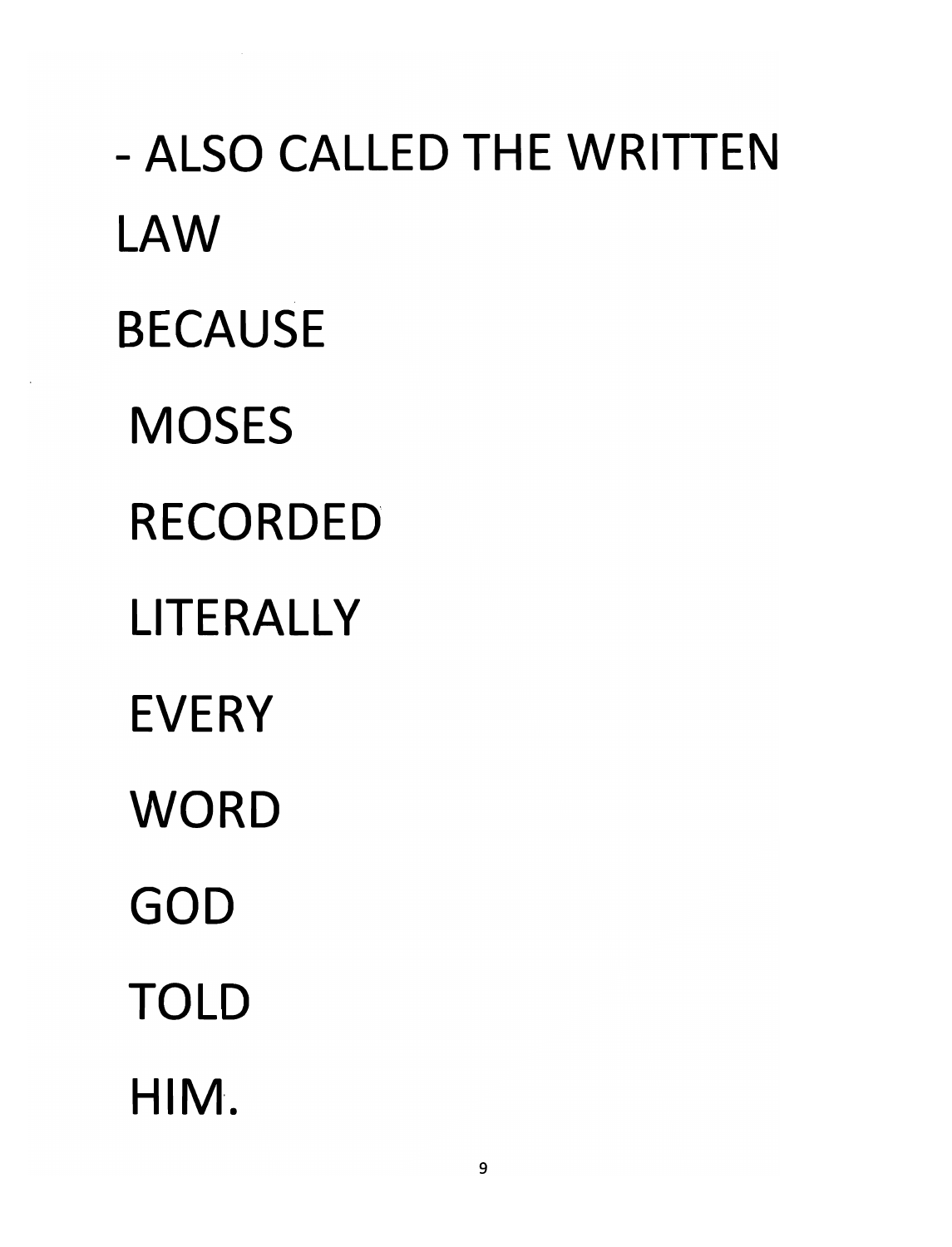## *GOD ALSO GAVE THE ORAL TORAH THAT APPEARS TODAY IN THE TALMUD;*

*THE 2000 YEAR RESPONSA; AND T THE 4 PARTS OF JEWISH LAW THE CODES-WITH COMMENTATORS.*

*GOD*

*TRANSMITTED*

*THE WRITTEN LAW*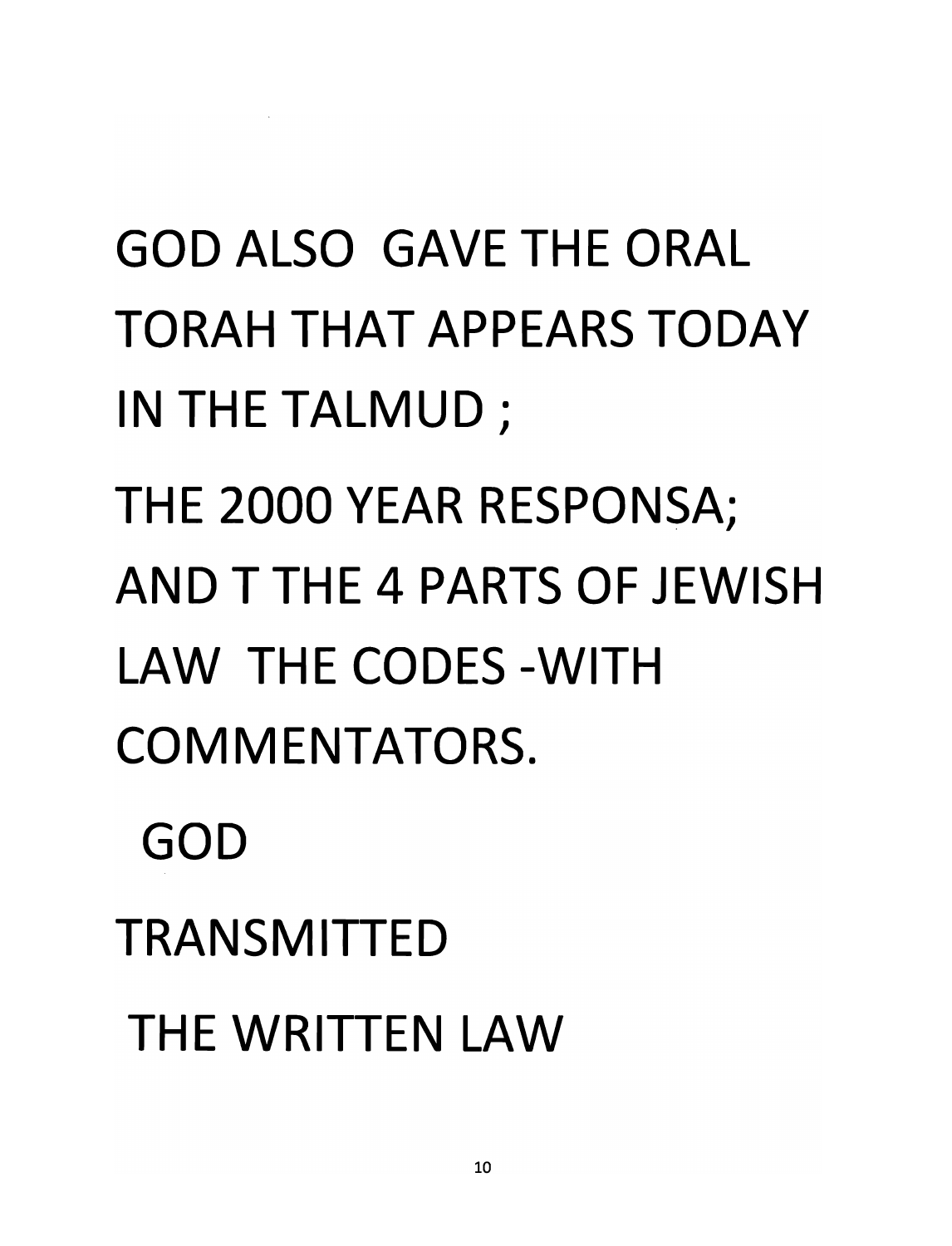*THAT MOSES IMMEDIATELY RECORDED.*

*THE PENTATEUCH IS INTERPRETED ALONG FOUR DIFFERENT MEANS*

*[1]PSHAT THE LITERAL MEANING*

*[2] ORAL LAW -THE TALMUD; 2000 YEAR RESPONSA; 4 PARTS OF THE CODE JEWSH DIGEST OF LAWS WITH COMMENTATORS. GOD GAVE ALL THESE LAWS AT*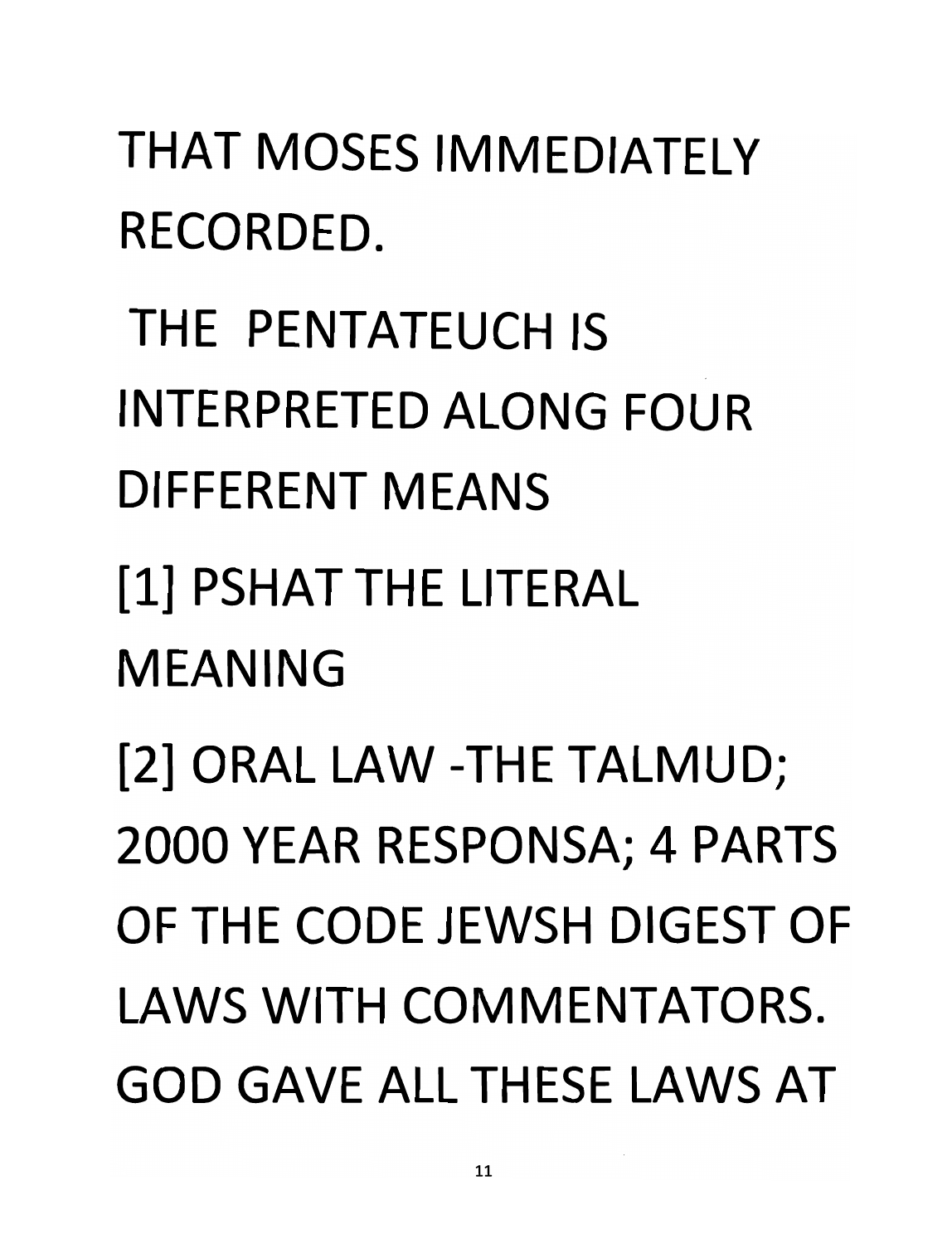### *MOUNT SINAI 3400 YEARS AGO.*

*HOWEVER THESE LAWS ARE INTERPRETED BY MEN OVER 3400 YEARS.*

*[3]DRUSH- HOMILY WHAT MEN CAN PLACE THEIR OWN INSIGHTS INTO BIBLICAL TEXTS. [4]SOD- MYSTICAL INTERPRETATIONSOF THE PENTATEUCH.*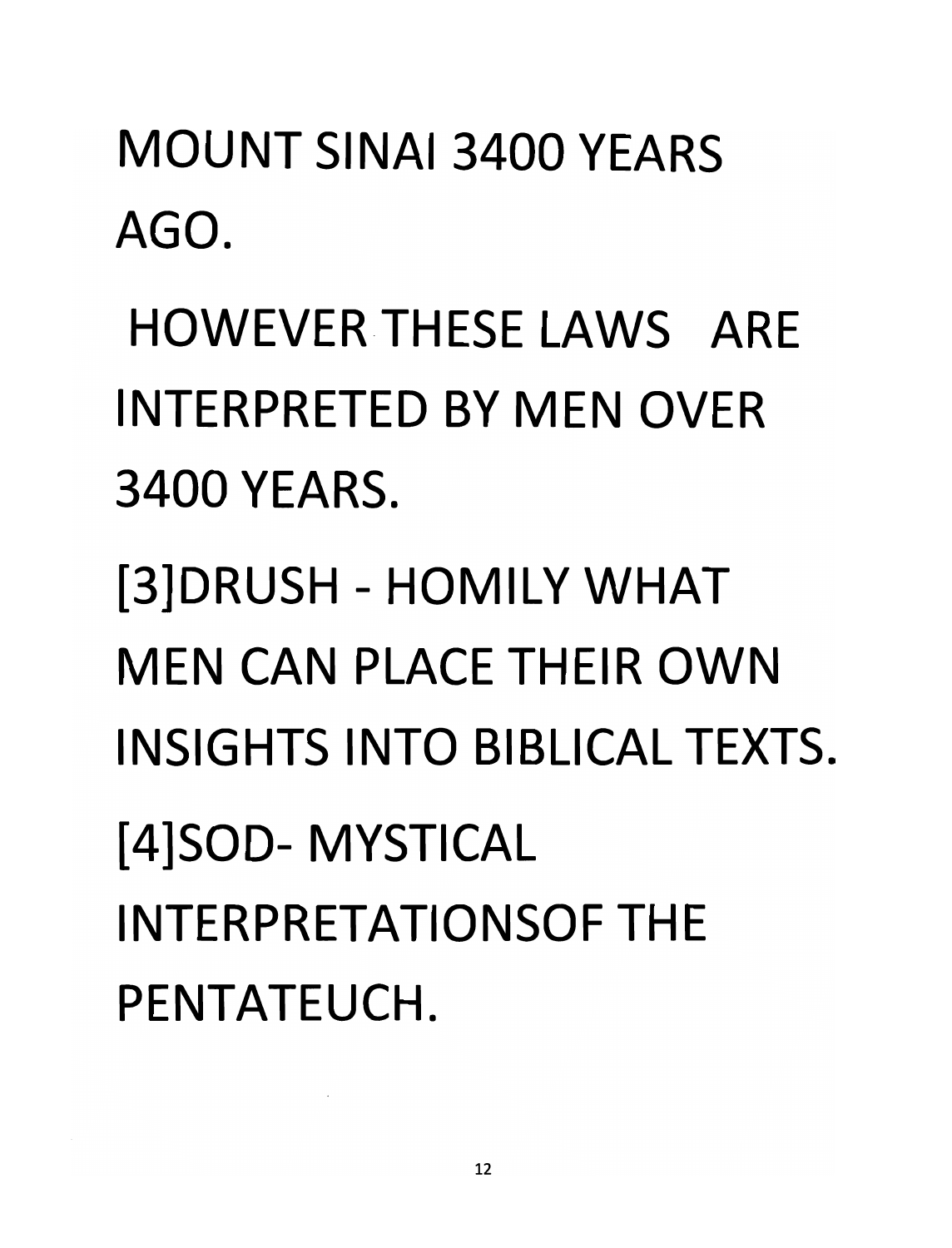# *ALL 4 MEANS WERE SIMULTANEOUSLY GIVEN AT MOUNT SINAI 3400 YEARS AGO.*

*FOR 40 YEARS IN THE DESERT OF SINAI MOSES AARON MIRRIAM THE ELDERS OF ISRAEL TAUGHT AND REHEARSED ALL THE TORAH TO ALL THE JEWS AND NON JEWS WHO JOINED THE EXODUS FROM EGYPT.*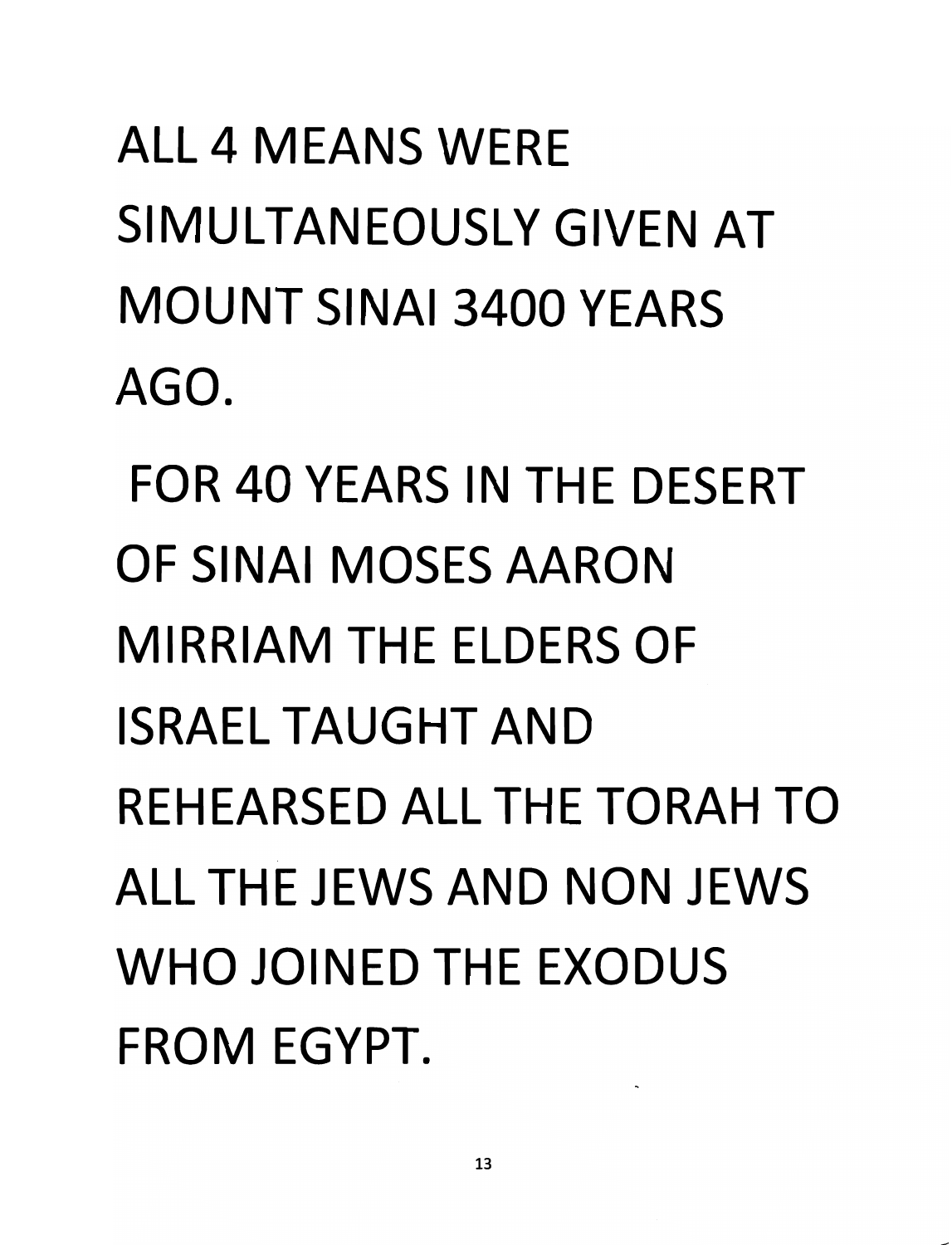*THE JEWS WROTE DOWN ALL THE TORAH ON MANUSCRIPTS. THESE MANUSCRIPTS WERE PASSED ON FROM GENERATION TO GENERATION. WHEN THE MANUSCRIPTS WORE OUT THEY WER COPIED BY SCRIBED UNTO NEW MANUSCRIPTS.*

*THERE EXISTED IN THE TEMPLE IN THE HOLY OF HOLIES- THE ARK- CONTAINING THE TEN*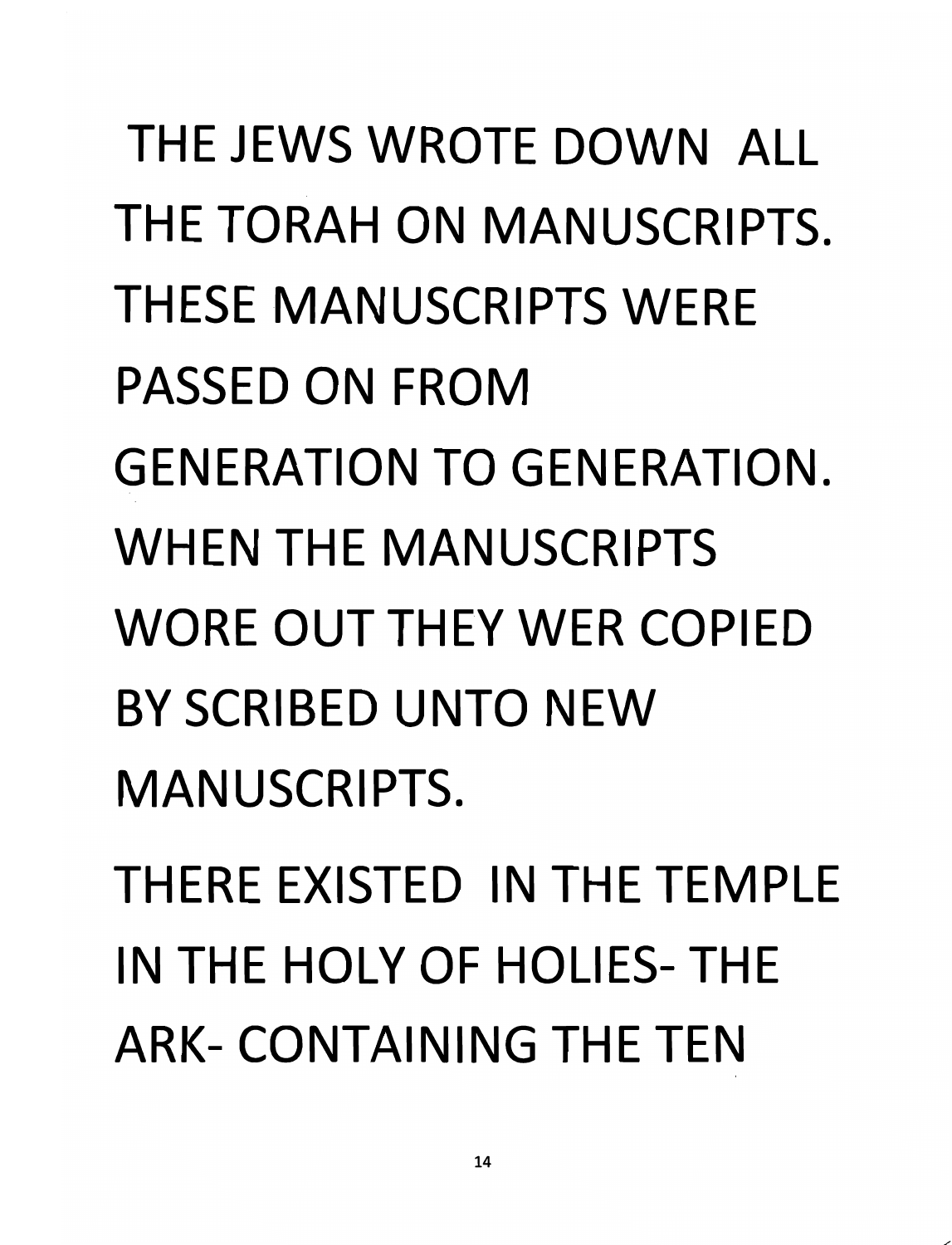*COMMANDMENTS TOGETHER WITH THE SCROLL THAT MOSES WROTE WITH HIS OWN HAND.*

*NEW SCROLLS WOULD COMPARE THEIR VERSION WITH THE VERSION IN THE SCROLL OF MOSES.*

*HOWEVER, ONE OF THE JUDEAN KINGS FEARING AND HEEDING THE PROPHESIES THAT THE TEMPLE WOULD BE*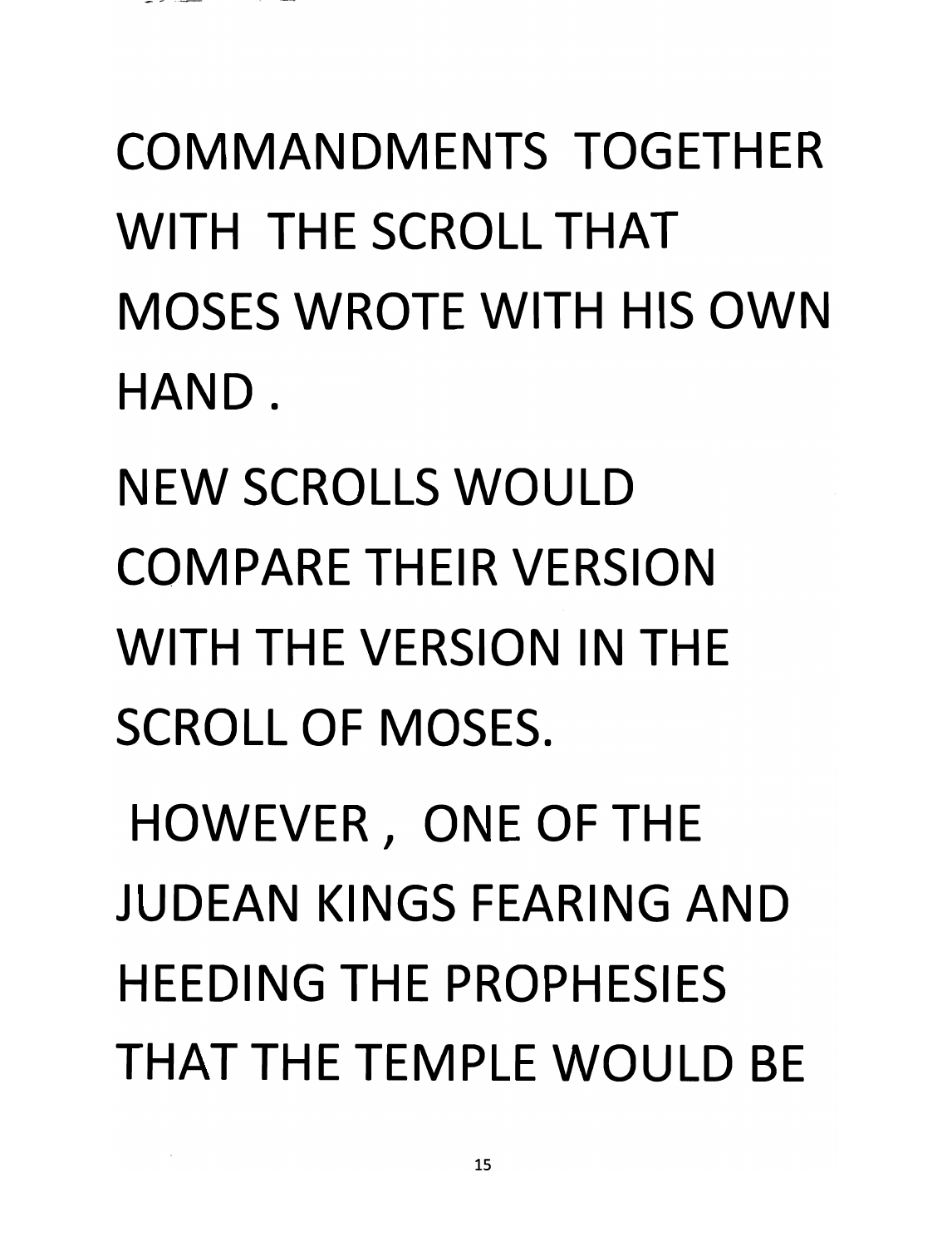*DESTROYED HID THE ARK CONTAINING THE TEN COMMANDMENTS AND THE SCROLL OF MOSES. SINCE THAT DATE NO ONE CAN STATE WITH CERTAINTY WHAT THE ACTAL TEXT IS. THE TEXT WE REVERE AS THE TORAH THE WRITTEN PENTATEUCH REPRESENTS WHAT THE MAJOITY OF JEWSH AUTHORITIES CONSIDER AS*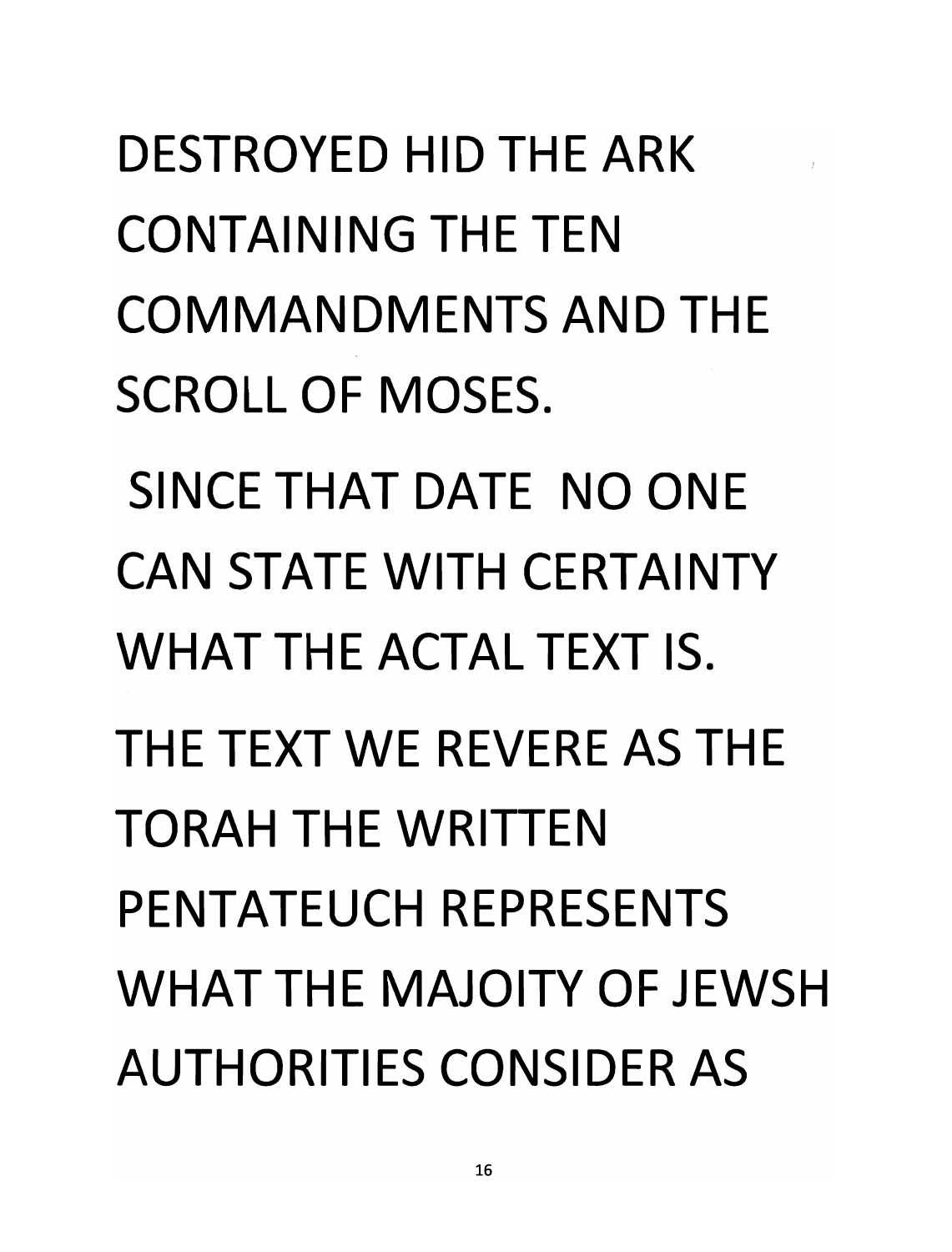*AUTHENTIC. THIS IS THE WILL OF GOD. GOD STATES IN THE TORAH "ACHREI RABIM-WE FOLLOW THE MAJORITY IN ALL INSTANCES " SO WHEN THE Majoity of authorities rule what the correct text should be that text is given by God the same sanctity as originally spoken by God and recorded by Moses. aruch hashulchon*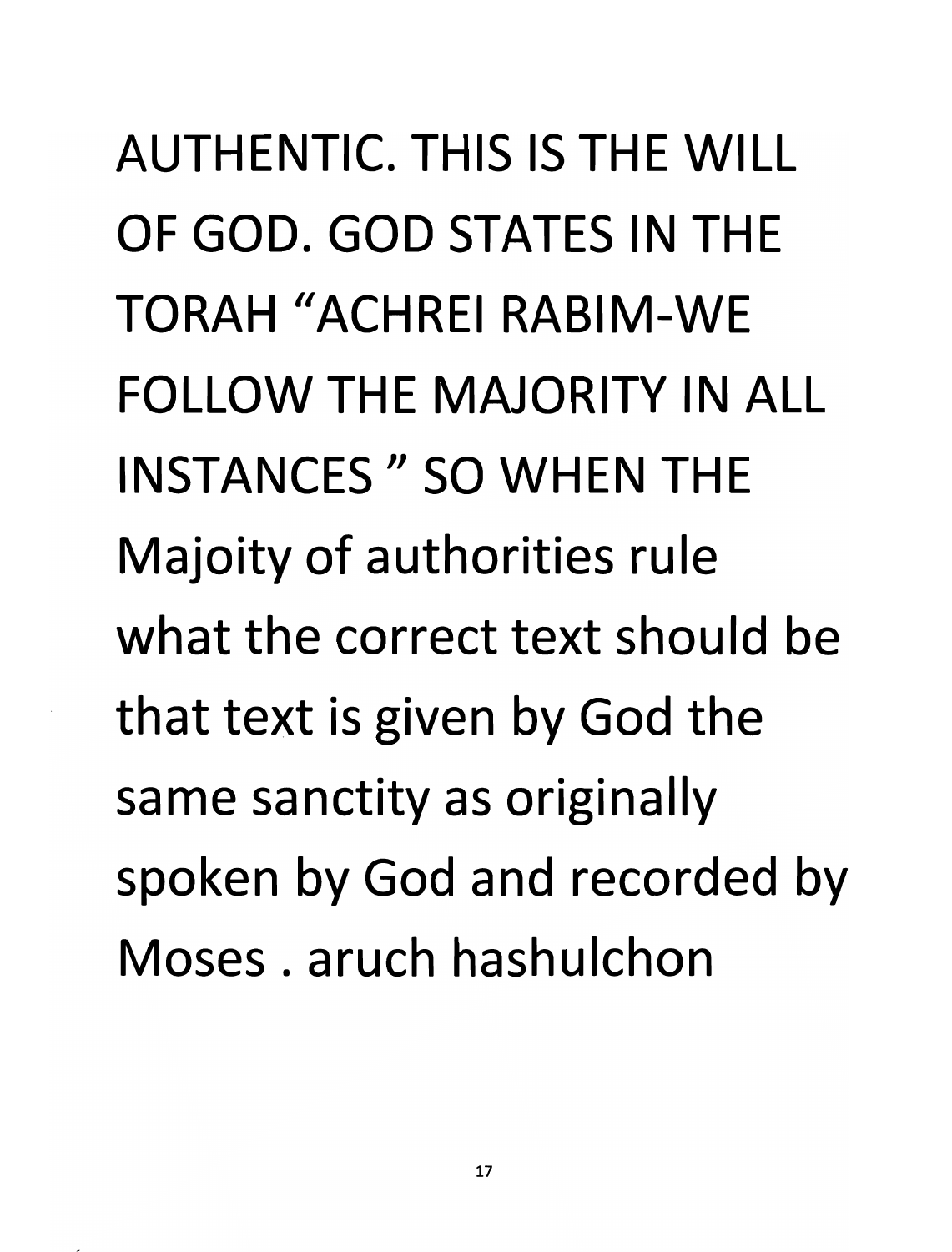### *Yoreh Dayoh Part II laws of Sefer Torah .*

*Aruch Hashulchon discusses the question posed how can one observe the Mitzvah of writing his /her own Sefer Torah when we can not be sure that the text is the same as the text given by God to Moses 3400 years ago?*

*Orech Hashulchon offers the above answer.*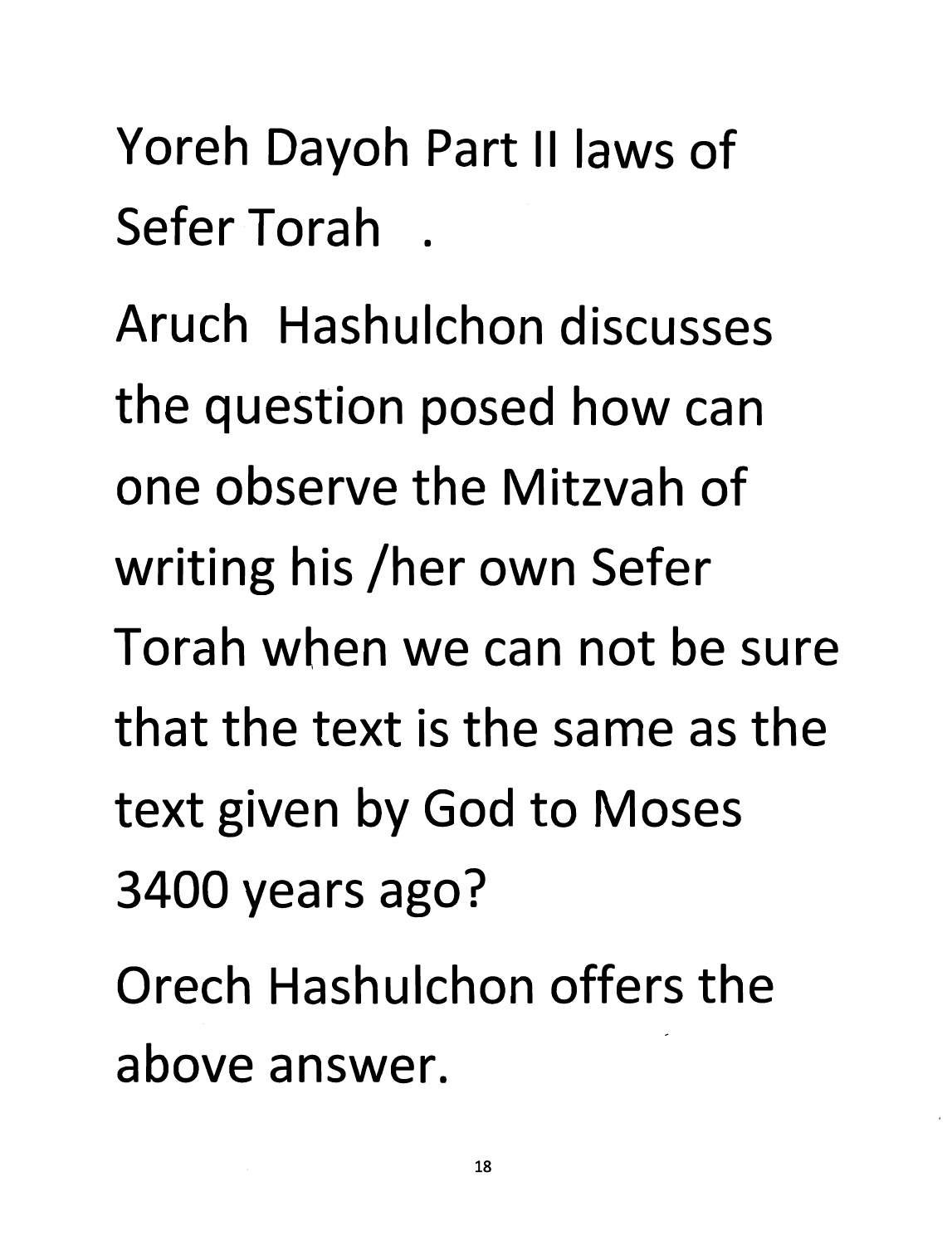**THERFORE, IF ONE** *QUESTIONS CERTAIN PORTIONS AND INSTANCES IN THE Bible, such question can not be called heresy.*

*The difference between heresy and legitimate questions of Biblical texts is the action one takes as result of his/her questions.*

*If one questions and accepts or refuses to accept the answer*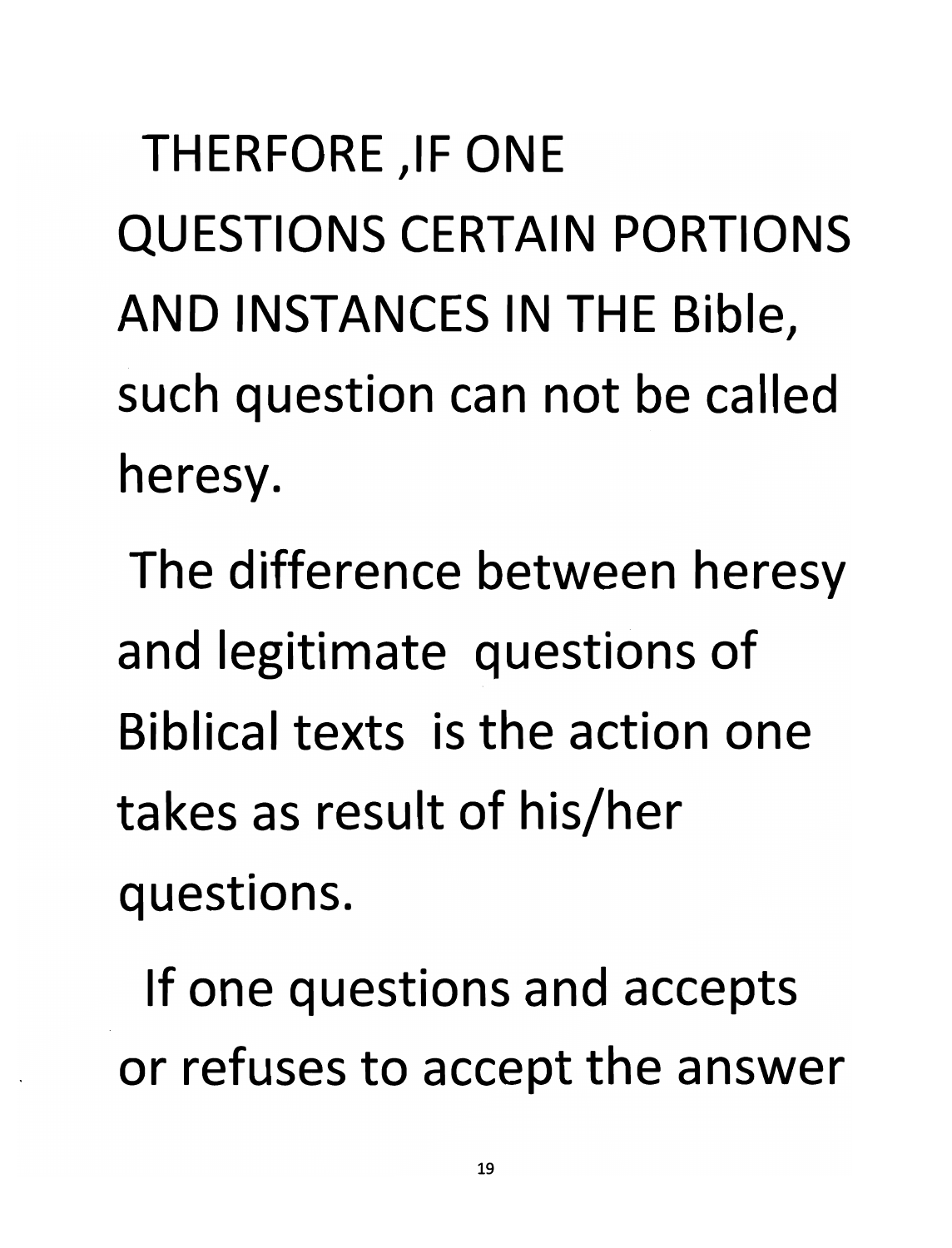*given , such a person is not a heretic.*

*The Talmud and 2000 years of Jewish study and scholarship have tens of thousands; no hundreds of thousands of unanswered question on the Written the Pentateuch and Oral Torah the Talmud 2000 years a Responsa and 4 parts of Jewish Law-theShulchan Aruch.*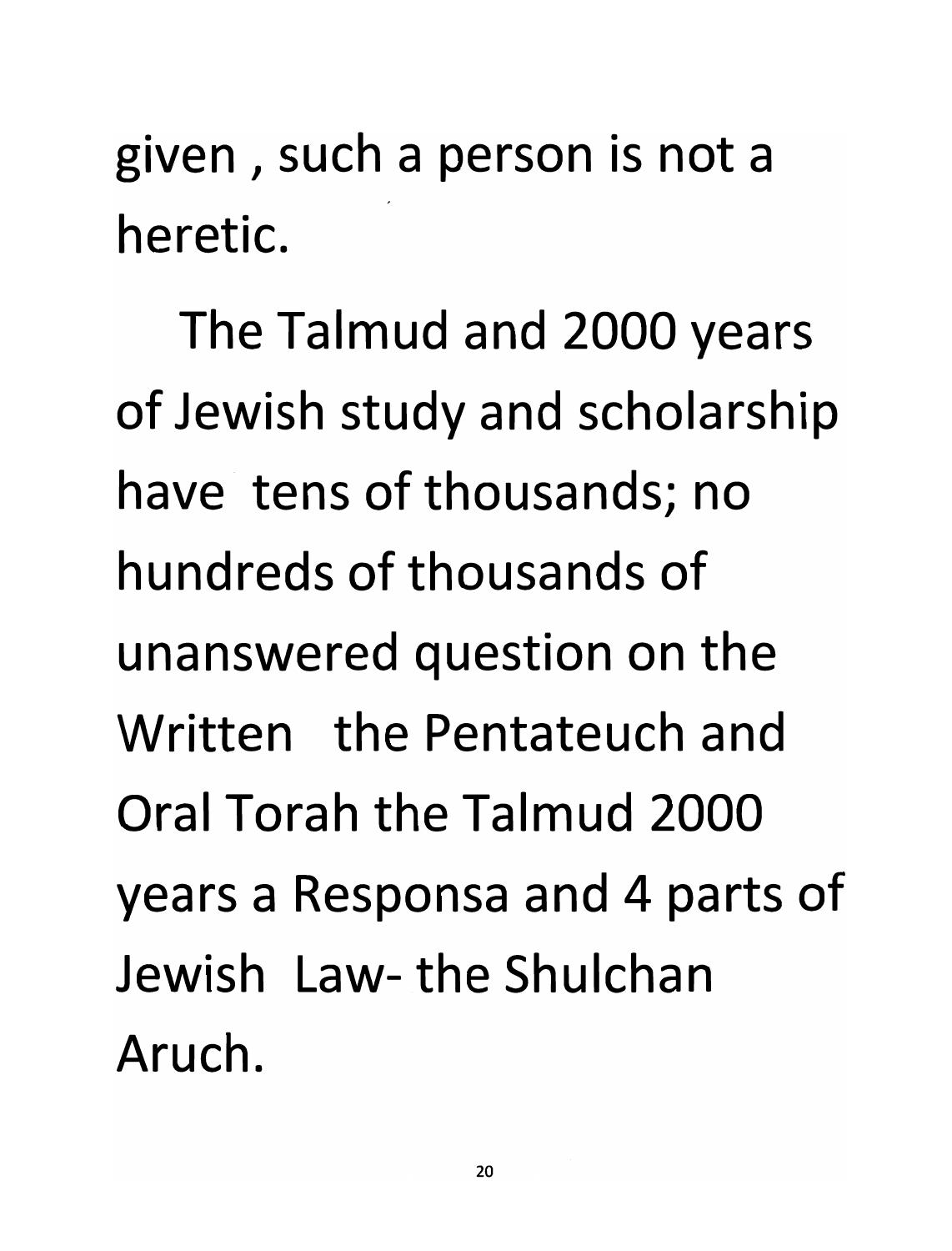*The Talmud attaches the symbol TAIKOH to all unanswered questions.*

*TAIKOH means Tisbee-Elijah the prophet who will appear before the final redemption the final Messiah WILL ANSWER ALL THE QUESTIONS AND DIFFICULTIES FOR THE LAST 3400 YEARS .*

*THUS ,if one questions Biblical texts*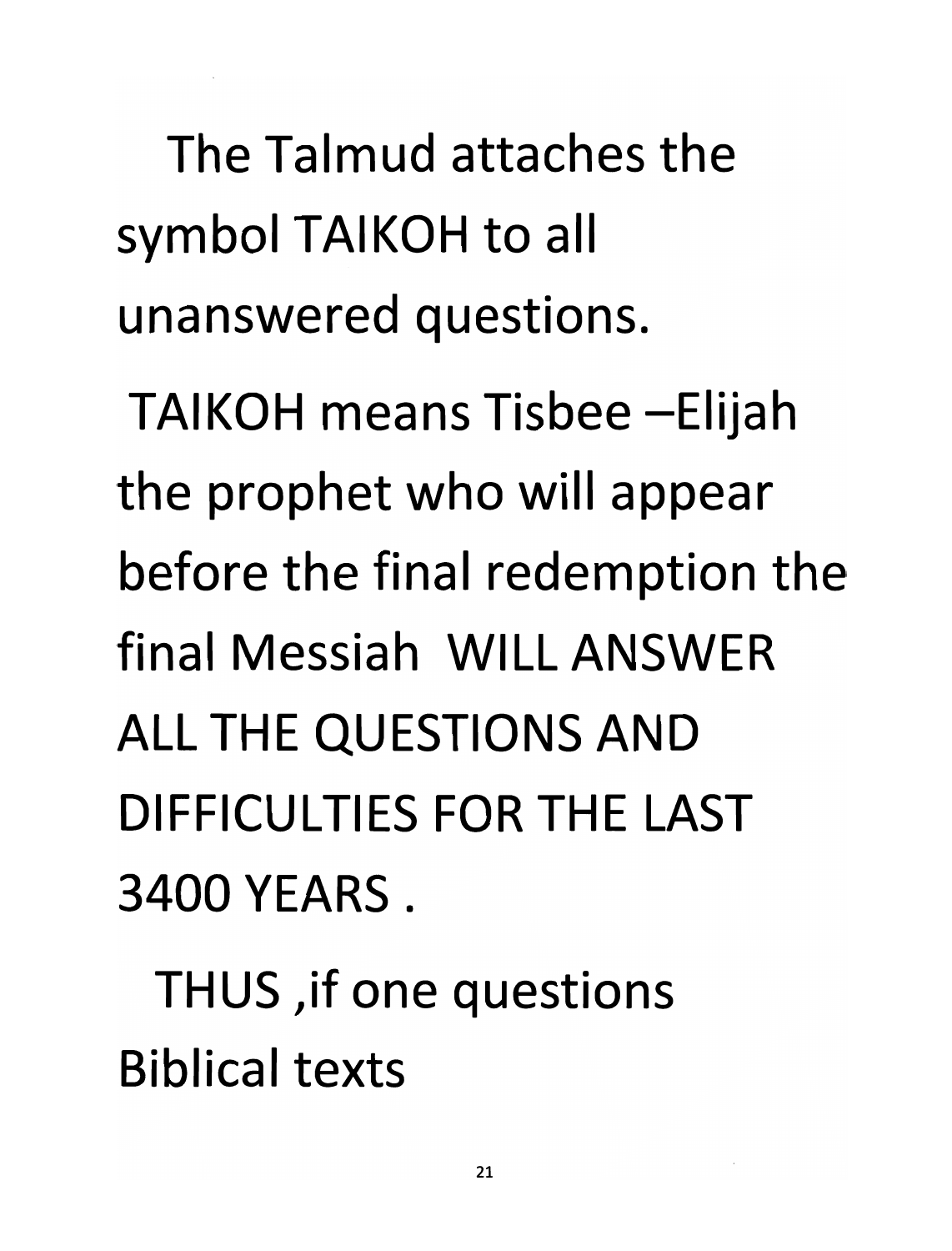*CAN LIVE WITH HIS/HER QUESTIONS AND,*

*NEVERTHELESS,*

*REMAIN AN OBSERVANT JEW HIS questioning of the Bible text IS PART OF JEWISH SCHOLARSHIP.*

*IT IS ONLY WHEN HIS questioning of Biblical texts LEADS TO REFORMING OR ABANDONING JUDAISM than*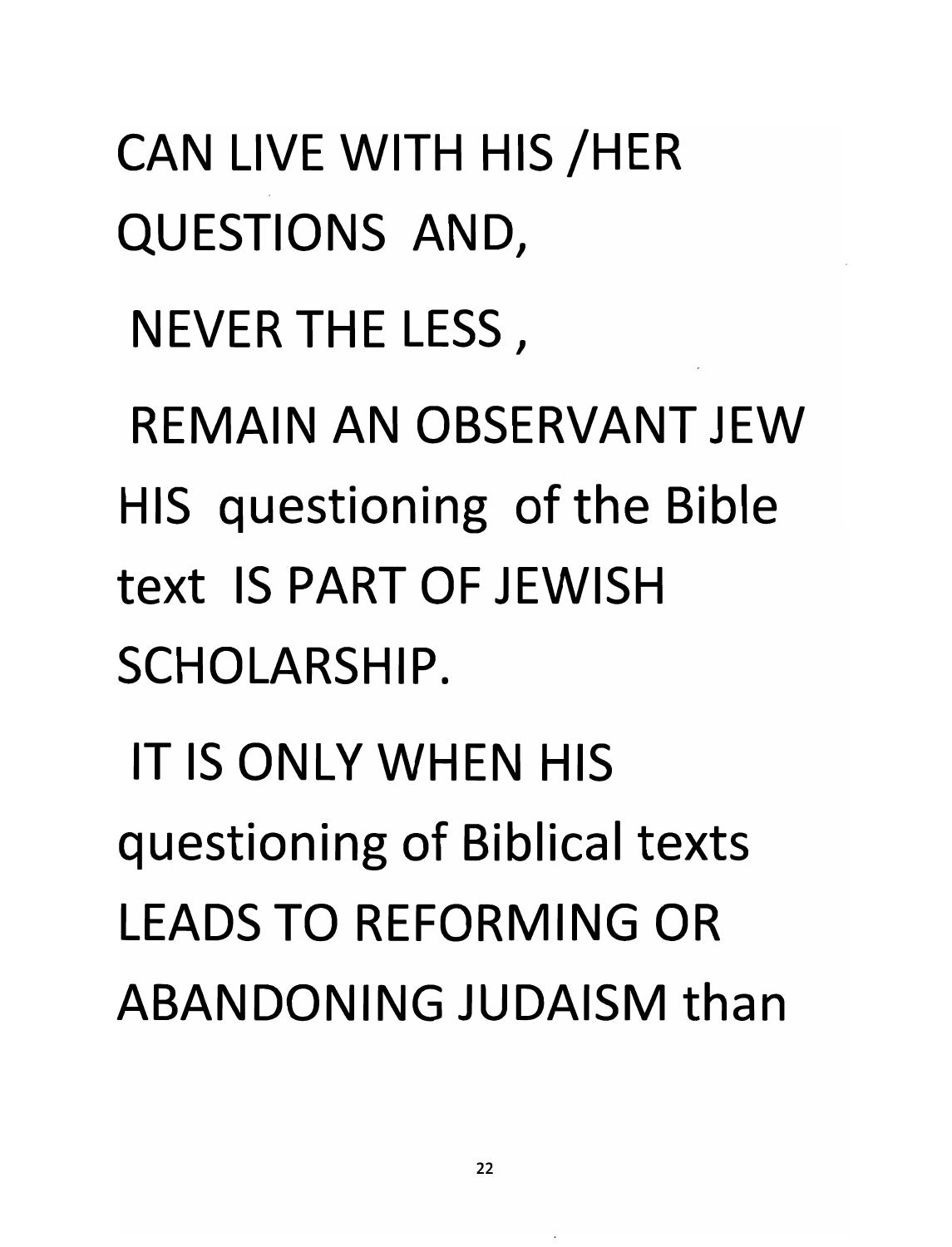### *his questioning become a problem.*

# *JUDAISM DOES NOT CENSOR THINKING OR TALKING DISCUSSING OR CRITICIZING THE RELIGION.*

*IT IS ONLY WHEN ONE TAKES ACTION AND ABANDONS OR REFORMS THE FUNDAMENTAL UNDER-PINNINGS OF 3400*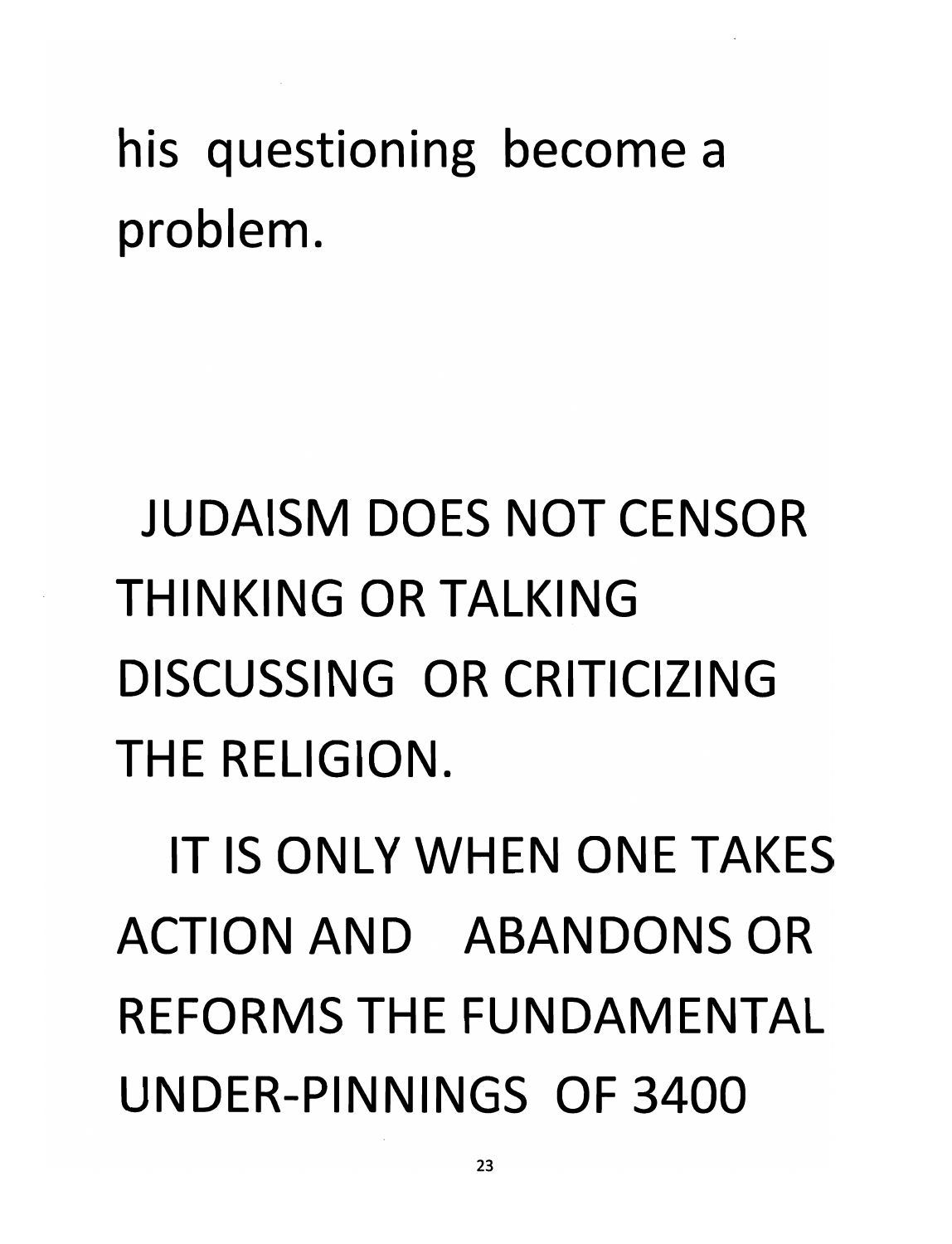*YEAR PARCTICE OF JUDAISM THAT WE HAVE PROBLEMS. 3400 YEAR JUDAISM HAS VARIANT OPINIONS ON EVERY PART OF THEOLOGY AND LAW. ALL THE RABBIS OF 3400 YEAR JUDAISM OPINED DIFFERENTLY THAN THEIR CONTEMPORARIES. IT IS ALWAYS POSSIBLE TO FIND AN AUTHORITY WHO IS*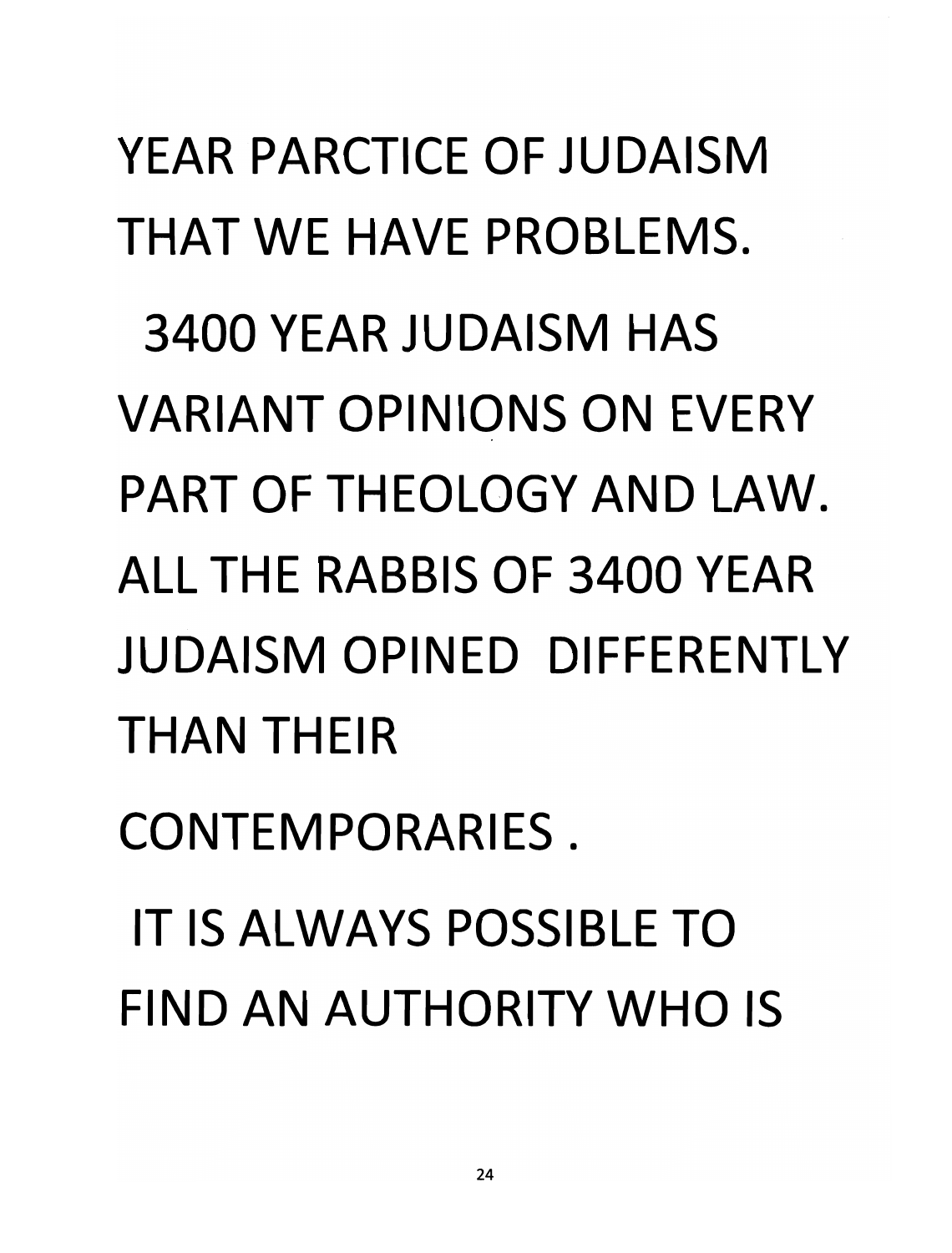*SYMPATHETIC TO THE THEOLOGICAL OR LAW POSITION ONE ESPOUSES. ALL OPINIONS BOTH ONES ACCEPTED AND OPINIONS VOTED AGAINST ARE RECORDED.*

*AN OPINION DISCARDED IN ONE GENERATION GAINS TRACTION IN AN OTHER.*

*I BELIEVE*

*THERE EXISTS*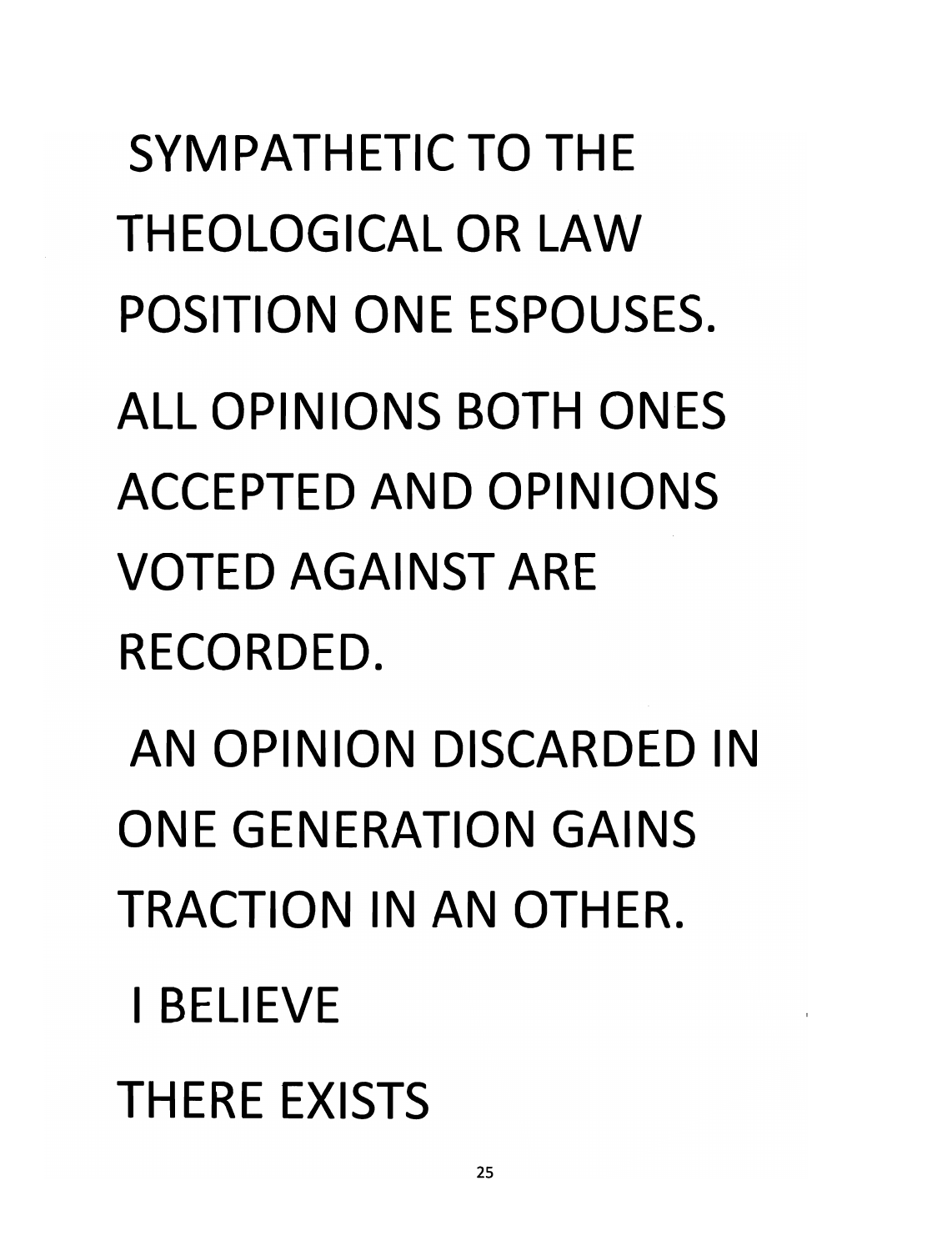#### *NO*

*HERETICS.*

*"VEAMCH KULOM TZADIK LEOLOM YIRSHU ORETZ-ALL JEWS ARE SAINTS ALL JEWS WILL GO TO HEAVEN."*

*THERE DOES NOT EXISTS A BAD JEW.COM PARE THE WORST JEW TO WHAT THE NAZIS DID IN TORTURING RAPING STEALING AND MURDERING 6 MILLION JEWS AND ONE*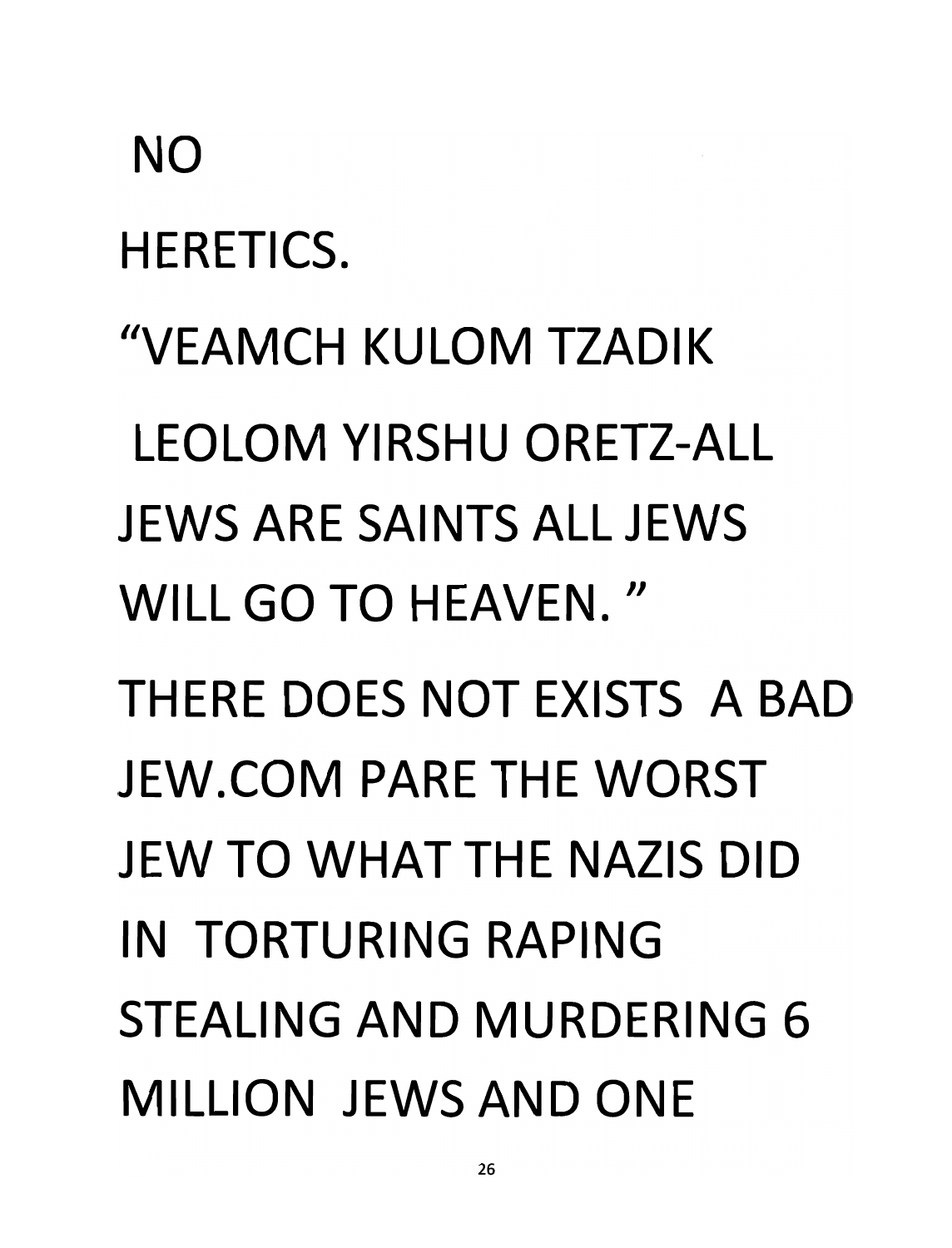*MILLION JEWISH CHILDREN. THE WHOLE WORLD DID NOTHING. THE VATICAN DID NOTHING . ALL PRTESTANT CHURCHES DID NOTHING.*

*WRONG .*

*THEY WERE REPONSIBLE FOR THE HATE CONTEMPT THEY CRETAED IN THEIR FALSE INTERPRETATION OF THE New Testament.*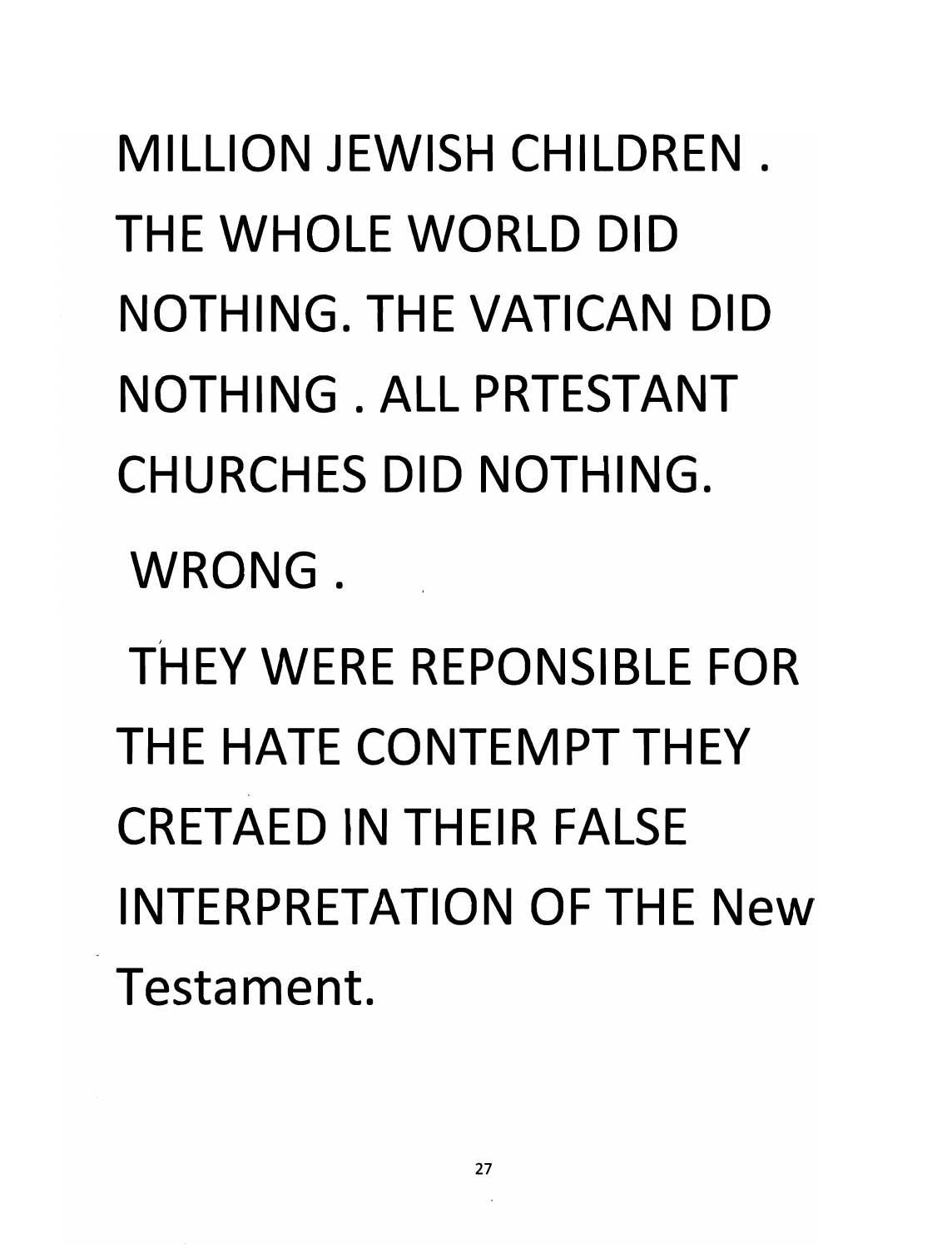*The Europeans who created the Trinitarian faith misinterptreted over 300 passages of the Jewish Bible to predict the coming of Jesus Christ. These misinterpretations could easily be ascribed as trhe prediction of the comong of all the Greek an Roman Hindu Babyonian gods who wer born from a virgin and werecrucified to*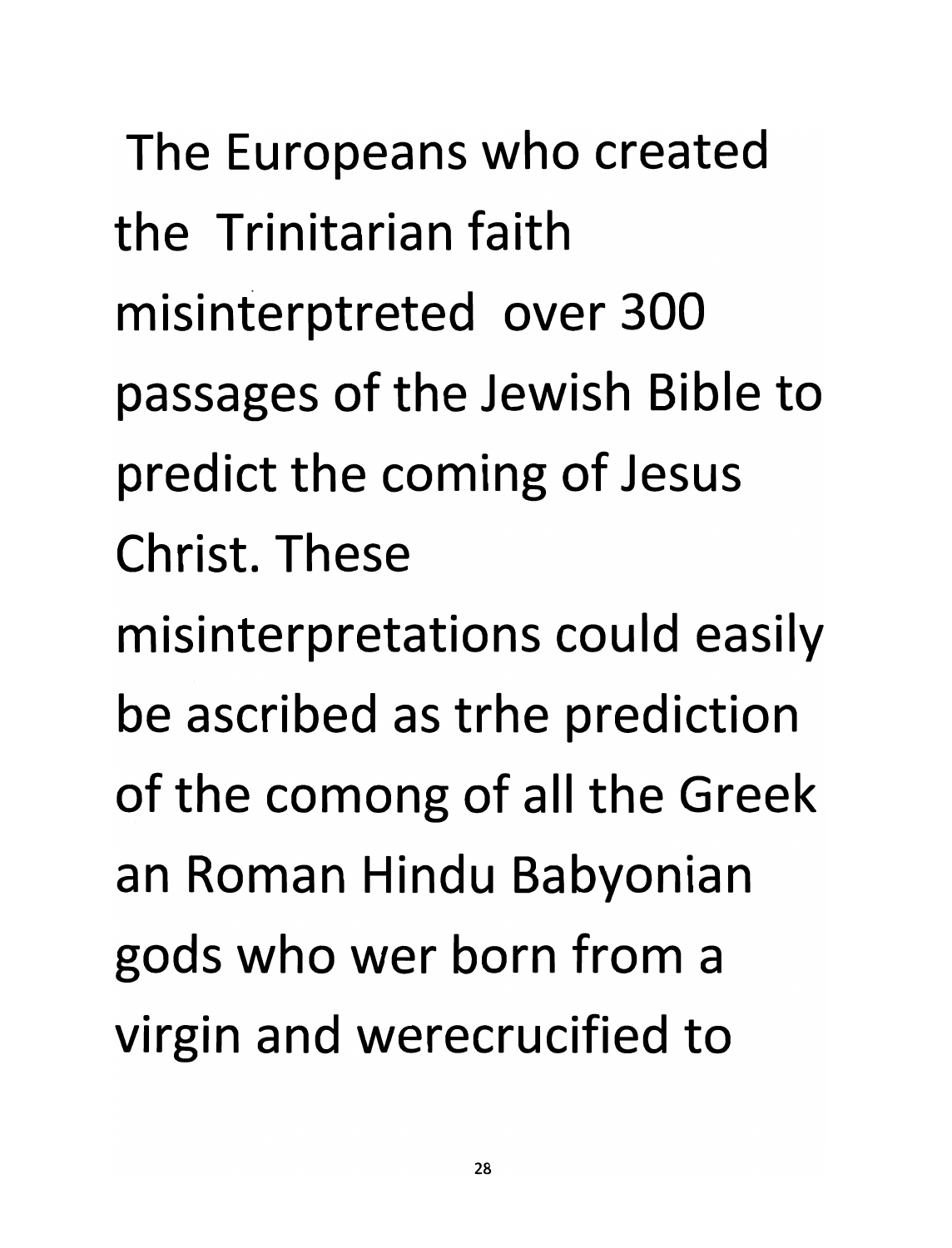*forgive the sin of ADAM and EVE.*

*WHAT ISTHATTHE EUROPEANS BORROWED MANY OF THE ETHICAL AND MORAL PASSAGES FROM THE TALMUD AND PLANTED THEM AS PART OF THE NEW TESTAMENT. THOSE PASSAGES THAT DENOTE THE CONCEPT OF THE TRINITY GOD THE FATHER GOD THE SON GOD*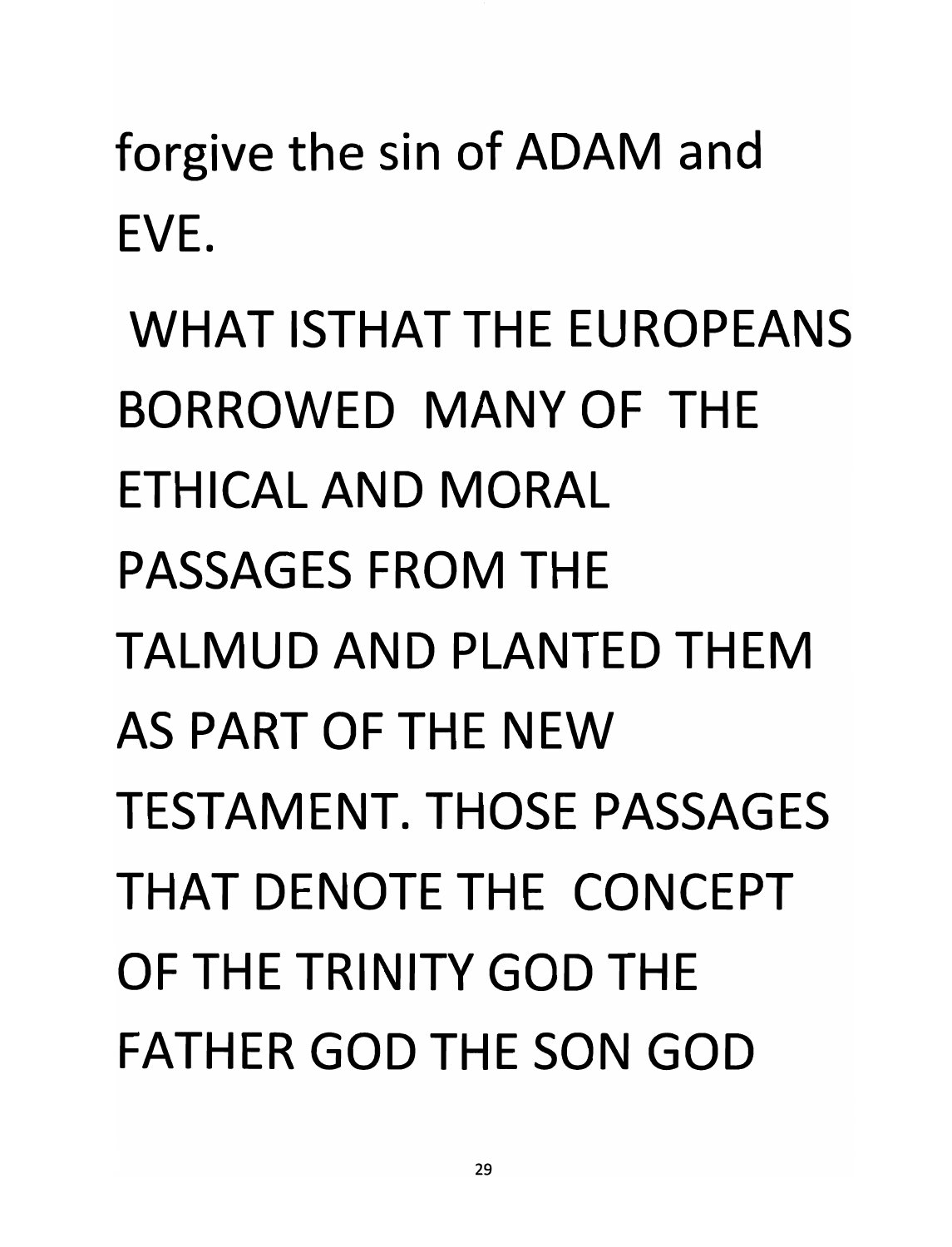*THE HOIY GHOST were borrowed from the MYSTREY religions. Even the religious rite of transubstantiation practiced at every mass I a word for word copy from the mystery religions.*

*There is nothing wrong in borrowing. What is criminal is inventing the blood libel that all Jews who ever lived in the past*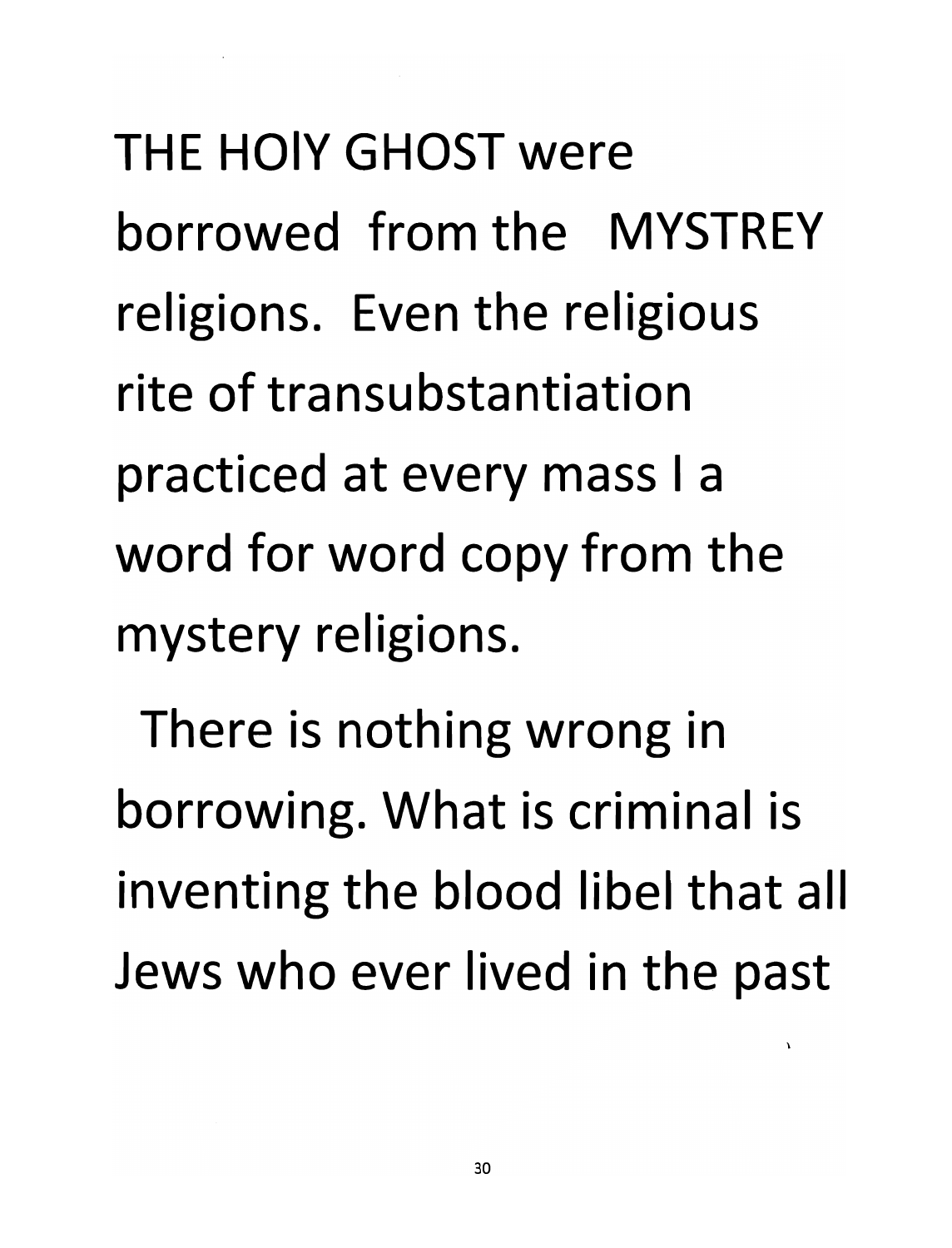*or future are collectively guilty in the crucifixion of Jesus.*

*I have proven in my books 33 34 35 36 37 that the second Jewish Temple was destroyed by Rome 168 years before the birth of Jesus. No Jews were permitted to come to Jetusalem.*

*How then could Jews have shouted that Jesus should be crucified?*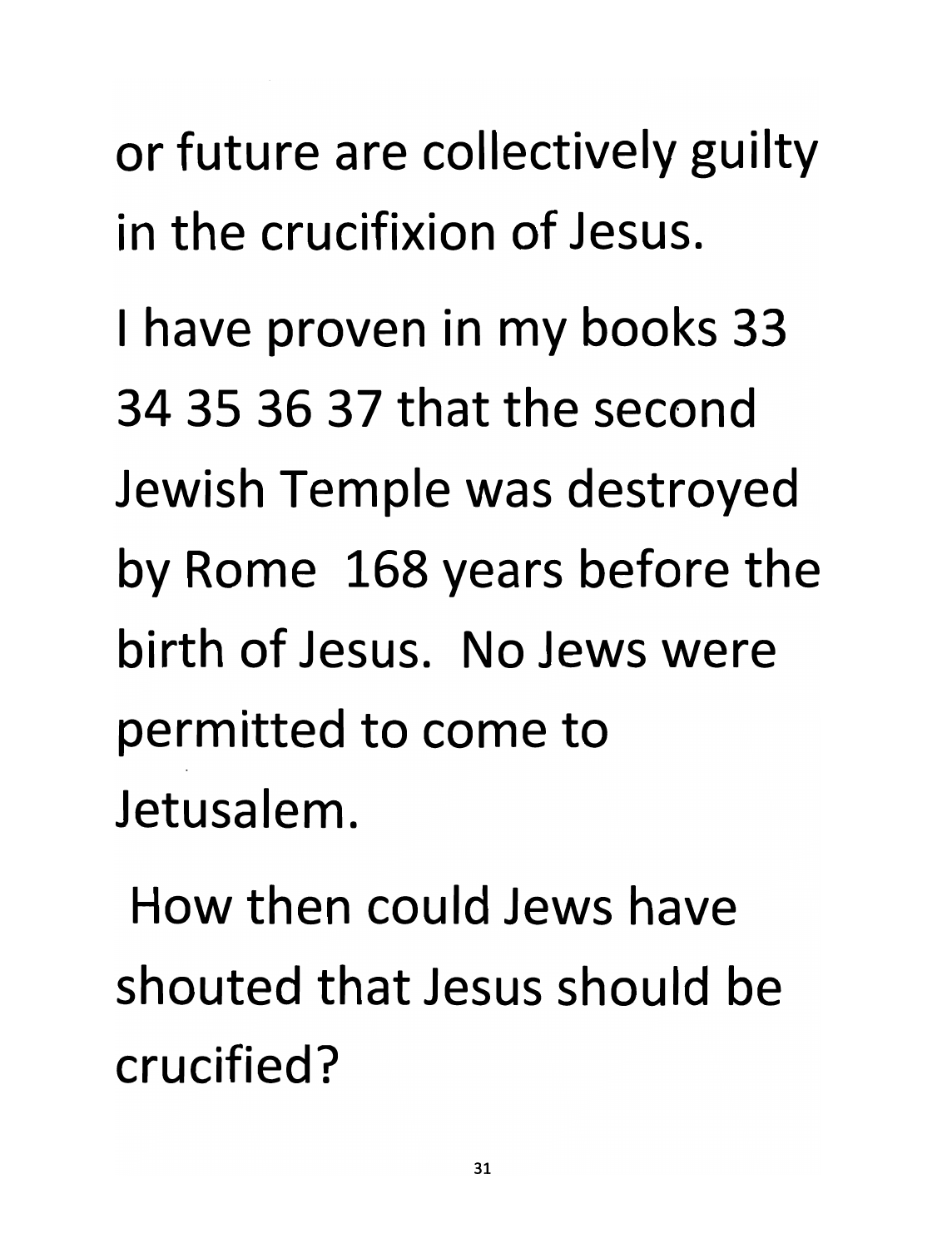*I proved in my books 1,2,3,4,5,6. 7, 8*

*That never in a trillion years would Jews have invoked a death penalty on Jesus no matter what their differences with him.*

*Jews would have turned heaven and earth to save*

*Jesus, not hand him over to the Roman authorities.*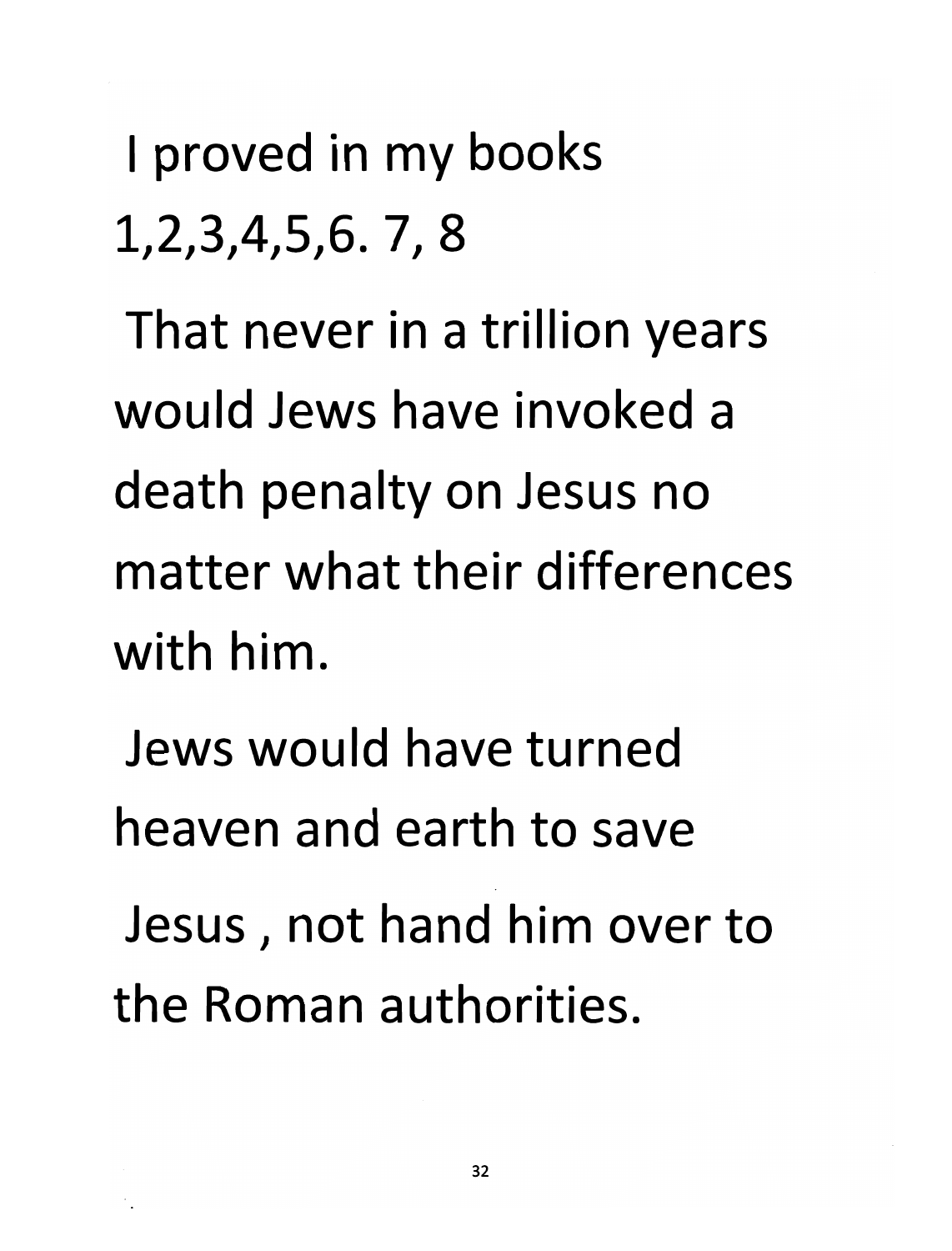*This blood libel is the 1700 year criminal instigation that corrupted the minds and hearts of Europeans and was the theological permit and sanction t to create other canards that Jews poison the well and water of Christians ; that Jews murder Christians to use their blood for baking matzohs for Passover. As a result of these canards millions of Jews were*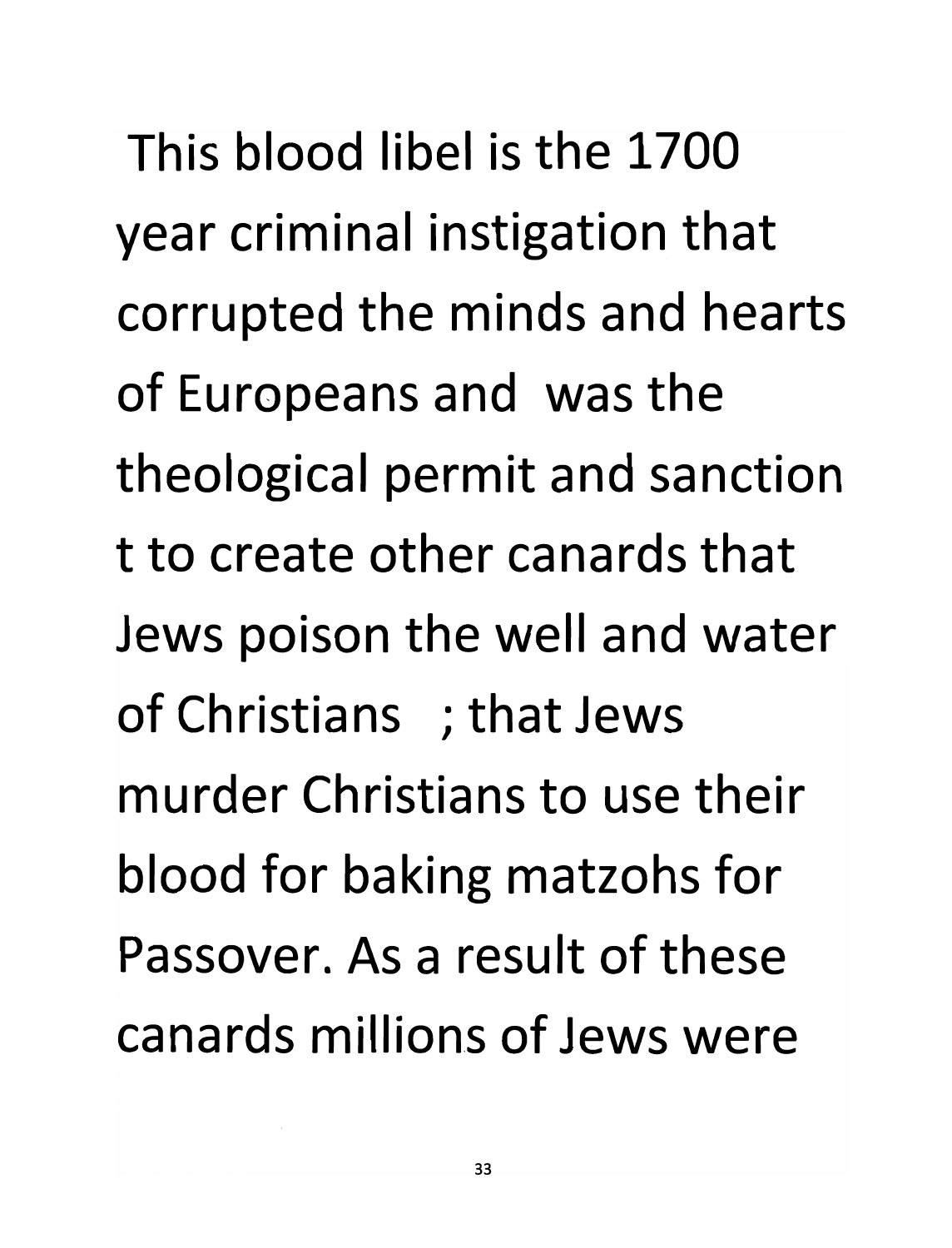*robbed raped and murdered over a period of 1700 years.*

*These pious Christians were not satisfied in killing only Jews. THE Christians murdered not millions, but billions of other Christians. Starting in 320 when Constantine recognized The Trinitarian faith to be the Roman State religion, the Trinitaians murdered million who questioned their*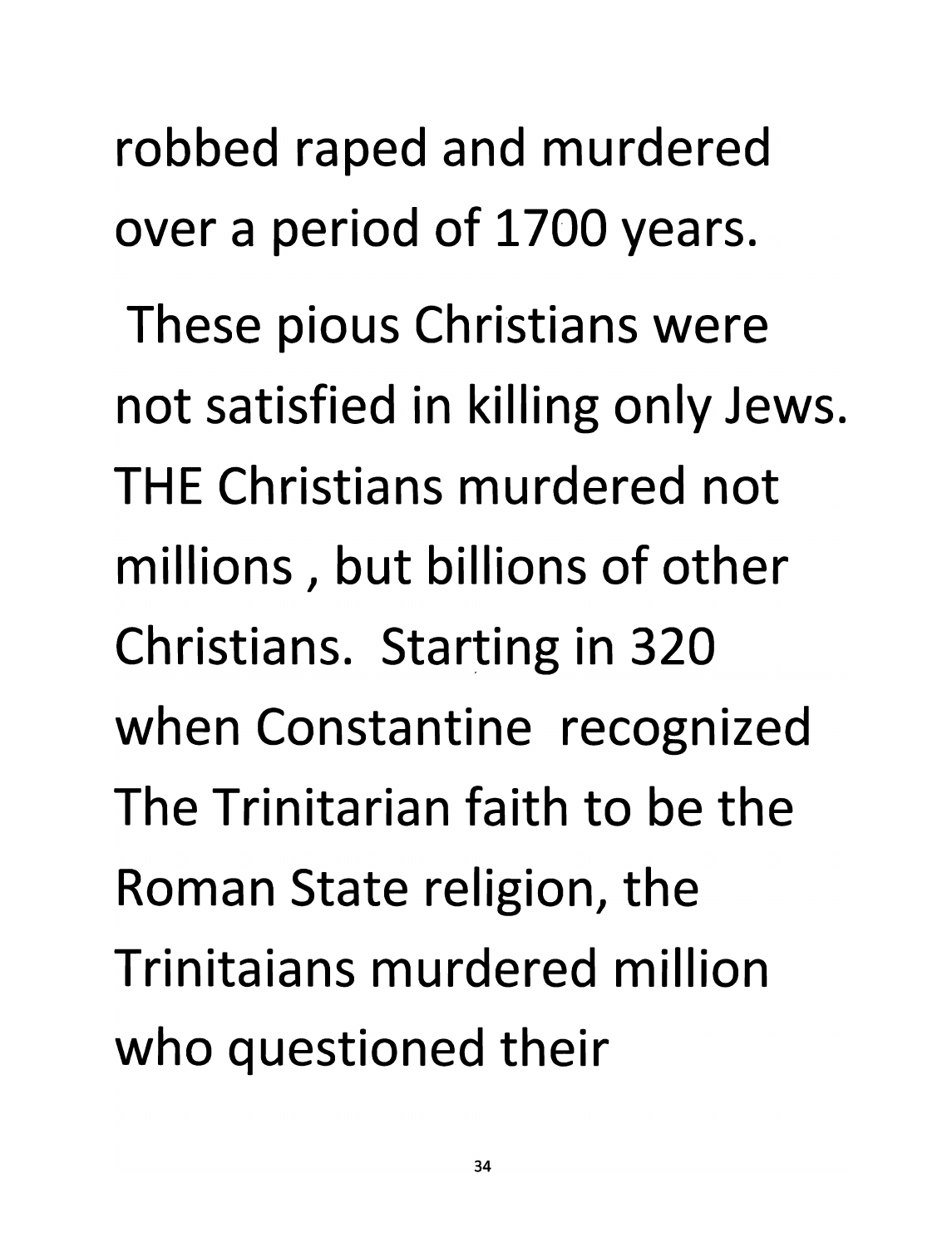*hegemony that only the Pope and his advisors were the vicars of Christ on this planet. Any one differing and challenging their power was assigned to be burned at the stake.*

*The Roman CatholicAND Eastern Catholics Trinitarian killed hundreds of Thousands of each others in the wars raging from 1185-1215.*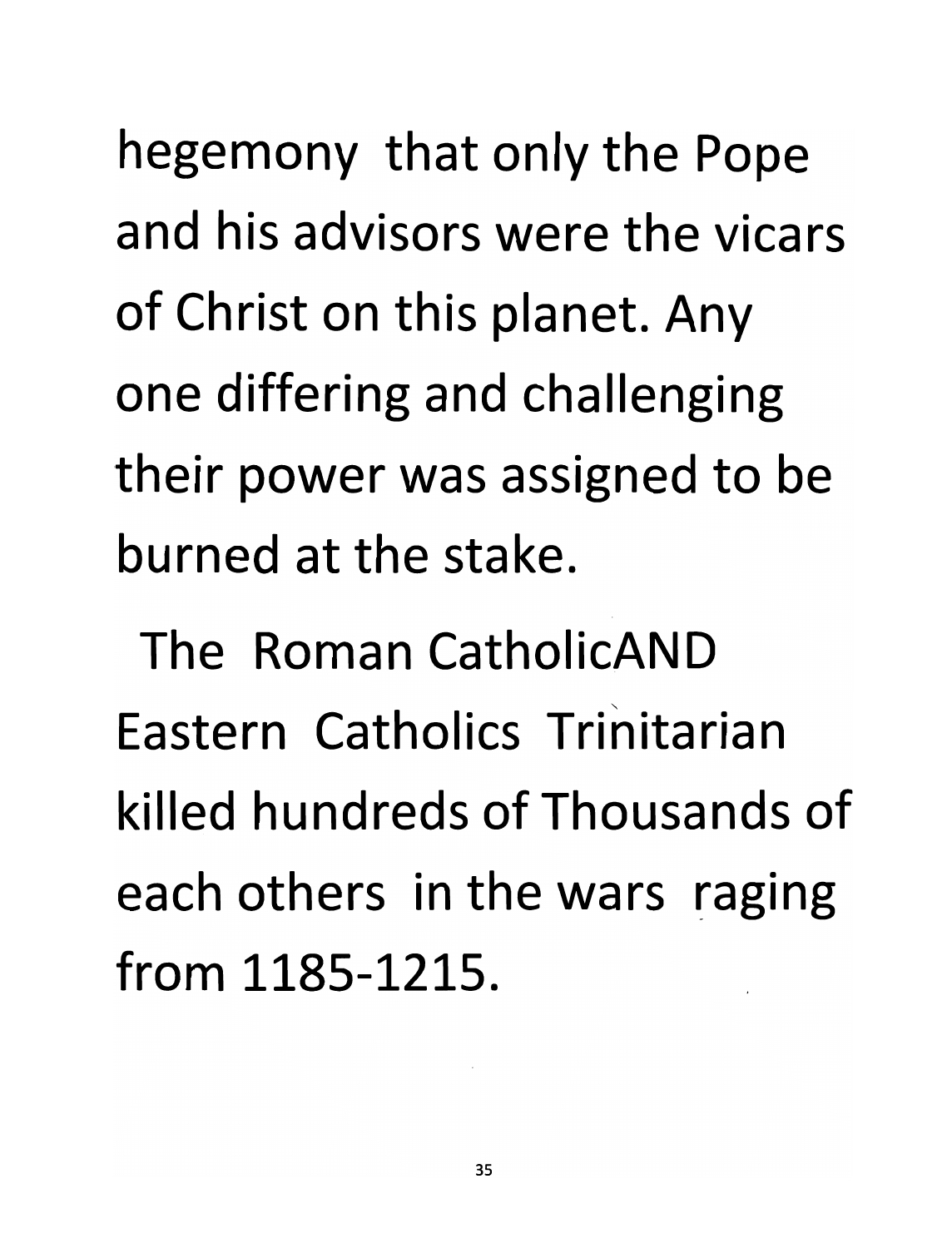*The crusades killed 100,00 Jews as well as millions of Muslims and Cathoics over a200 year period .*

*The first crusade was not against MUSLIMS TO FRE Jerusalem ; but against a group of individual in France who questioned the legitimacy if the Pope . The crusaders made a genocide killing all the inhabitants men women*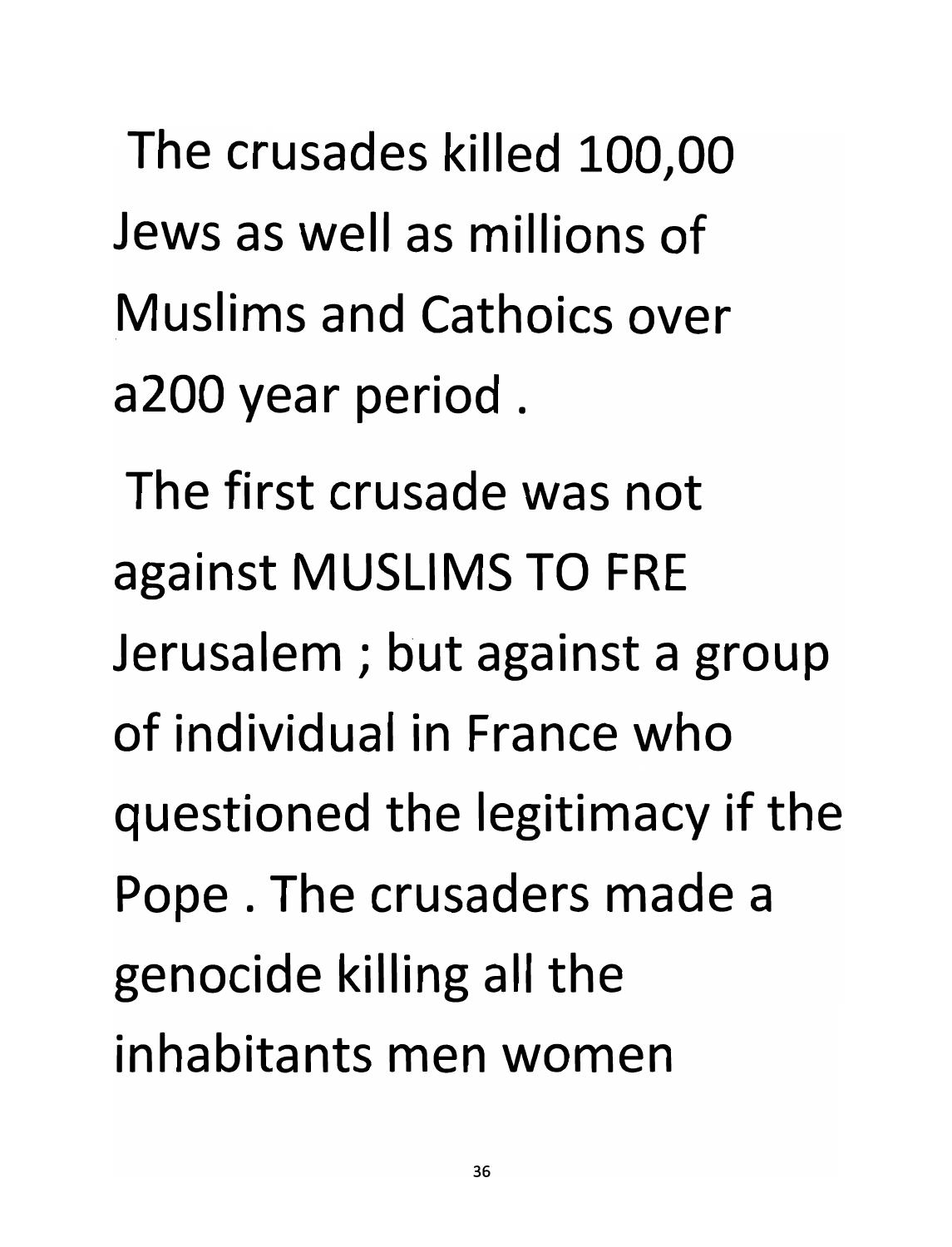*children* babes the eldry the *cripple.*

*They wiped out the heresy since there remained no one alive.*

*When the pious monk in 1520 the father of Protestants challenged the Pope he set off a world war that lasted for 130 years until 1640. Here Trinitarians were massacring other. Millions died as a result*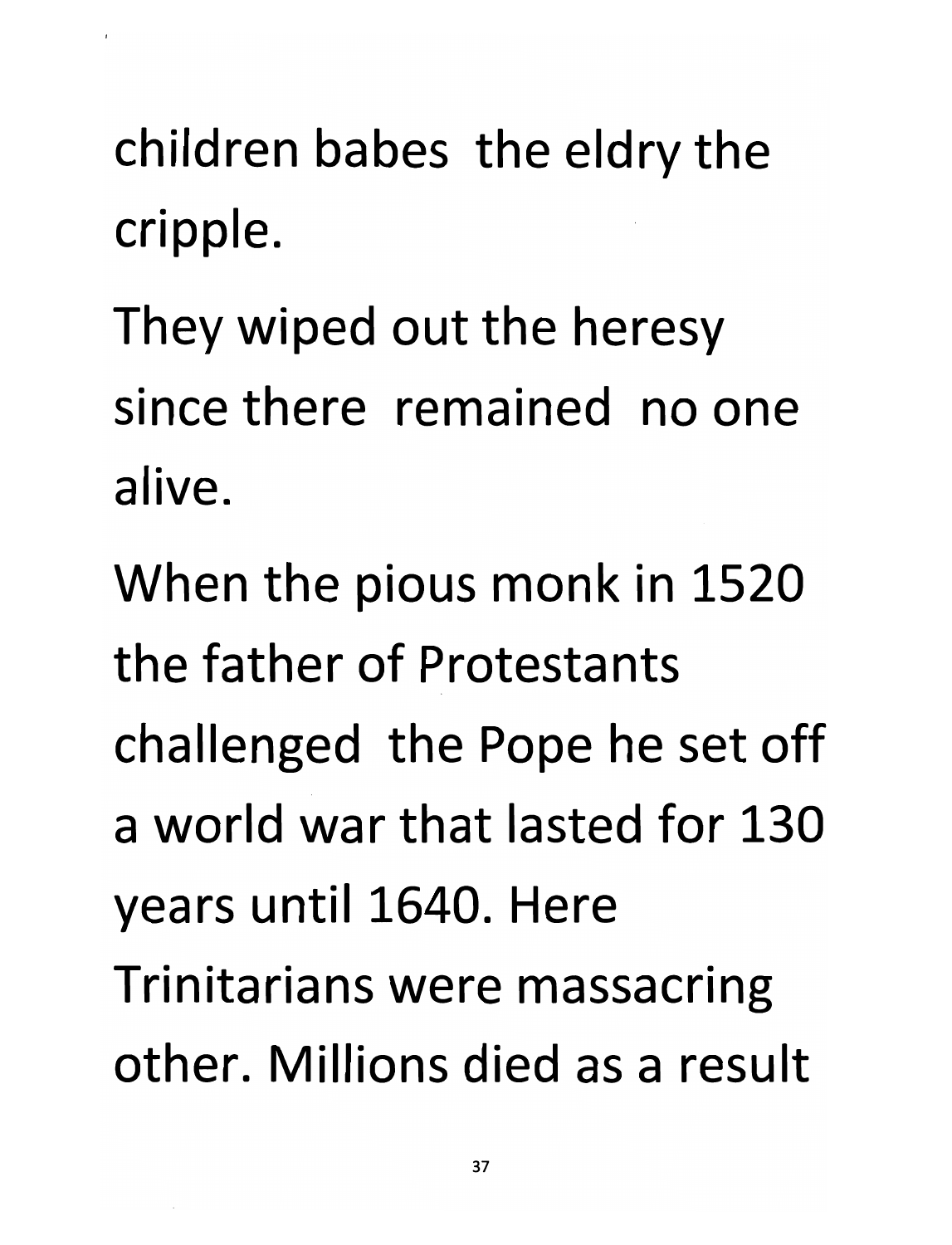*of this power struggle. This wa not a battle to the death for the sake of the honor of the FATHER THE SON AND THE HOLY GHOST. This was a battle to the death for the sake of raw power and wealth.*

*Would EUROPEANS NEVER HAVE ADOPTED CHRISTIANITY BUT REMAINED ROMAN AND GREEK PAGANS WOULD THE*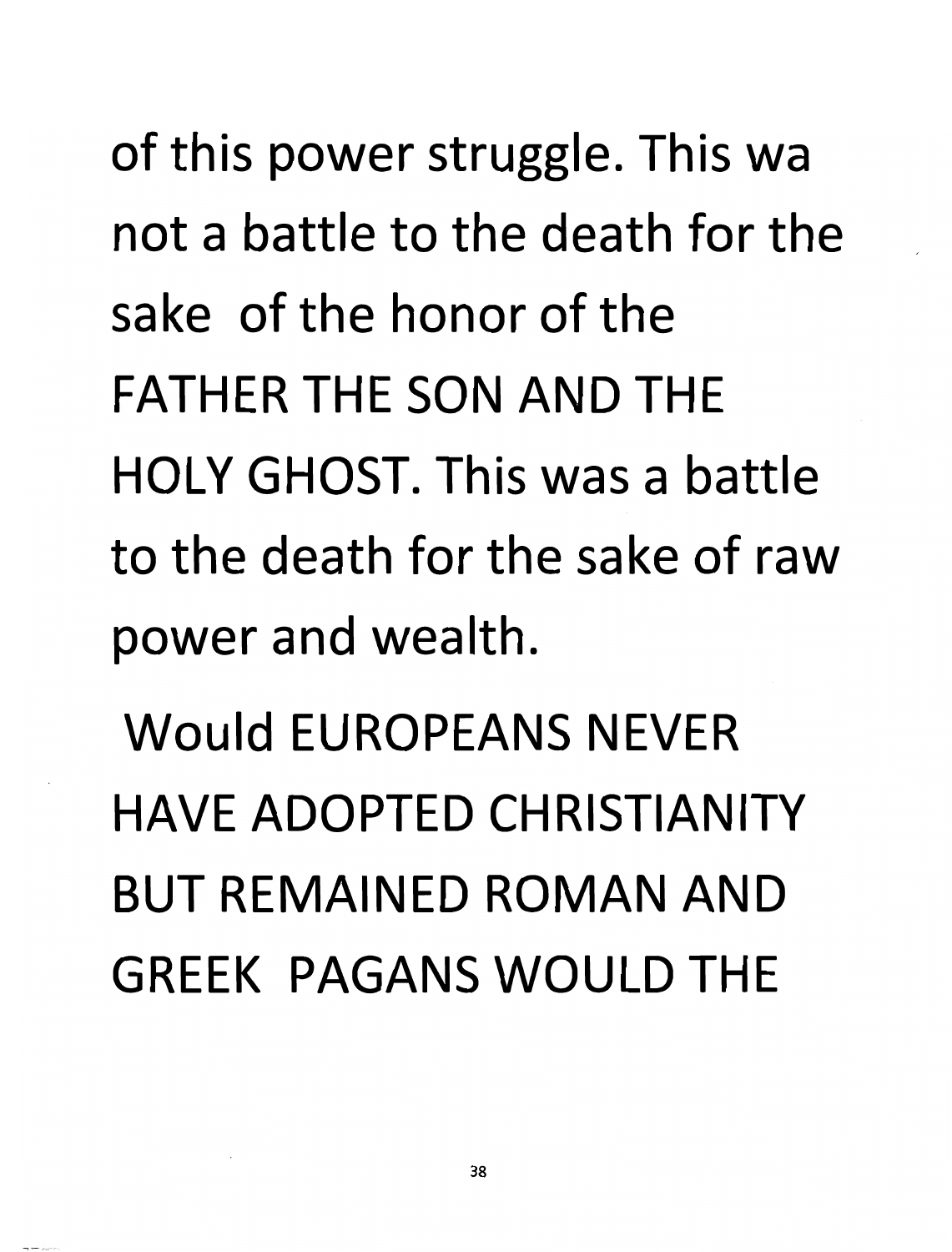*BILLION S KILLED REMAINED ALIVE?*

*DEFINITELY NOT. EUROPEANS WOULD HAVE CORRUPTED ANY RELIGION THEY TOUCH. EUROPEANS ARE NOT HUMANS. They decend from apes. Darwain is rifgt when it comes to Europeans. God created ADAM and EVE . God also created apes .*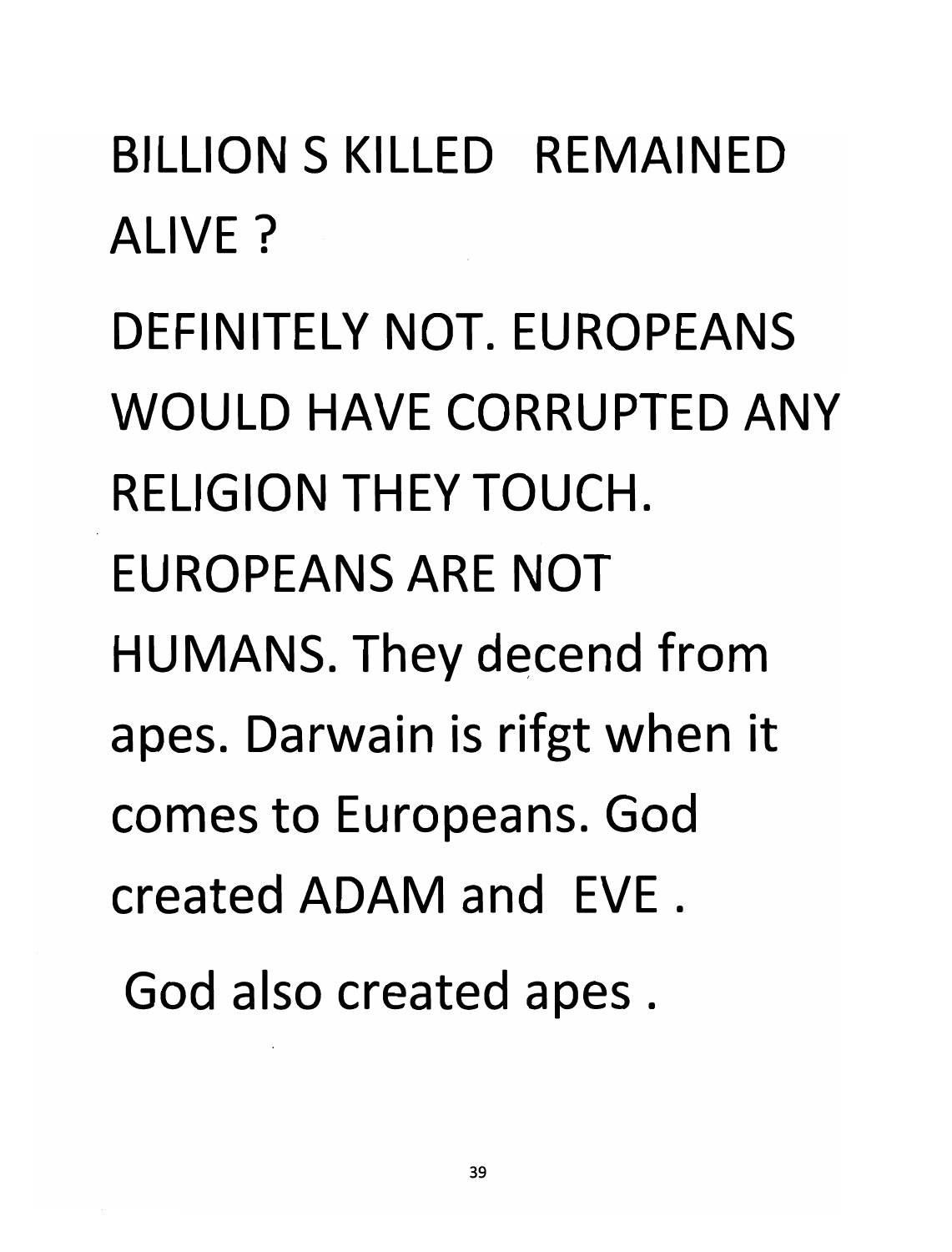### *God enabled the apes to reproduce Europeans.*

*I BELIEVE THERE EXIST MANY JEWS WHO HAVE NOT BEEN EXPOSED*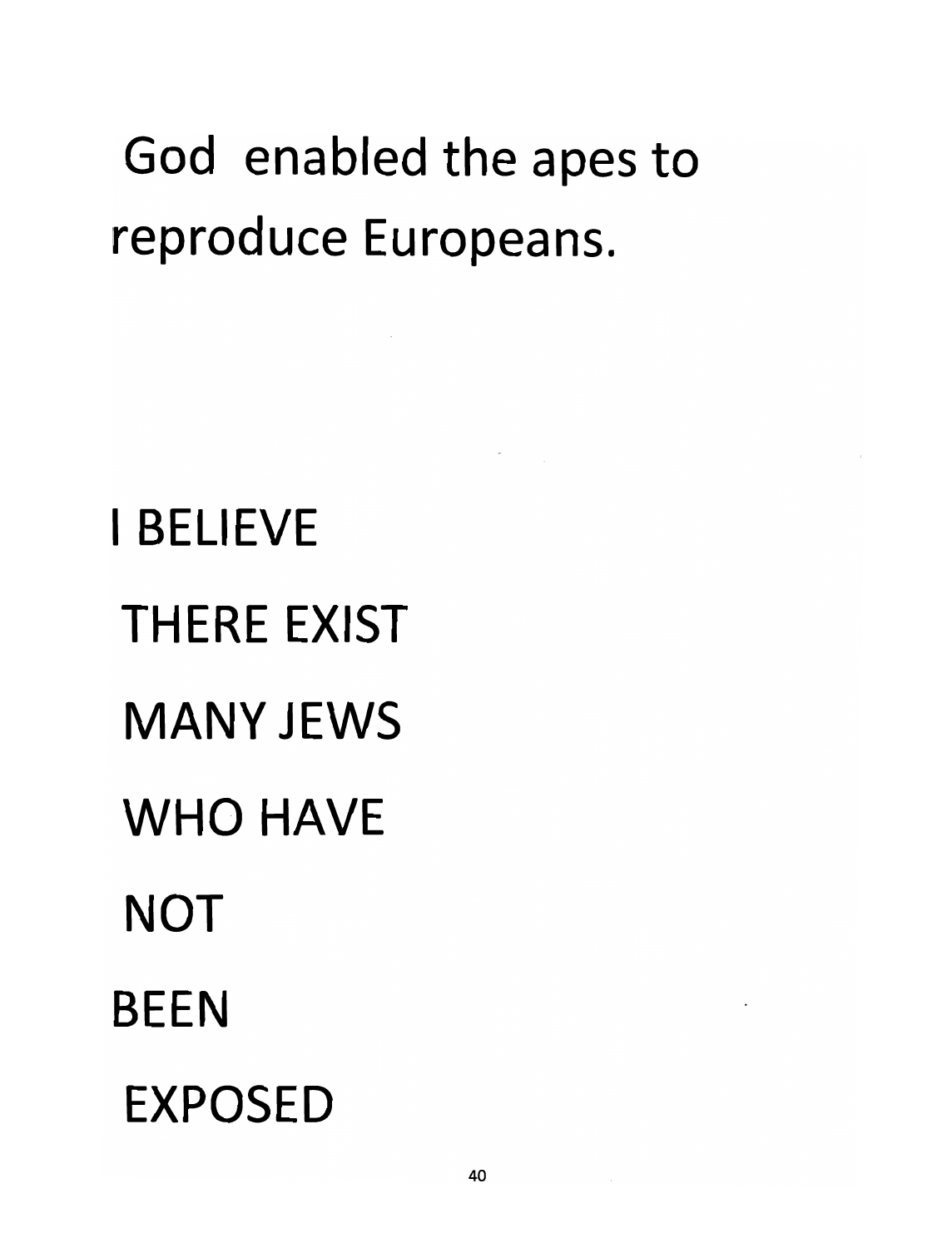*AND HAVE NOT EXPERIENCED GENUINE JUDAISM. I BELIEVE THAT ALL JEWS MUST BE DRAWN CLOSER TOGETHER .*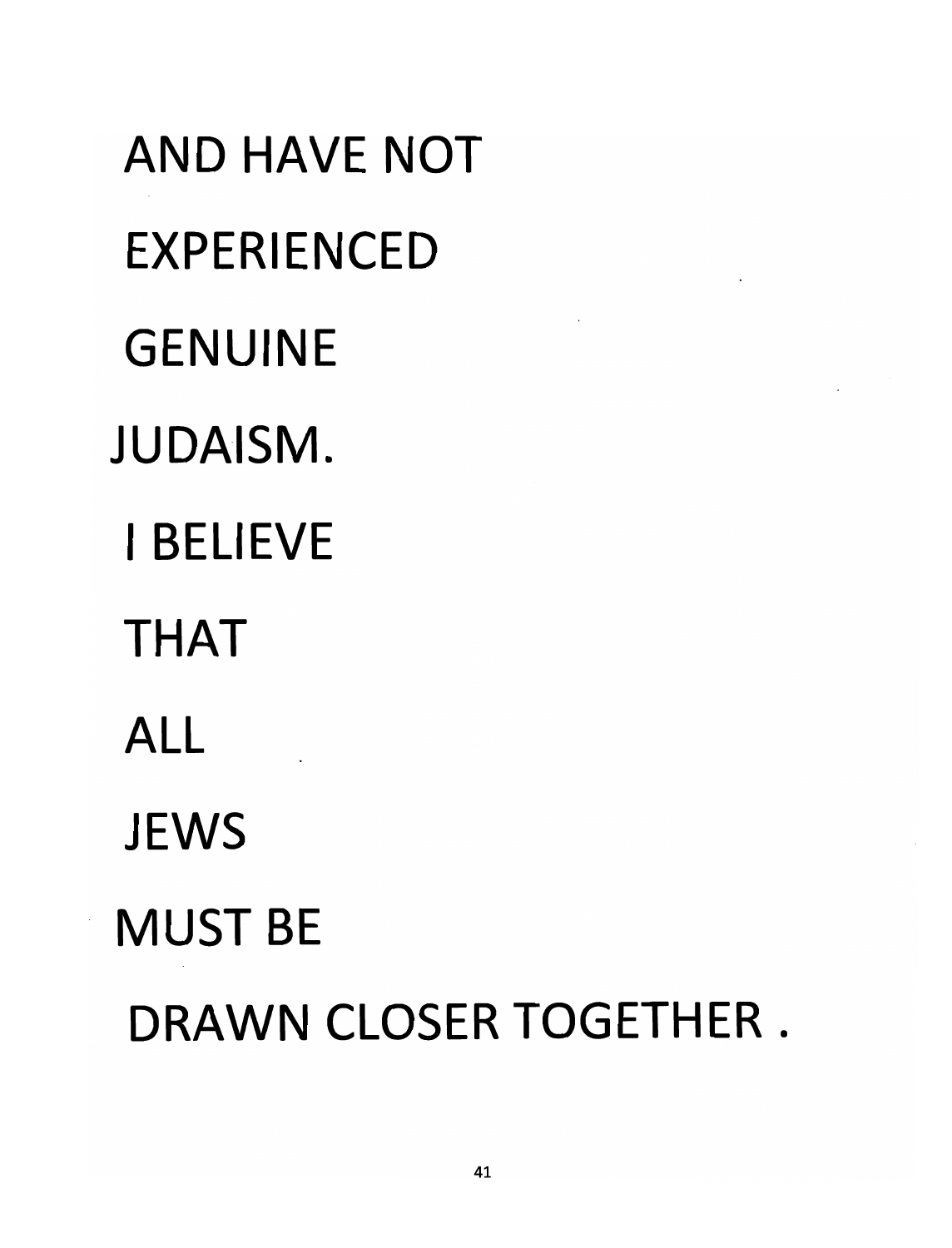*This is in accord with the teachings of Rambam BOOK MAMRIM chapter II. They are considered- ketenokim shenisbhyu bain hoakum. Secular Jews are considered as children captured by heathen . They never were taught differently. How can you blame them? ALL JEWS*

### *HAREDIM*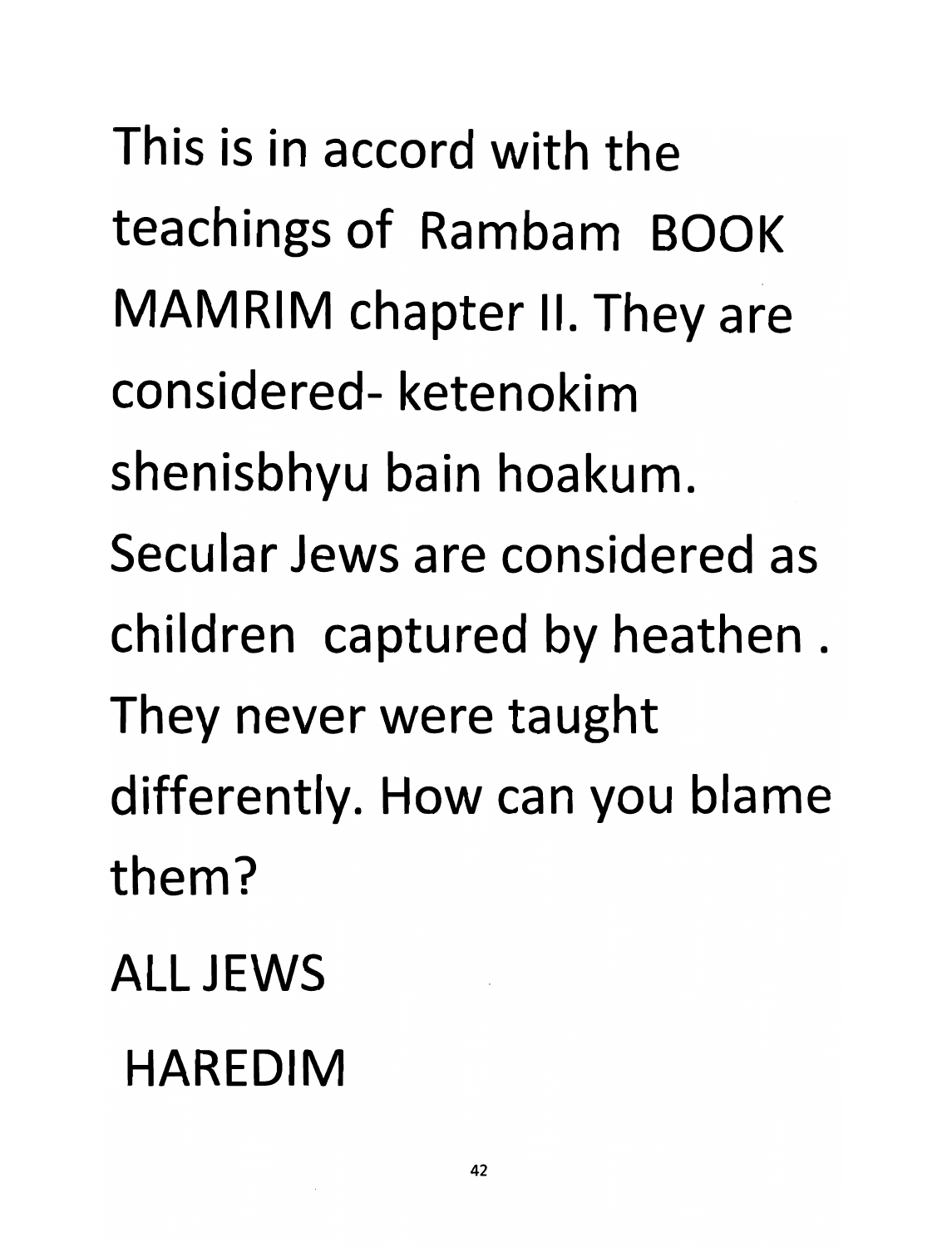*ORTHODOX CONSERVATIVE REFORM RECONSTUCTIONIST SECULARISTS MUST BE WELCOME INTO ONE TENT.*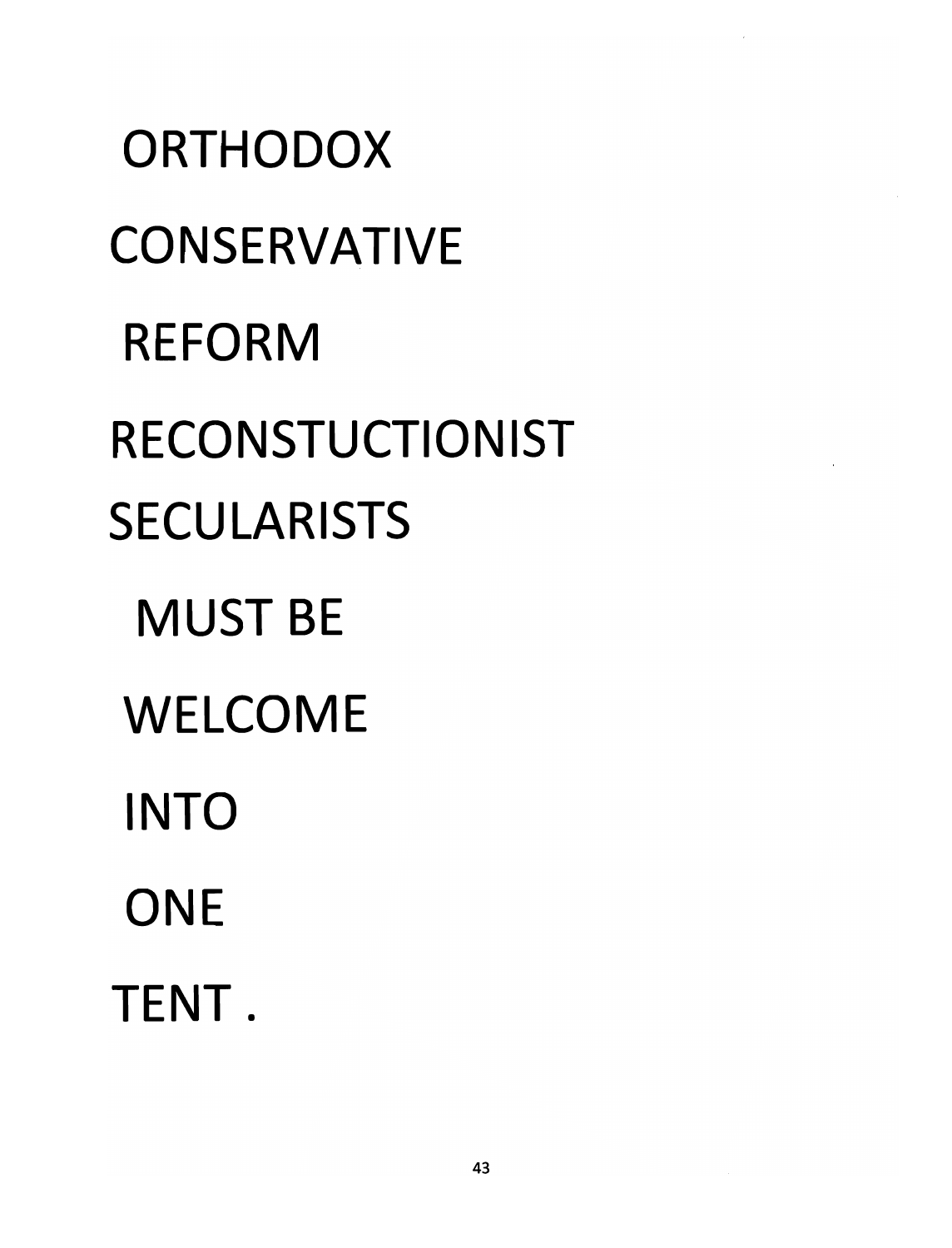THE TEST OF A JEW IS IF *HE/SHE WOULD BE FIT FOR THE TRAINS SENT BY THE NAZIS TO THE DEATH CAMPS, HE/SHE IS A JEW.*

*IF ONE IS FIT TO BE KILLED BY THE MODERS NAZIS THE PALESTINIANS EGGED ON BY THE EUROPEAN UNION, THEN SUCH A PERSON IS A JEW.*

*MAY BREXIT SPELL THE DEATH OF THE*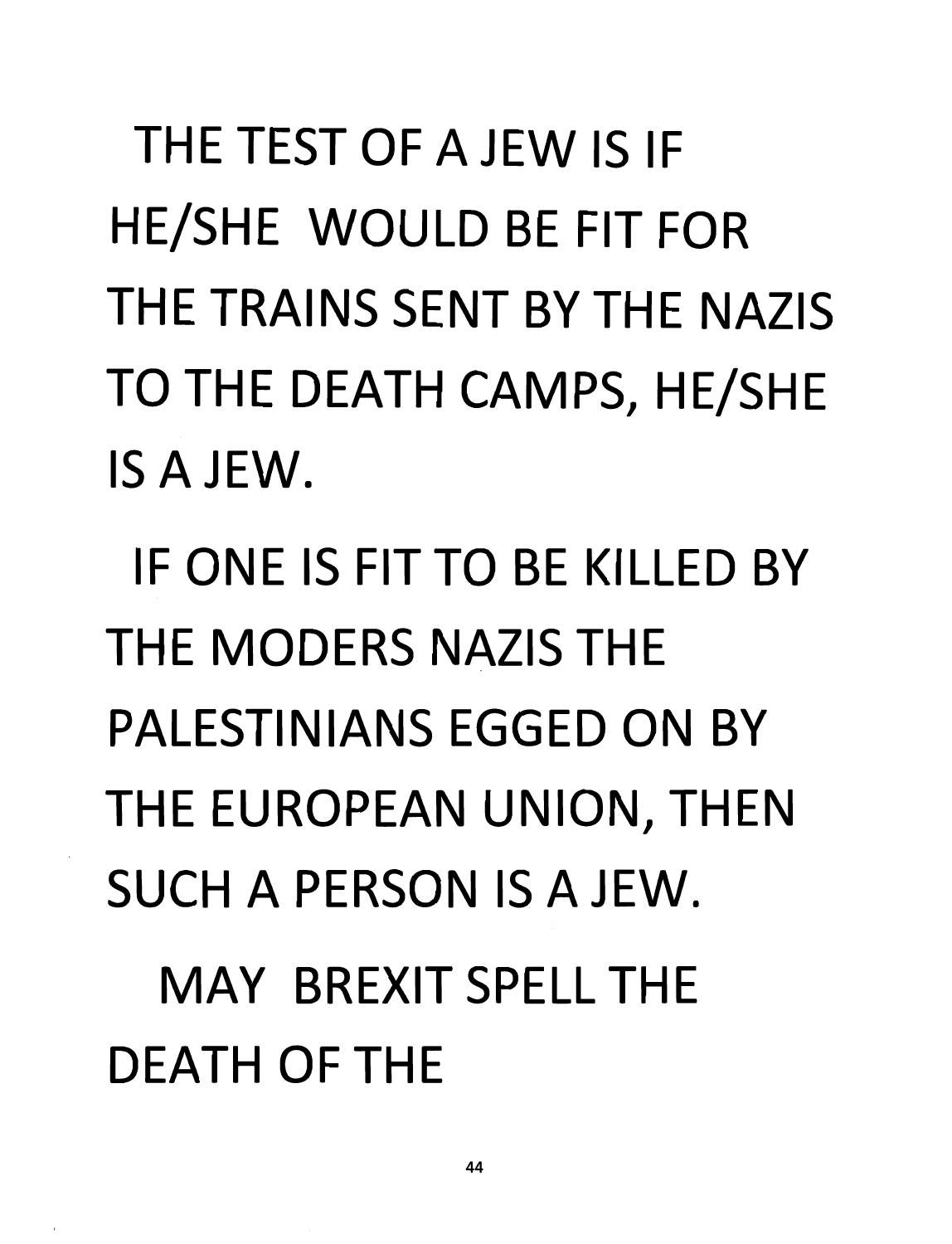*EUROPEAN UNION . MAY ALL THE NATION STATES OF THE EUROPEAN UNION VOTE TO SECEDE. "IMRULAHECHEMAMI ULACHOSAHEM RUCHOMA" "SAY TO YOUR BROTHERS YOU ARE MY NATION AND TO YOUR*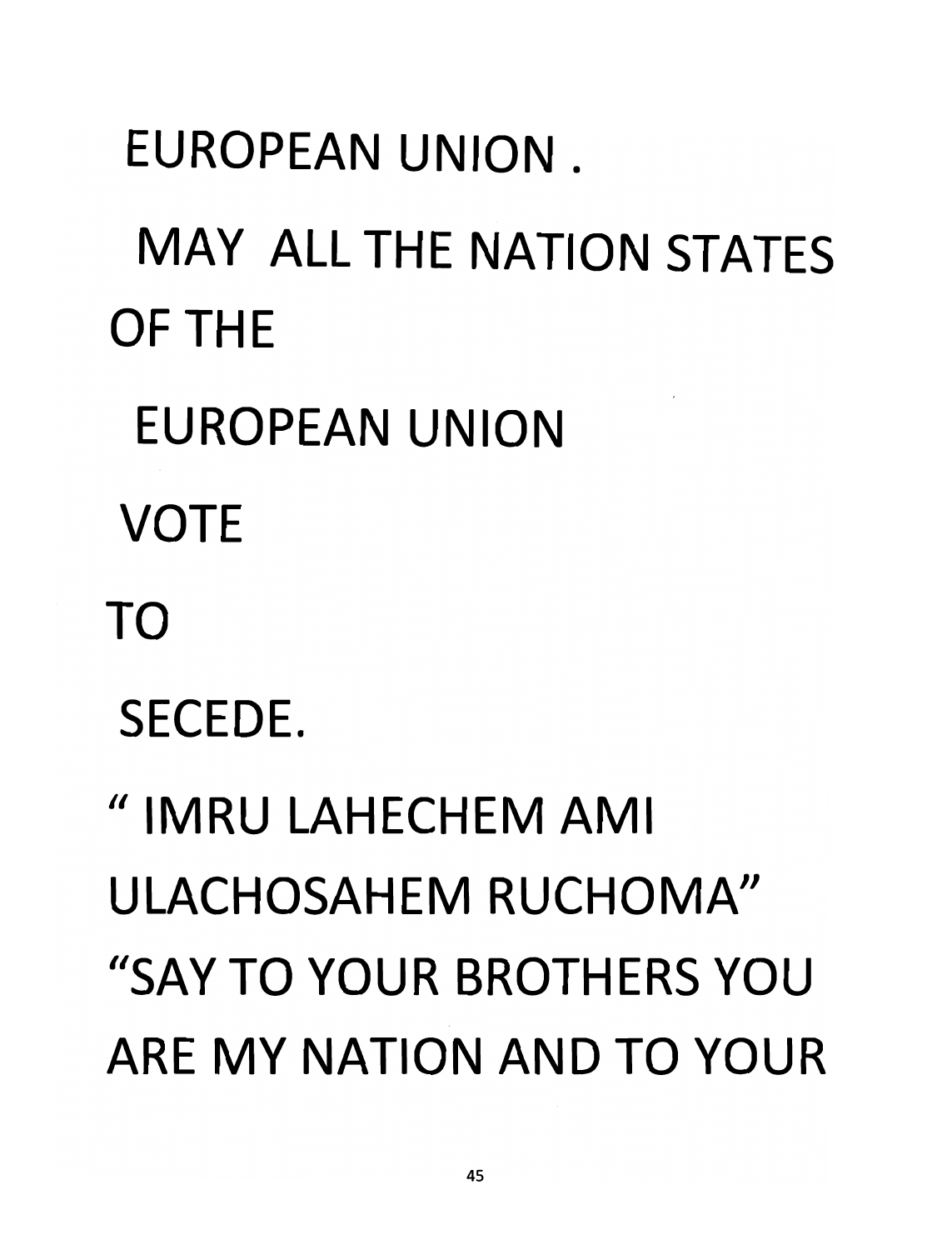*SISTERS YOU ARE RUCHOMO MERCY COMPASSION OF GOD"HOSHEA2:3 "VEKORATO LOHEM BRIS BAYOM HAHU IM CHAYOS HASODEH VEIM OFF HASHOMAYIM VEREMSH HOADOMO VEKESHES VEHERV MILHOMOESHBORMIN HOORETZ VEHISHKAVTEM LAVETCH VEARASHTICHO LI LEOLOM VEARASHTOCHO LI*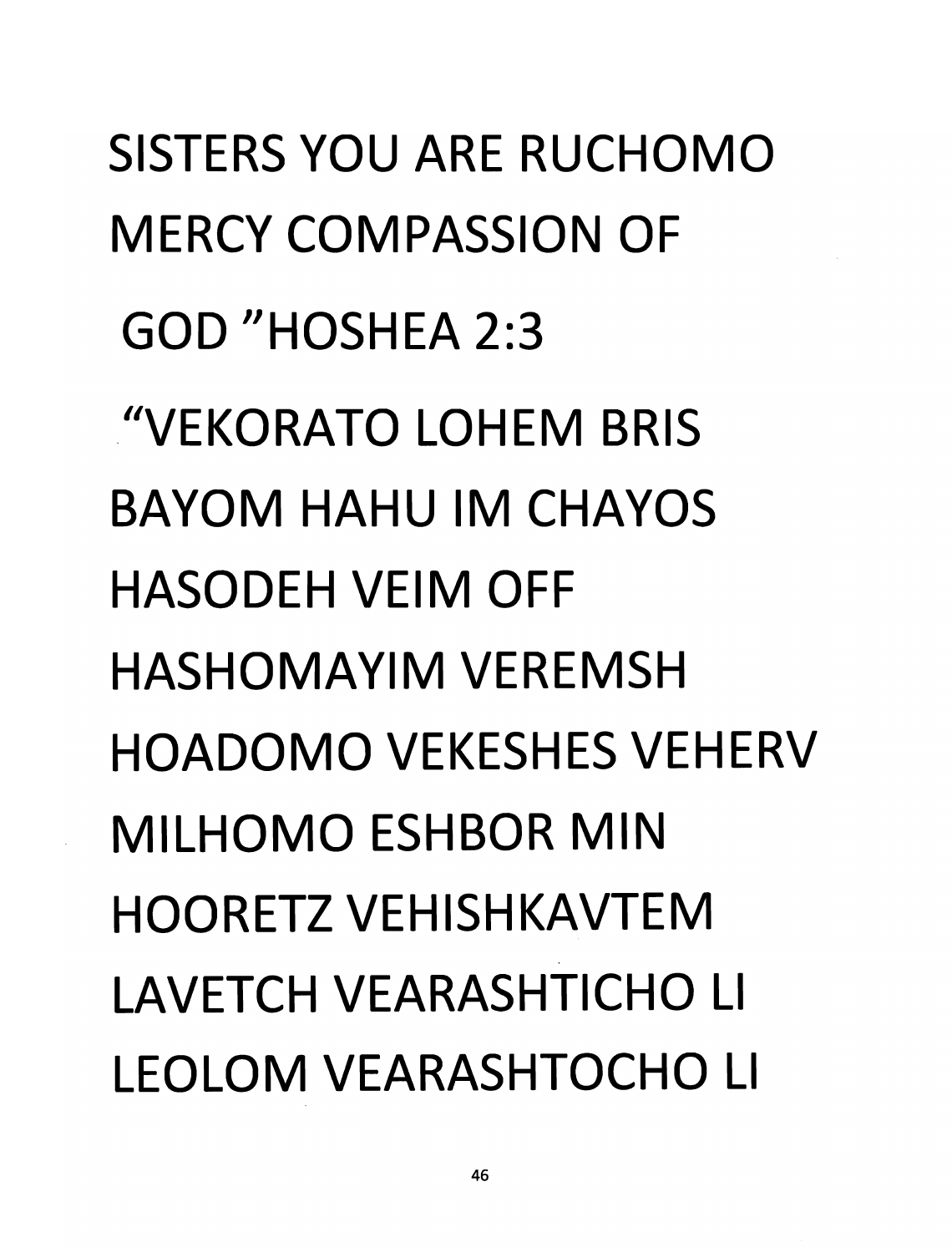*BETZEDEK UBEMISHPOT UBECHESED UBERACHAMIM. VEARASHTICHO LI BE'EMUNAH VEYODOT ES HASH EM VEHOYO BAYOM HAHU EENEH NEUM HASHEM EENEH ES HASHOMAYIM VEHAM YEENU* **ES HOORETZ VEHOORETZ** *YEENU ES HADOGON VES HATIROSH VES HAYITZHOR VEHAM YEENY ES ISRAEL. USRATIYA LI BEORETZ*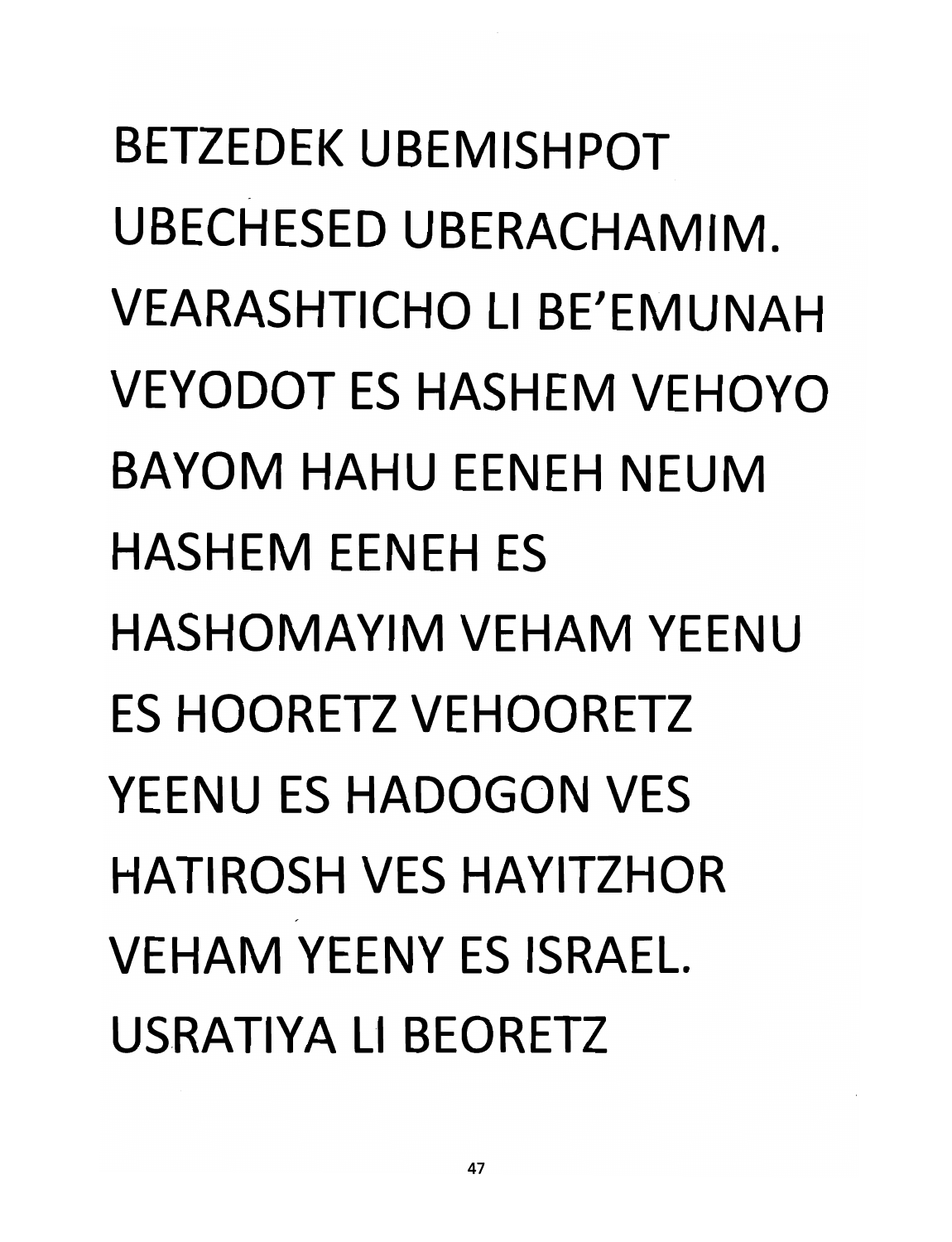*VERACHAMTI ES LO REHUMAH VEOMARTI LELOAMIAMIATO VEHU YOMAR ELOKAI. //*

*Hoshea 2: 20-25*

*" And I God will make a covenant with the Jewish people with the wild animals in the field-[ the wild murderous those nations who openly kill Jews] and the birds of the skies[those who pose as friends but are hidden enemies and*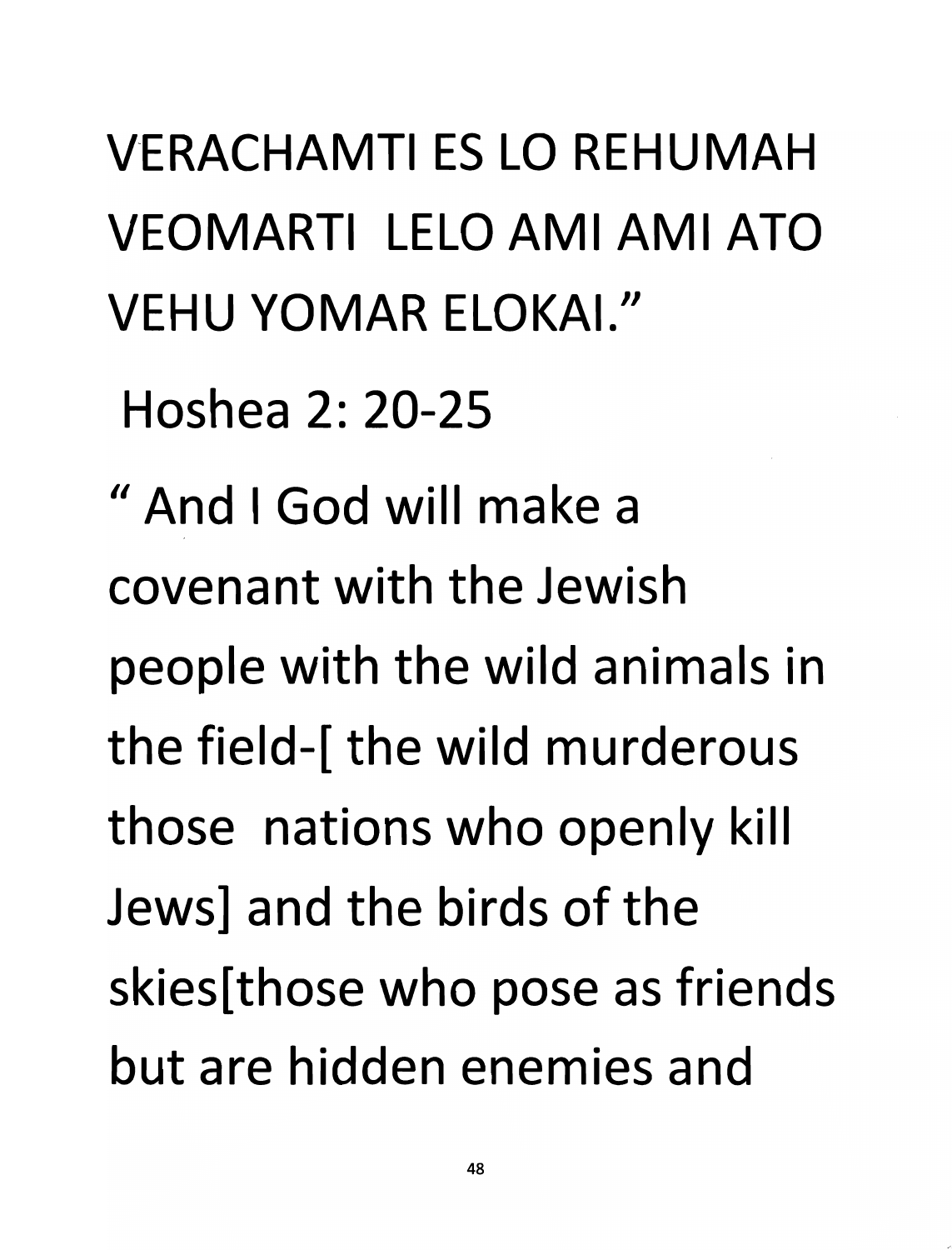*encourage the wild animals to kill Jews and the reptiles that crawl on the ground[those nations who call themselves neutral and are passive and will be punished for the sin of omission.*

*In the days of Messiah all the three groups will repent and treat the Jews as*

*human beings .*

*Bows and swords*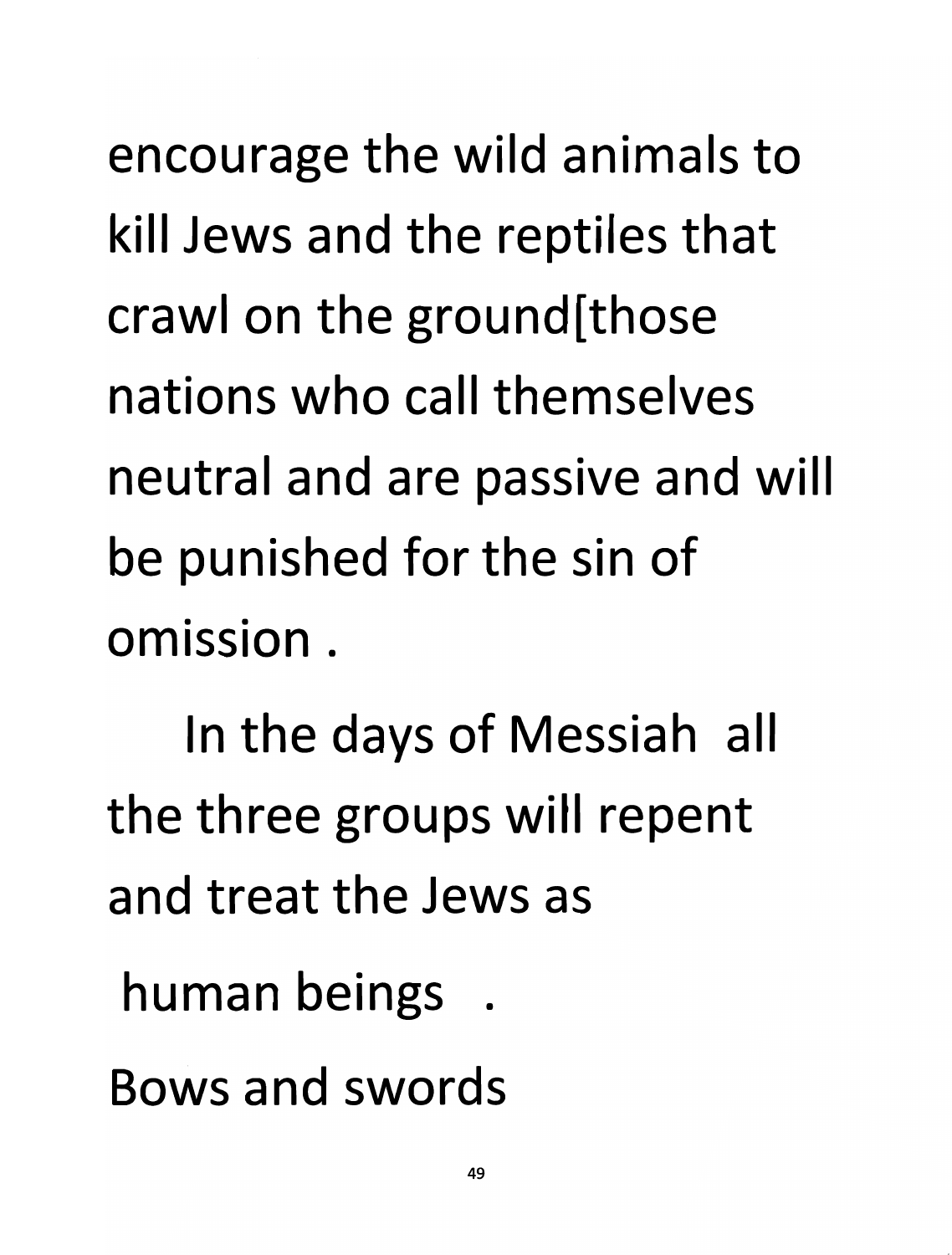*will*  $\overline{\phantom{a}}$ *God Shatter from the earth. And you will rest with security.*

*OF WAR*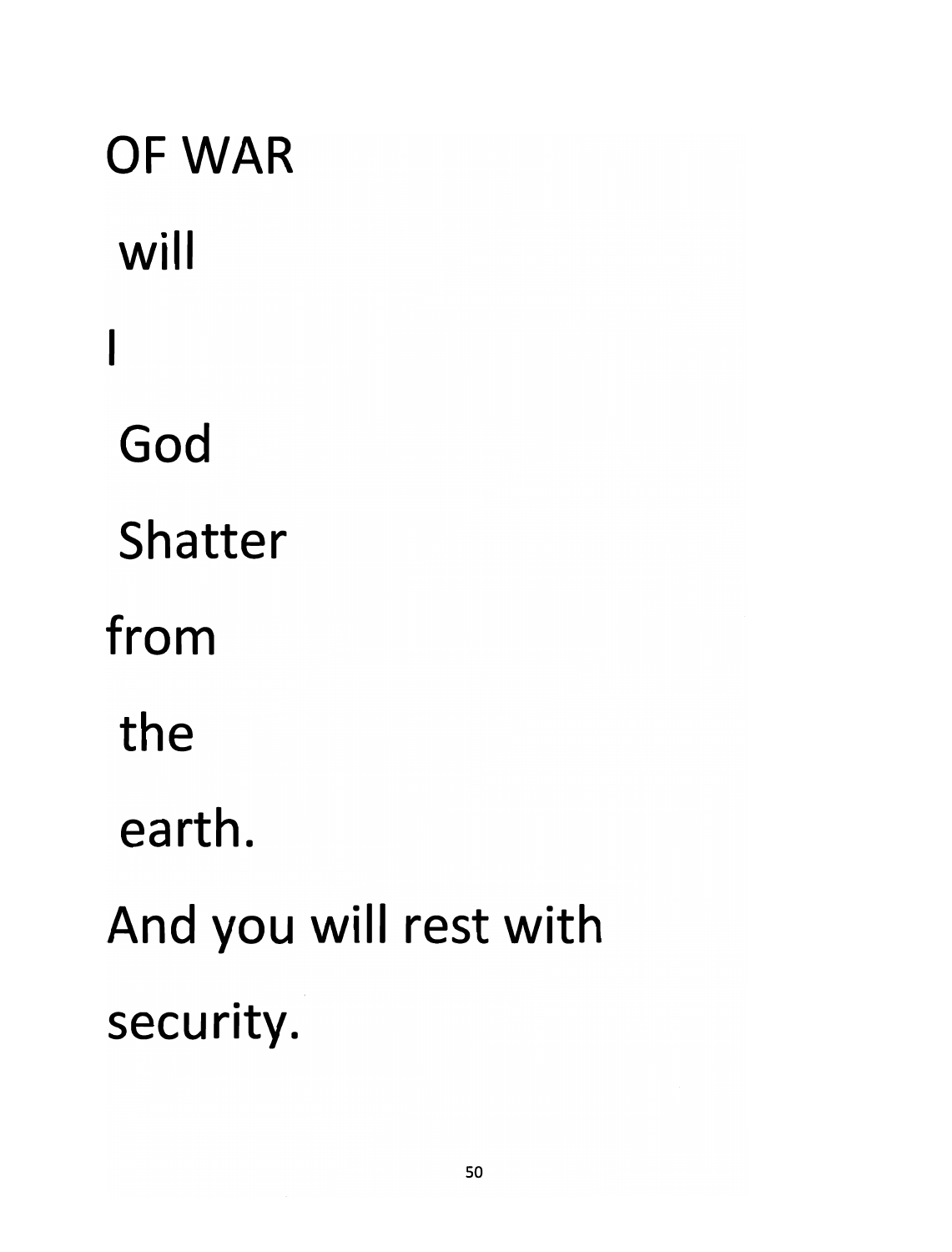*AnD*  $\overline{\phantom{a}}$ *BETHROBE YOU FOR ETERNITY AND*  $\overline{\phantom{a}}$ *BETHROBE YOU WITH*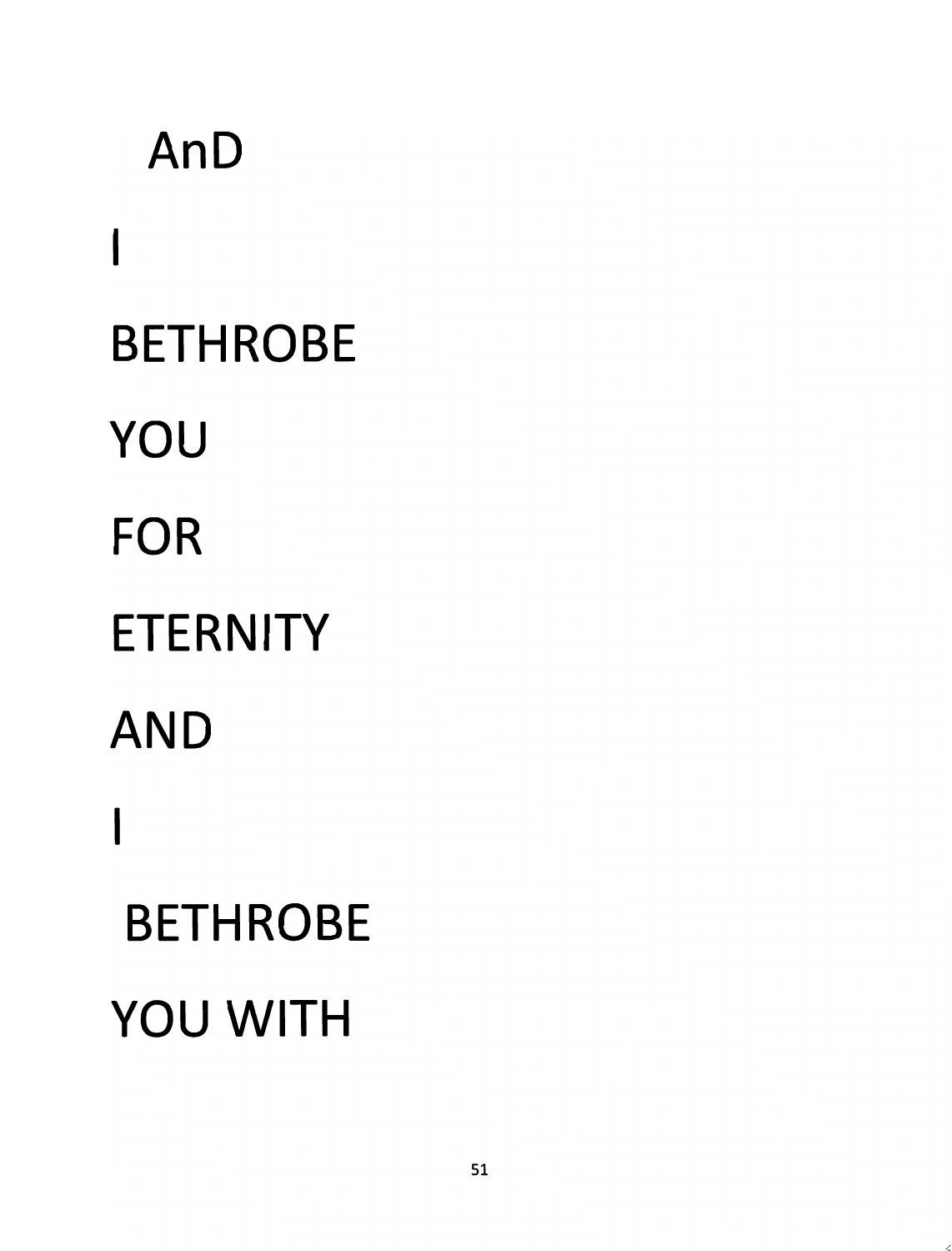*TZEDEK-JUSTICE UBEMISHPOT -ACCORDING TO COMMON LAW UBECHESED WITH COMPASSION UBERACHAMIM WITH MERCY. According to EQUITY AND*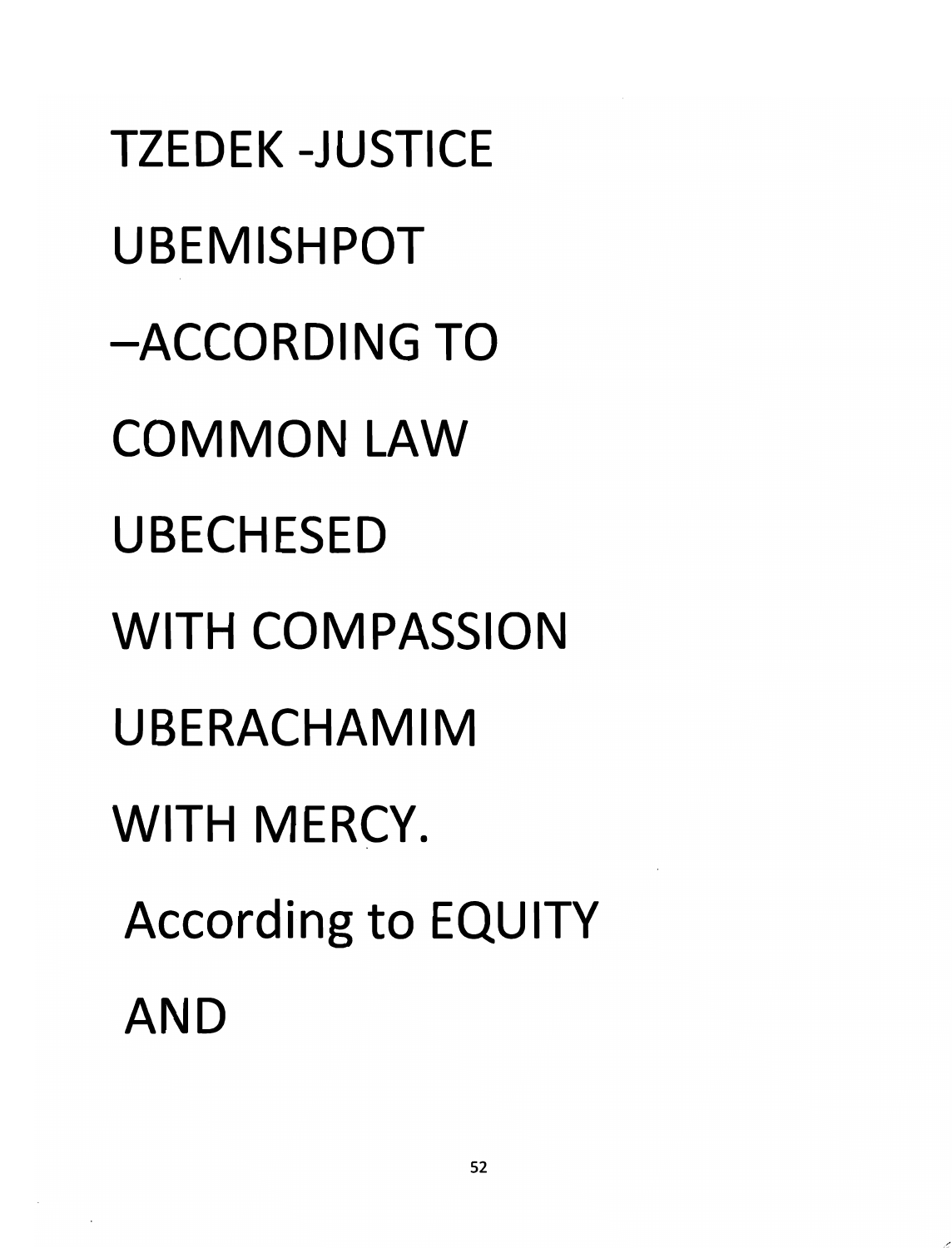*BETHROBE YOU WITH FAITH [GOD HAS FAITH THAT MANKIND WILL REPENT AND ACT AS CIVILIZED HUMANS ; NOTASANIMLALS. AND YOU WILL ACCEPT GOD AND WHAT IS WRITTEN IN THE BIBLE*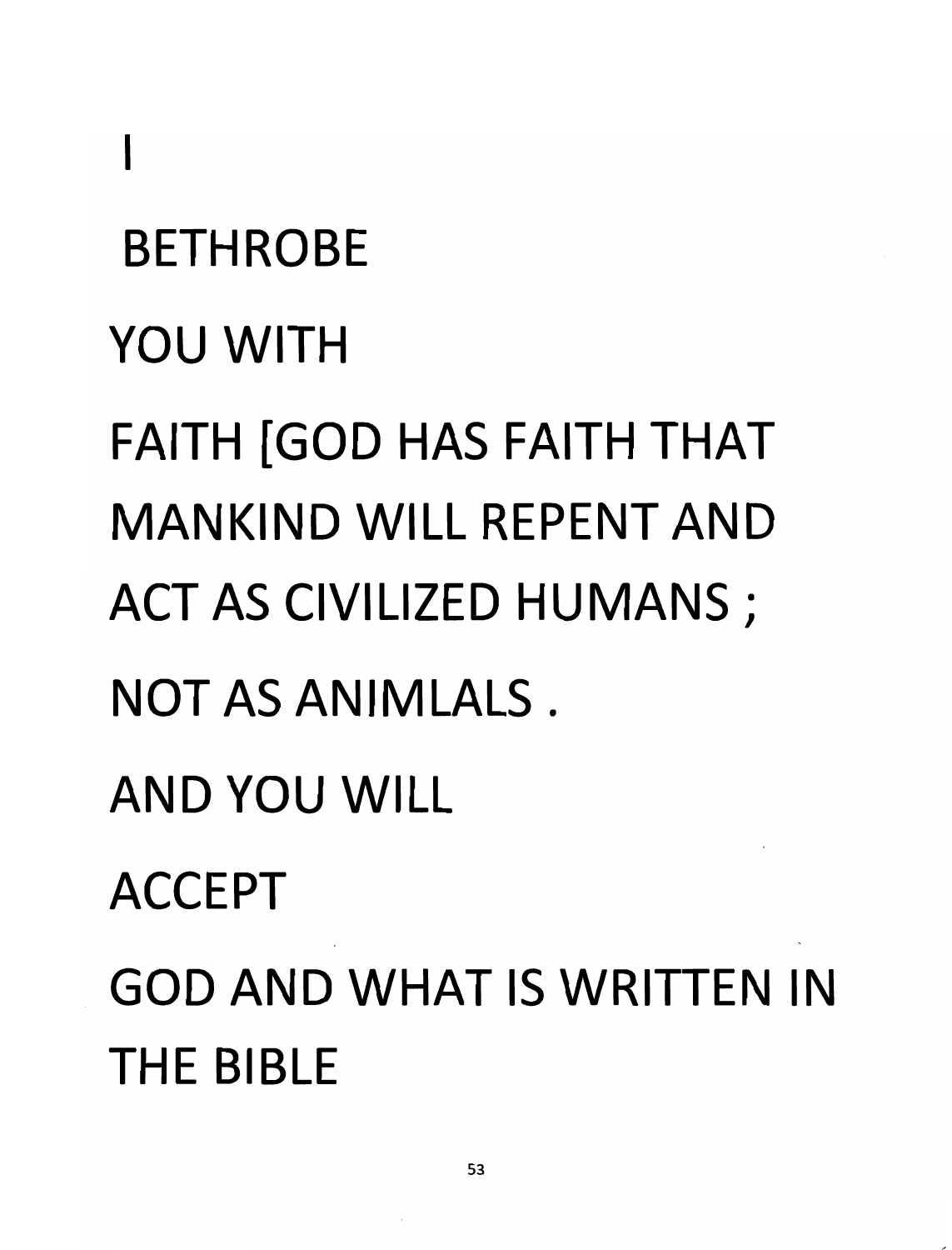*THAT JEWS ARE THE ONLY ONES TO HAVE SOVEREIGNTY IN HISTORICAL ISRAEL YEHUDAH SHOMRON GOLAN GAZA OLD CITY OF JERUSALEM, AS WELL AS,*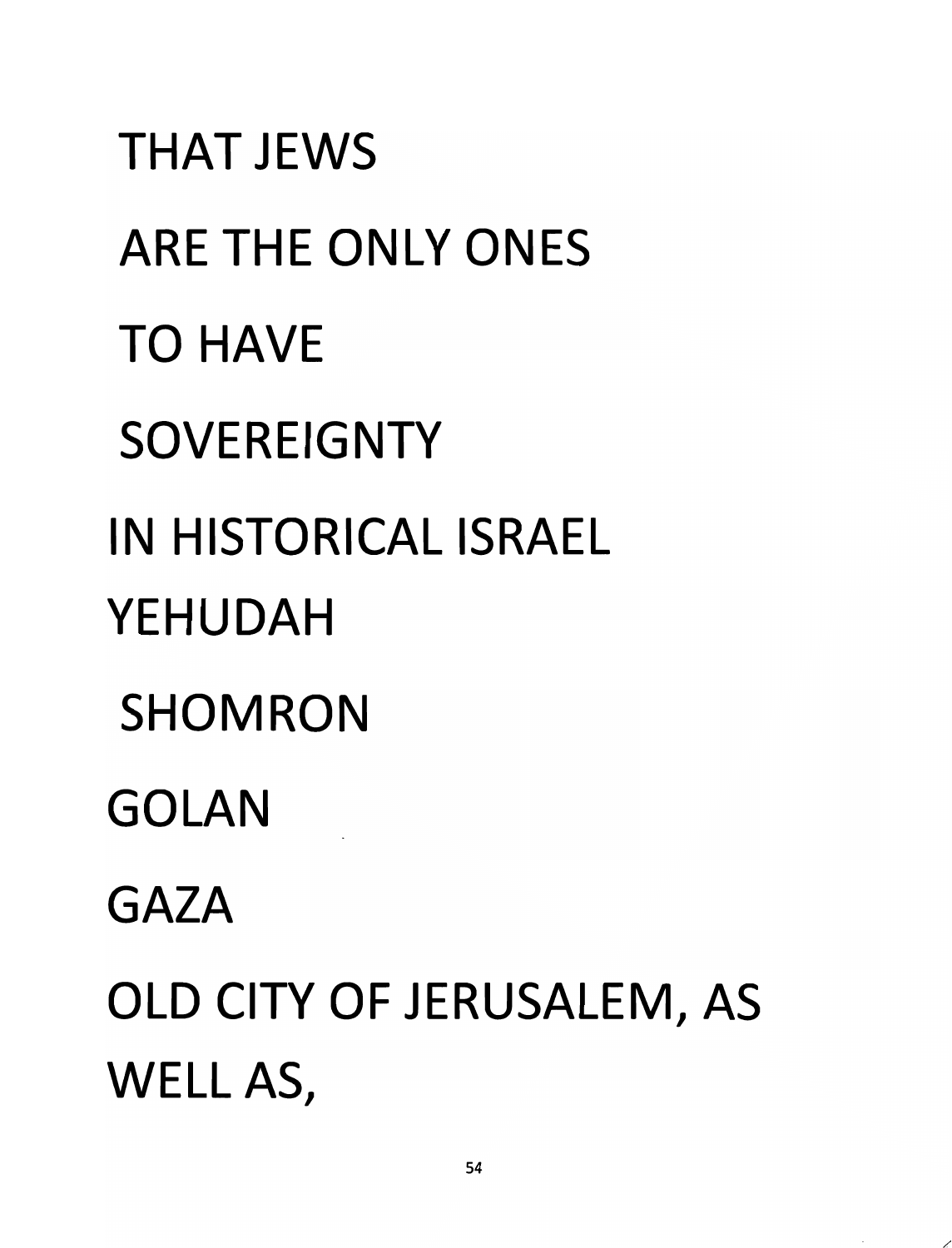*NEW ISRAEL. AND IT WILL BE THAT IN THAT DAY I GOD WILL ISSUE A COMMAND TO THE HEAVENS. THE HEAVENS WILL REVERBERATE*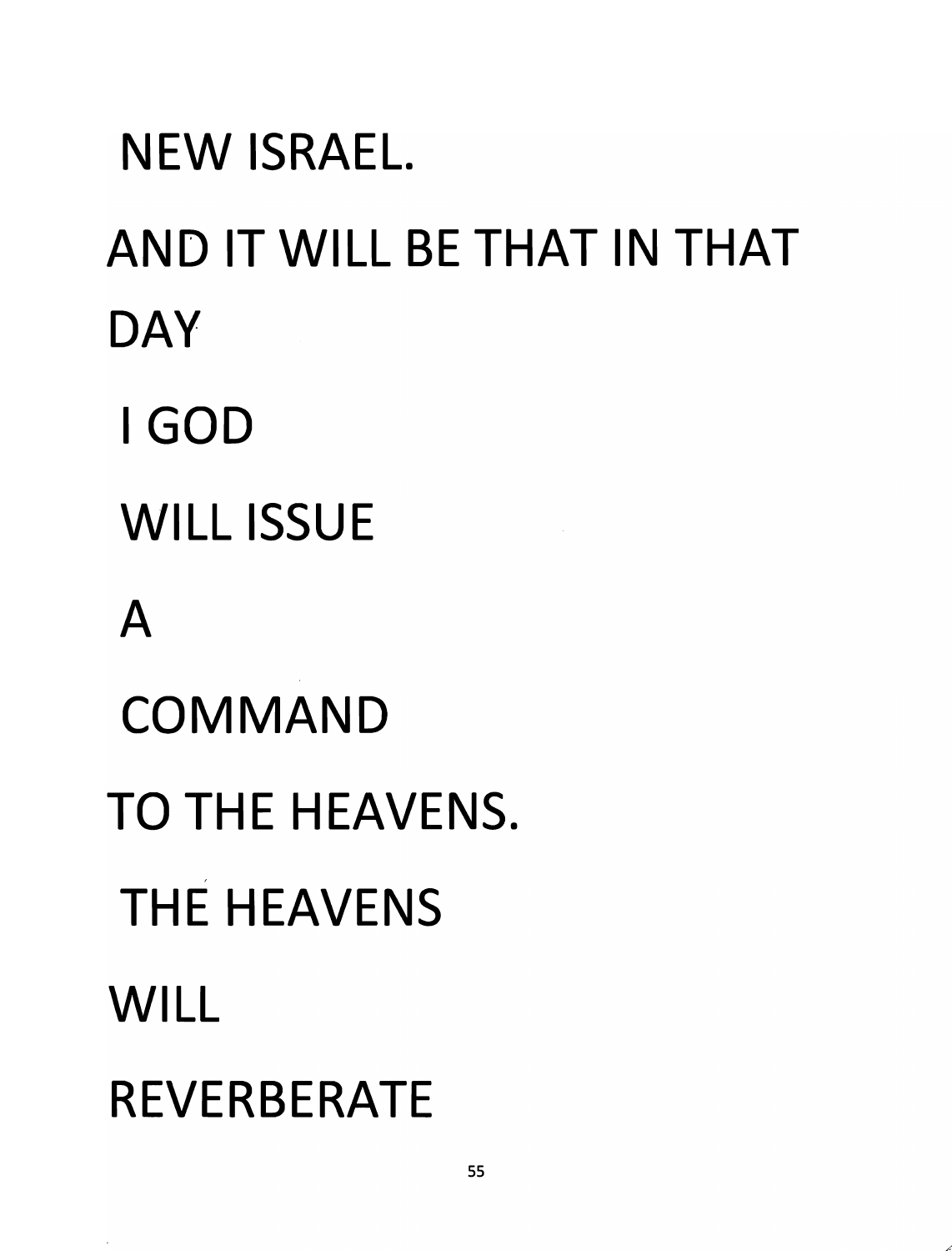*WILL ECHO THIS COMMAND TO THE EARTH AND THE EARTH WILL ECHO THISECOMMANDTOTHE CHAIN OF FOOD THE WHEAT THE BARLEY THE FRUIT THE VINES AND ALL FRUIT TO PRODUCE FOOD AND THERE WILL BE NO HUNGER FOR MAN ANIMALS*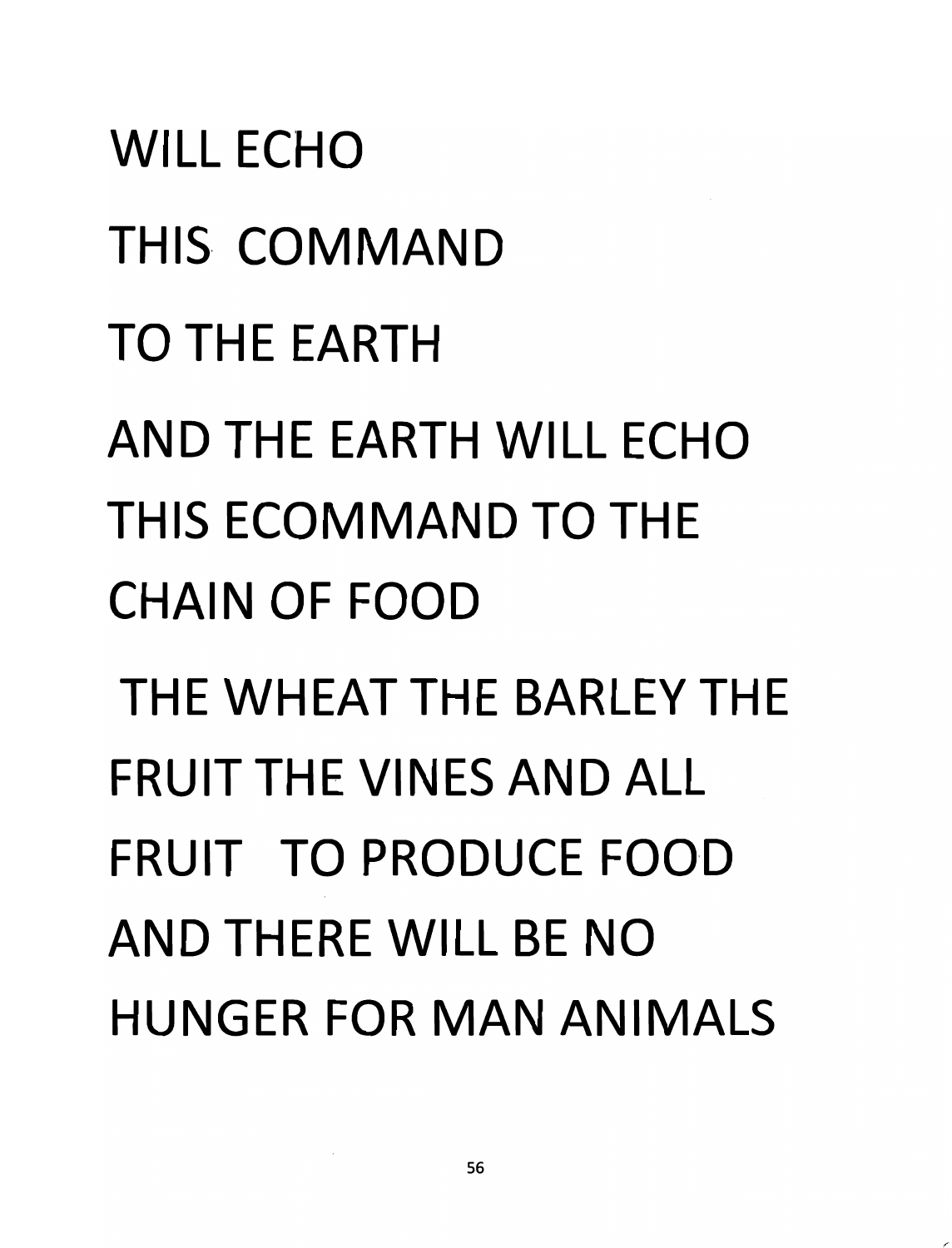# *BIRDS AND FISH AND CRAETURESIFTHESEA. AND ALL THE NATIONS WILL RECOGNIZE ISRAEL AS THE CHOSEN OF*

*God.*

*All the nations will respect me God*

*by recognizing Israel as the nation of the Jews.*

*AND*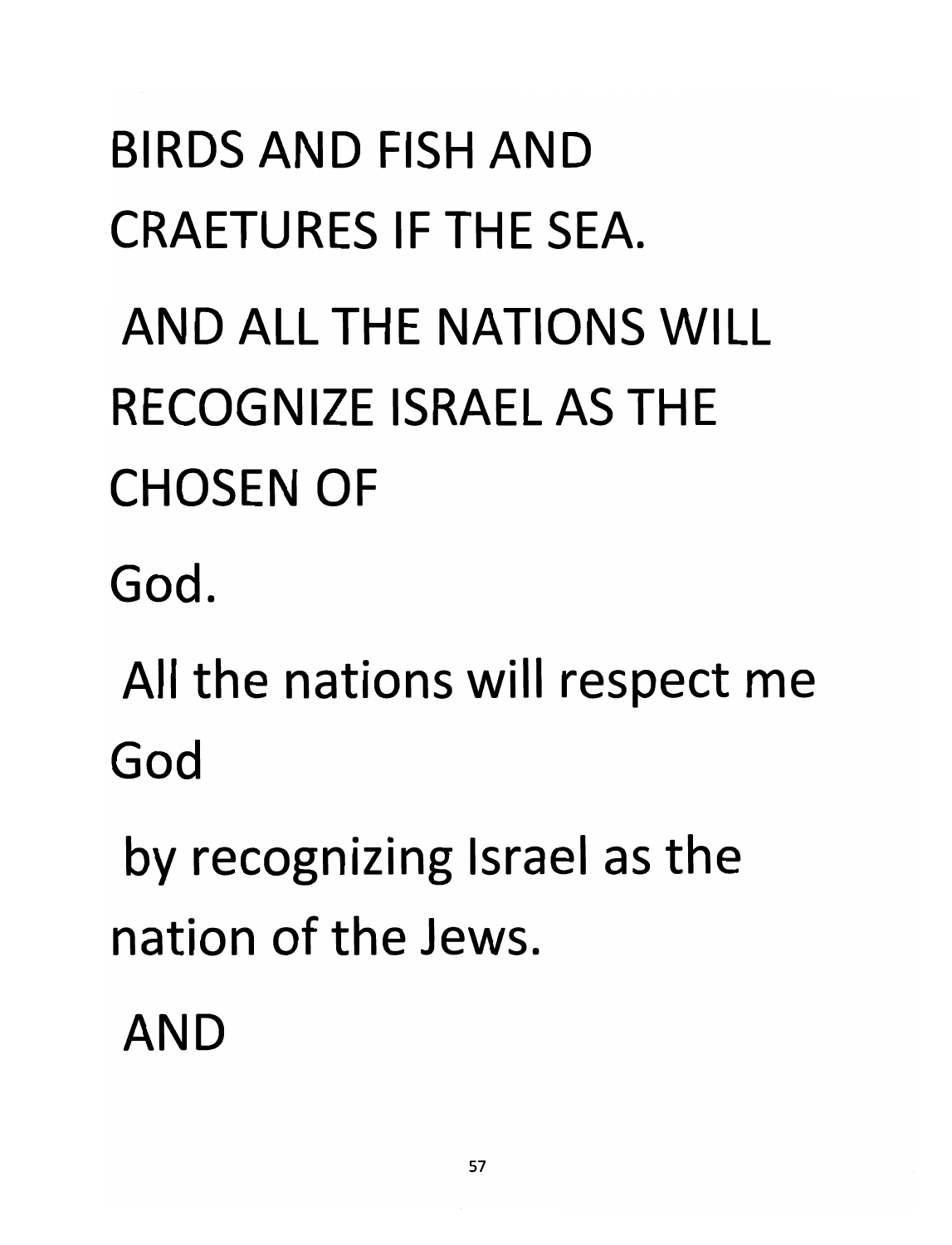# *GOD WILL RECONCILE WITH ALL SINNERS WHOM I OSRACISED ANDCALLEDTHEM NOT MY NATION I GOD WILL DECLARE THEM MY NATION. AND*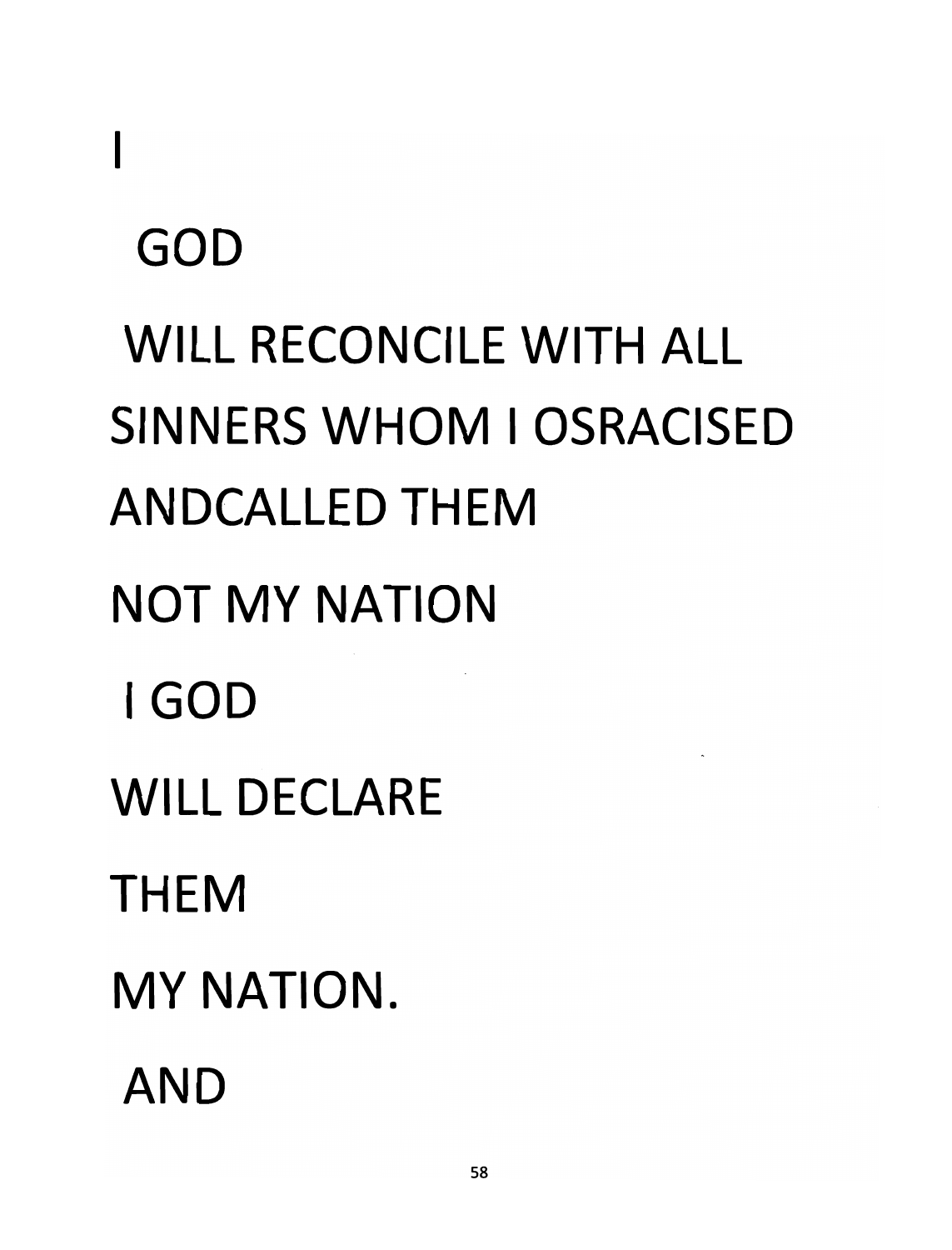#### *I GOD*

*WILL DISPERSE ALL OVER THE GLOBE THE TROUBLE MAKERS SO THEY CAN NOT CAUSE ANY FURTER MISCHIEF.*

## *AND I GOD WILL HAVE COMPASSION AND MERCY FOR THOSE*

*WHOSE*

*HEALTH AND WELFARE*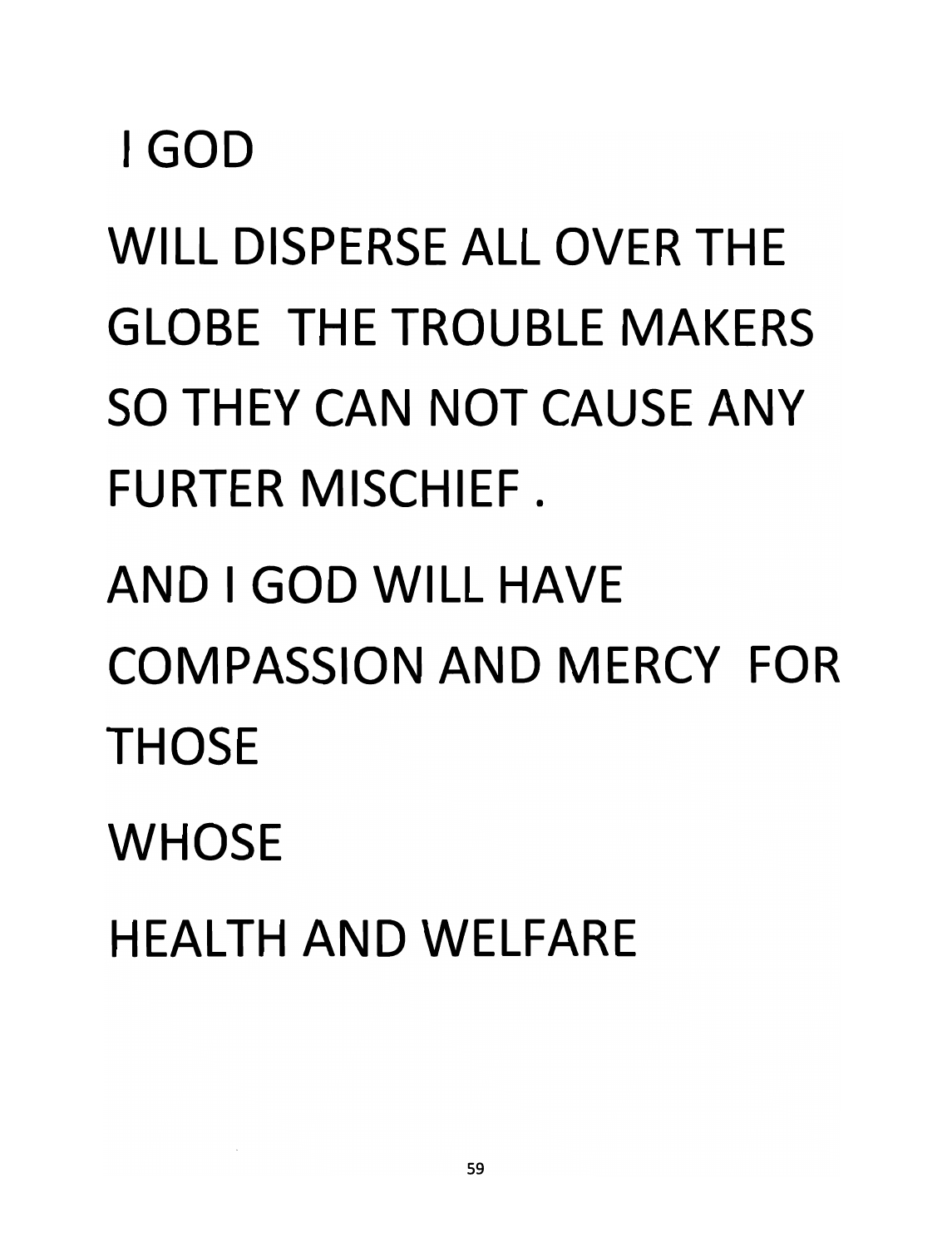*WERE PLACED IN A COMPROMISING POSITION AT BIRTH OR BY THE ACTION OF MAN. PRAYER DOES HELP*